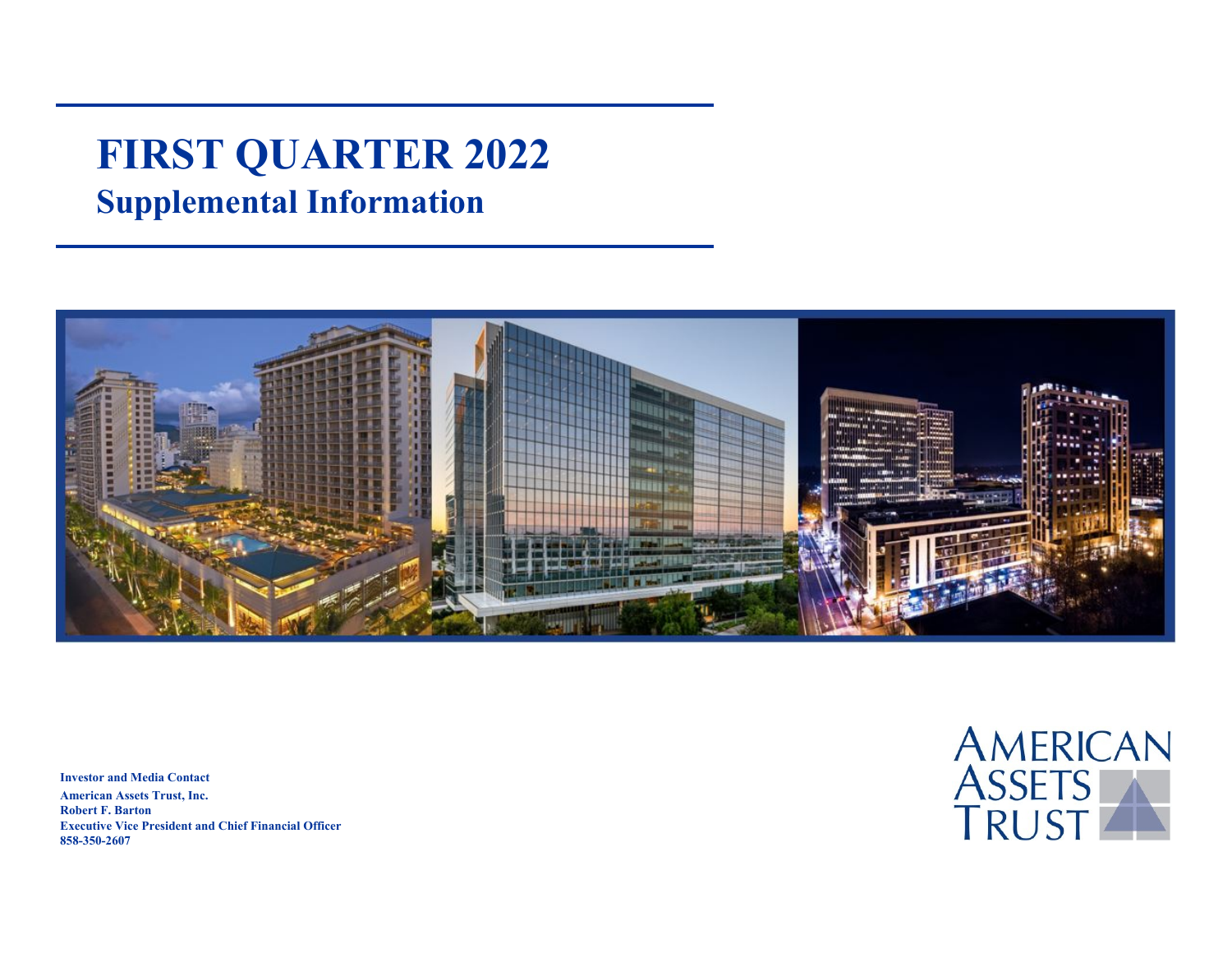

#### **American Assets Trust, Inc.'s Portfolio is concentrated in high-barrier-to-entry markets with favorable supply/demand characteristics**

| <b>BELLEVUE</b>          |                        |                    |                      |                          |                |                   |                |        |
|--------------------------|------------------------|--------------------|----------------------|--------------------------|----------------|-------------------|----------------|--------|
| <b>PORTLAND</b>          |                        |                    |                      |                          |                |                   |                |        |
|                          |                        |                    |                      | Office                   | Retail         | Multifamily       | Mixed-Use      |        |
|                          |                        |                    | Market               | Square<br>Feet           | Square<br>Feet | Units             | Square<br>Feet | Suites |
|                          |                        |                    | <b>San Diego</b>     | 1,563,221                | 1,322,200      | $1,455$ (1)       |                |        |
|                          |                        |                    | <b>Bellevue</b>      | 1,026,063                |                | $\hspace{0.05cm}$ |                |        |
| <b>SAN FRANCISCO</b>     |                        |                    | <b>Portland</b>      | 876,242                  | 44,236         | 657               |                |        |
| <b>MONTEREY</b>          |                        |                    | <b>Monterey</b>      |                          | 673,155        | $\hspace{0.05cm}$ |                |        |
|                          |                        |                    | <b>San Antonio</b>   | $\overline{\phantom{a}}$ | 588,148        |                   |                |        |
|                          | <b>SAN DIEGO</b>       |                    | <b>San Francisco</b> | 522,696                  | 35,159         |                   |                |        |
|                          |                        |                    | Oahu                 |                          | 429,718        | $\hspace{0.05cm}$ | 93,925         | 369    |
| $\overline{\phantom{a}}$ |                        |                    | <b>Total</b>         | 3,988,222                | 3,092,616      | 2,112             | 93,925         | 369    |
|                          | <b>OAHU / HONOLULU</b> | <b>SAN ANTONIO</b> |                      |                          |                |                   |                |        |

Note: Circled areas represent all markets in which American Assets Trust, Inc. currently owns and operates its real estate properties. Size of circle denotes approximation of square feet / units. Net rentable square footage may be adjusted from the prior periods to reflect re-measurement of leased space at the properties.

|               | <b>Square Feet</b> | $\frac{0}{0}$ | <b>NOI</b> % $^{(2)}$ |
|---------------|--------------------|---------------|-----------------------|
| <b>Office</b> | 4.0 million        | 56%           | 55%                   |
| Retail        | 3.1 million        | 44%           | 26%                   |
| <b>Totals</b> | 7.1 million        |               |                       |

Data is as of March 31, 2022.

(1) Includes 122 RV spaces.

(2) Percentage of Net Operating Income (NOI) calculated for the three months ended March 31, 2022. Reconciliation of NOI to net income is included in the Glossary of Terms.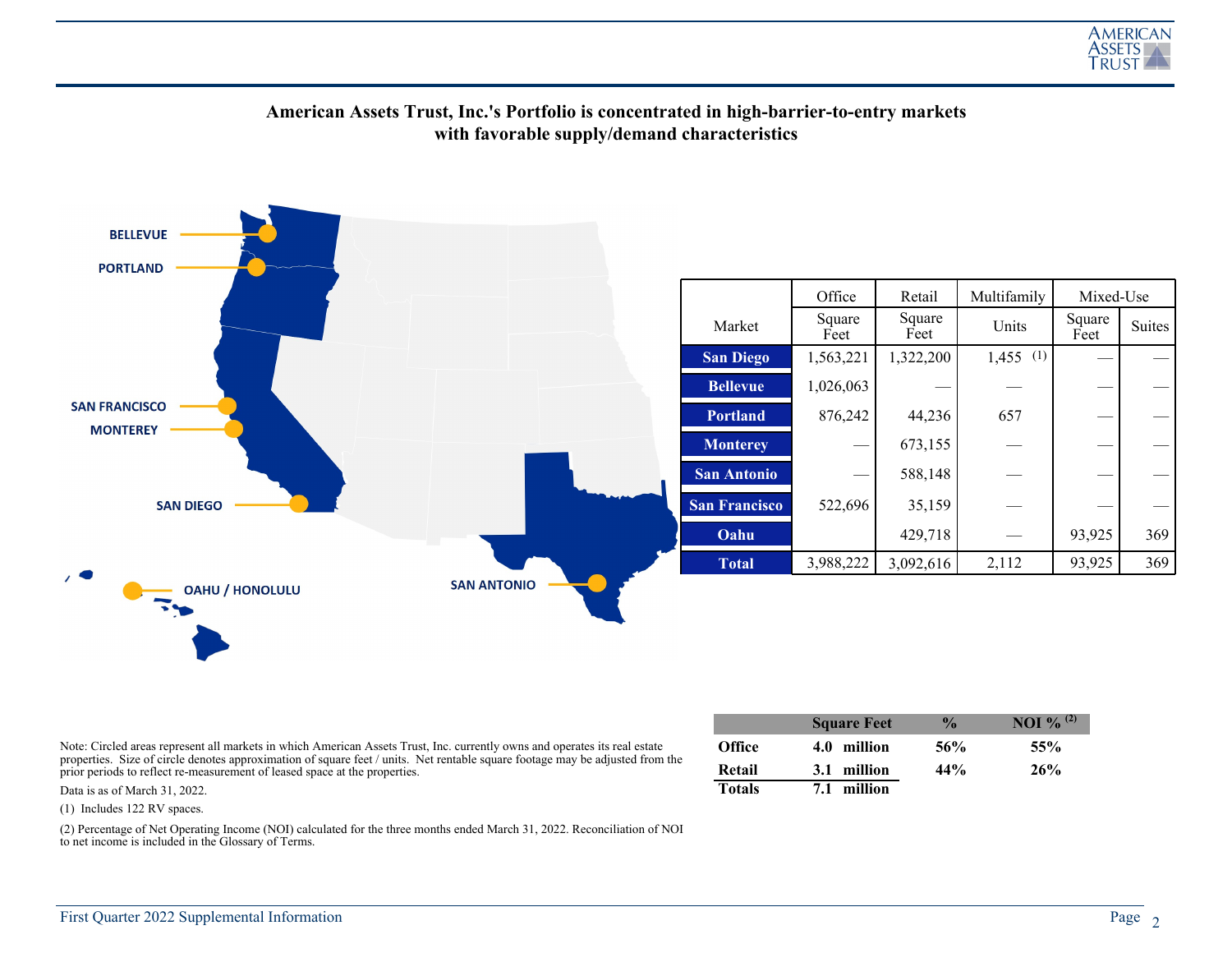### **INDEX**



|    | <b>FIRST QUARTER 2022 SUPPLEMENTAL INFORMATION</b>                              |                |
|----|---------------------------------------------------------------------------------|----------------|
| 1. | <b>FINANCIAL HIGHLIGHTS</b>                                                     |                |
|    | <b>Consolidated Balance Sheets</b>                                              | 5 <sup>1</sup> |
|    | Consolidated Statements of Operations                                           | 6              |
|    | Funds From Operations (FFO), FFO As Adjusted & Funds Available for Distribution | $\overline{7}$ |
|    | Corporate Guidance                                                              | 9              |
|    | Same-Store Net Operating Income (NOI)                                           | 10             |
|    | Same-Store Cash NOI Comparison excluding Redevelopment                          | 11             |
|    | Same-Store Cash NOI Comparison with Redevelopment                               | 12             |
|    | Cash NOI By Region                                                              | 13             |
|    | Cash NOI Breakdown                                                              | 14             |
|    | Property Revenue and Operating Expenses                                         | 15             |
|    | <b>Segment Capital Expenditures</b>                                             | 17             |
|    | Summary of Outstanding Debt                                                     | 18             |
|    | Market Capitalization                                                           | 19             |
|    | Summary of Development Opportunities                                            | 20             |
| 2. | <b>PORTFOLIO DATA</b>                                                           |                |
|    | Property Report                                                                 | 22             |
|    | Office Leasing Summary                                                          | 25             |
|    | Retail Leasing Summary                                                          | 26             |
|    | Multifamily Leasing Summary                                                     | 27             |
|    | Mixed-Use Leasing Summary                                                       | 29             |
|    | Lease Expirations                                                               | 30             |
|    | Portfolio Leased Statistics                                                     | 32             |
|    | Top Tenants - Office                                                            | 33             |
|    | Top Tenants - Retail                                                            | 34             |
| 3. | <b>APPENDIX</b>                                                                 |                |
|    | Glossary of Terms                                                               | 36             |

This Supplemental Information contains forward-looking statements within the meaning of the Private Securities Litigation Reform Act of 1995 (set forth in Section 27A of the Securities Act of 1933, as amended, or the Secur the Securities Exchange Act of 1934, as amended, or the Exchange Act). Forward-looking statements involve numerous risks and uncertainties and you should not rely on them as predictions of future events. Forward-looking st assumptions, data or methods which may be incorrect or imprecise and we may not be able to realize them. We do not guarantee that the transactions and events described will happen as described (or that they will happen at among others, could cause actual results and future events to differ materially from those set forth or contemplated in the forward-looking statements: the impact of epidemics, pandemics, or other outbreaks of illness, dis COVID-19 and its variants) and the actions taken by government authorities and others related thereto, including the ability of our company, our properties and our tenants to operate; adverse economic or real estate develo to generate sufficient cash flows to service our outstanding indebtedness; defaults on, early terminations of or non-renewal of leases by tenants, including significant tenants; difficulties in identifying properties to ac difficulties in completing dispositions; our failure to successfully operate acquired properties and operations; our inability to develop or redevelop our properties due to market conditions; fluctuations in interest rates related to joint venture arrangements; our failure to obtain necessary outside financing; on-going litigation; general economic conditions; financial market fluctuations; risks that affect the general retail, office, multi competitive environment in which we operate; decreased rental rates or increased vacancy rates; conflicts of interests with our officers or directors; lack or insufficient amounts of insurance; environmental uncertainties conditions and natural disasters; other factors affecting the real estate industry generally; limitations imposed on our business and our ability to satisfy complex rules in order for us to continue to qualify as a REIT fo changes in governmental regulations or interpretations thereof, such as real estate and zoning laws and increases in real property tax rates and taxation of REITs.

While forward-looking statements reflect our good faith beliefs, they are not guarantees of future performance. We disclaim any obligation to publicly update or revise any forward-looking statement to reflect changes in un new information, data or methods, future events or other changes. For a further discussion of these and other factors that could impact our future results, refer to our most recent Annual Report on Form 10-K and other risk subsequently filed by us from time to time with the Securities and Exchange Commission.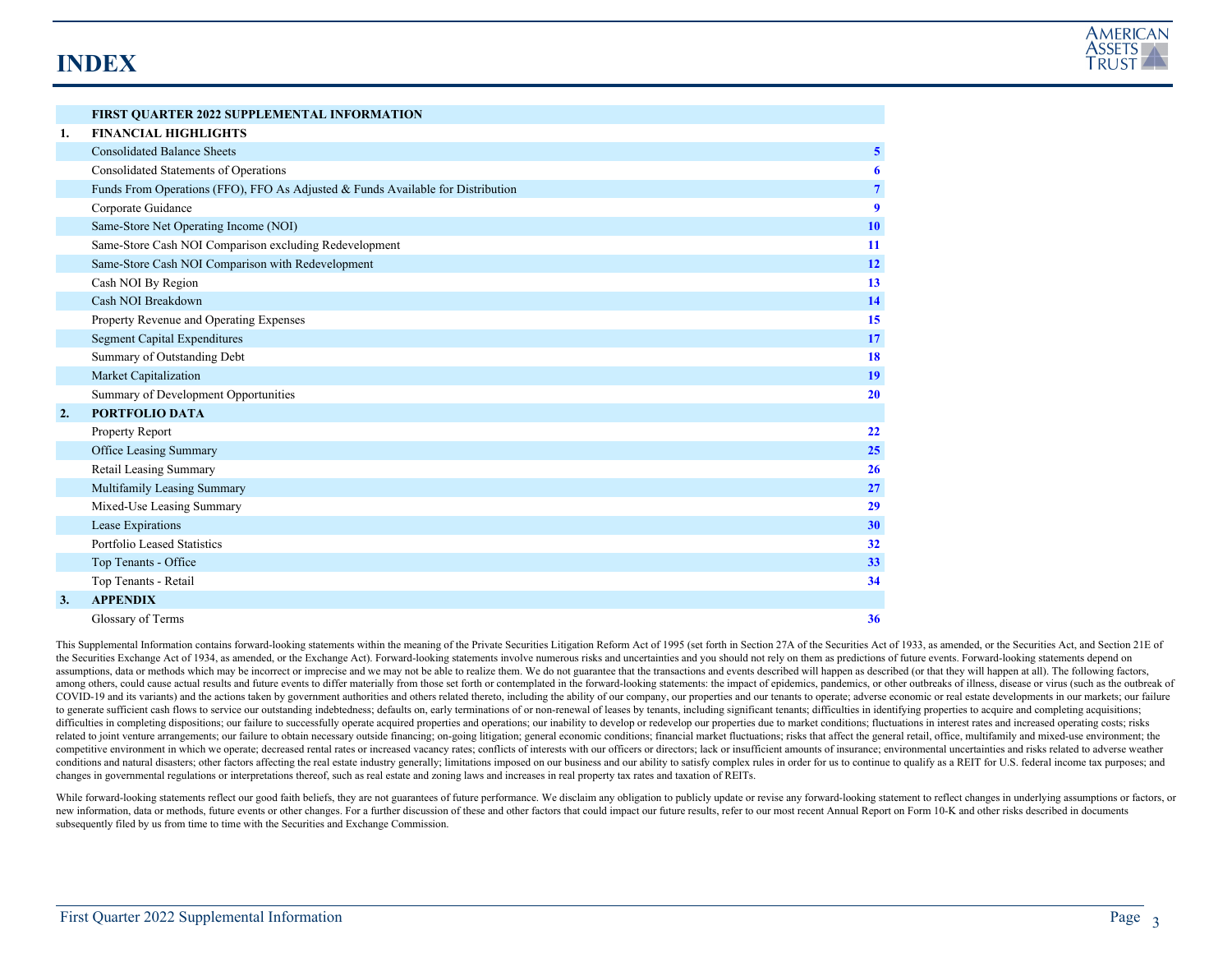

## **FINANCIAL HIGHLIGHTS**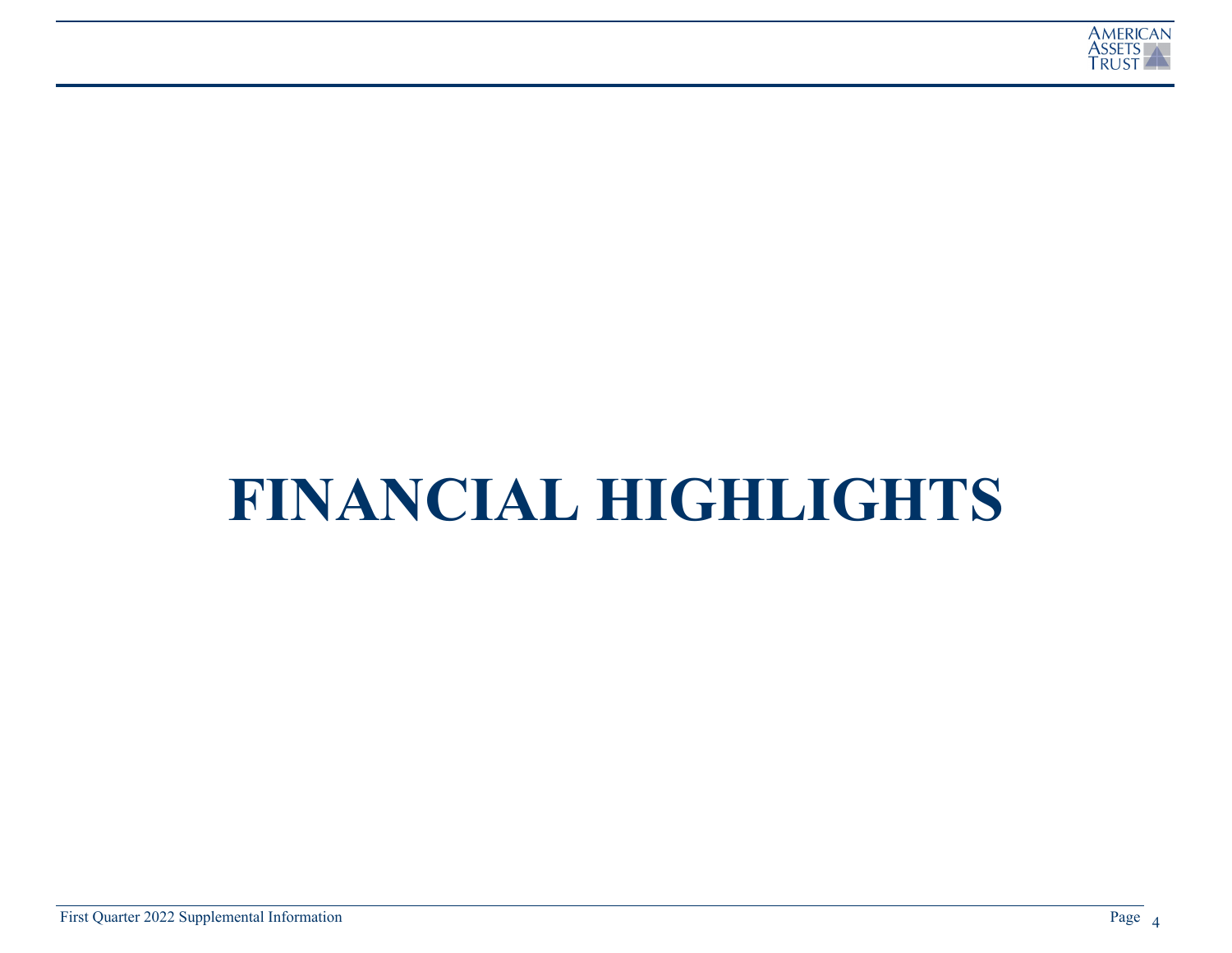### <span id="page-4-0"></span>**CONSOLIDATED BALANCE SHEETS**



| (unaudited)<br><b>ASSETS</b><br>Real estate, at cost<br>$\mathsf{\$}$<br>3,389,726<br>3,440,692 \$<br>Operating real estate<br>159,066<br>139,098<br>Construction in progress<br>547<br>547<br>Held for development<br>3,529,371<br>3,600,305<br>(868, 848)<br>(847,390)<br>Accumulated depreciation<br>2,731,457<br>2,681,981<br>Net real estate<br>73,573<br>139,524<br>Cash and cash equivalents<br>Restricted cash<br>7,876<br>7,445<br>Accounts receivable, net<br>85,551<br>82,724<br>Deferred rent receivable, net<br>Other assets, net<br>112,677<br>106,253<br><b>TOTAL ASSETS</b><br>$\mathbb S$<br>3,011,134 \$<br>3,017,927<br><b>LIABILITIES AND EQUITY</b><br><b>LIABILITIES:</b><br>$\boldsymbol{\mathsf{S}}$<br>$110,976$ \$<br>110,965<br>Secured notes payable, net<br>1,538,052<br>1,538,238<br>Unsecured notes payable, net<br>Unsecured line of credit, net<br>68,797<br>64,531<br>Accounts payable and accrued expenses<br>8,280<br>7,855<br>Security deposits payable<br>Other liabilities and deferred credits, net<br>79,142<br>86,215<br><b>Total liabilities</b><br>1,807,804<br>1,805,247<br>Commitments and contingencies<br>EQUITY:<br>American Assets Trust, Inc. stockholders' equity<br>Common stock, \$0.01 par value, 490,000,000 shares authorized, 60,522,043 and 60,525,580 shares issued<br>and outstanding at March 31, 2022 and December 31, 2021, respectively<br>605<br>605<br>1,454,746<br>1,453,272<br>Additional paid in capital | (Amounts in thousands, except shares and per share data) | <b>March 31, 2022</b> | <b>December 31, 2021</b> |
|--------------------------------------------------------------------------------------------------------------------------------------------------------------------------------------------------------------------------------------------------------------------------------------------------------------------------------------------------------------------------------------------------------------------------------------------------------------------------------------------------------------------------------------------------------------------------------------------------------------------------------------------------------------------------------------------------------------------------------------------------------------------------------------------------------------------------------------------------------------------------------------------------------------------------------------------------------------------------------------------------------------------------------------------------------------------------------------------------------------------------------------------------------------------------------------------------------------------------------------------------------------------------------------------------------------------------------------------------------------------------------------------------------------------------------------------------------------------------------|----------------------------------------------------------|-----------------------|--------------------------|
|                                                                                                                                                                                                                                                                                                                                                                                                                                                                                                                                                                                                                                                                                                                                                                                                                                                                                                                                                                                                                                                                                                                                                                                                                                                                                                                                                                                                                                                                                |                                                          |                       |                          |
|                                                                                                                                                                                                                                                                                                                                                                                                                                                                                                                                                                                                                                                                                                                                                                                                                                                                                                                                                                                                                                                                                                                                                                                                                                                                                                                                                                                                                                                                                |                                                          |                       |                          |
|                                                                                                                                                                                                                                                                                                                                                                                                                                                                                                                                                                                                                                                                                                                                                                                                                                                                                                                                                                                                                                                                                                                                                                                                                                                                                                                                                                                                                                                                                |                                                          |                       |                          |
|                                                                                                                                                                                                                                                                                                                                                                                                                                                                                                                                                                                                                                                                                                                                                                                                                                                                                                                                                                                                                                                                                                                                                                                                                                                                                                                                                                                                                                                                                |                                                          |                       |                          |
|                                                                                                                                                                                                                                                                                                                                                                                                                                                                                                                                                                                                                                                                                                                                                                                                                                                                                                                                                                                                                                                                                                                                                                                                                                                                                                                                                                                                                                                                                |                                                          |                       |                          |
|                                                                                                                                                                                                                                                                                                                                                                                                                                                                                                                                                                                                                                                                                                                                                                                                                                                                                                                                                                                                                                                                                                                                                                                                                                                                                                                                                                                                                                                                                |                                                          |                       |                          |
|                                                                                                                                                                                                                                                                                                                                                                                                                                                                                                                                                                                                                                                                                                                                                                                                                                                                                                                                                                                                                                                                                                                                                                                                                                                                                                                                                                                                                                                                                |                                                          |                       |                          |
|                                                                                                                                                                                                                                                                                                                                                                                                                                                                                                                                                                                                                                                                                                                                                                                                                                                                                                                                                                                                                                                                                                                                                                                                                                                                                                                                                                                                                                                                                |                                                          |                       |                          |
|                                                                                                                                                                                                                                                                                                                                                                                                                                                                                                                                                                                                                                                                                                                                                                                                                                                                                                                                                                                                                                                                                                                                                                                                                                                                                                                                                                                                                                                                                |                                                          |                       |                          |
|                                                                                                                                                                                                                                                                                                                                                                                                                                                                                                                                                                                                                                                                                                                                                                                                                                                                                                                                                                                                                                                                                                                                                                                                                                                                                                                                                                                                                                                                                |                                                          |                       |                          |
|                                                                                                                                                                                                                                                                                                                                                                                                                                                                                                                                                                                                                                                                                                                                                                                                                                                                                                                                                                                                                                                                                                                                                                                                                                                                                                                                                                                                                                                                                |                                                          |                       |                          |
|                                                                                                                                                                                                                                                                                                                                                                                                                                                                                                                                                                                                                                                                                                                                                                                                                                                                                                                                                                                                                                                                                                                                                                                                                                                                                                                                                                                                                                                                                |                                                          |                       |                          |
|                                                                                                                                                                                                                                                                                                                                                                                                                                                                                                                                                                                                                                                                                                                                                                                                                                                                                                                                                                                                                                                                                                                                                                                                                                                                                                                                                                                                                                                                                |                                                          |                       |                          |
|                                                                                                                                                                                                                                                                                                                                                                                                                                                                                                                                                                                                                                                                                                                                                                                                                                                                                                                                                                                                                                                                                                                                                                                                                                                                                                                                                                                                                                                                                |                                                          |                       |                          |
|                                                                                                                                                                                                                                                                                                                                                                                                                                                                                                                                                                                                                                                                                                                                                                                                                                                                                                                                                                                                                                                                                                                                                                                                                                                                                                                                                                                                                                                                                |                                                          |                       |                          |
|                                                                                                                                                                                                                                                                                                                                                                                                                                                                                                                                                                                                                                                                                                                                                                                                                                                                                                                                                                                                                                                                                                                                                                                                                                                                                                                                                                                                                                                                                |                                                          |                       |                          |
|                                                                                                                                                                                                                                                                                                                                                                                                                                                                                                                                                                                                                                                                                                                                                                                                                                                                                                                                                                                                                                                                                                                                                                                                                                                                                                                                                                                                                                                                                |                                                          |                       |                          |
|                                                                                                                                                                                                                                                                                                                                                                                                                                                                                                                                                                                                                                                                                                                                                                                                                                                                                                                                                                                                                                                                                                                                                                                                                                                                                                                                                                                                                                                                                |                                                          |                       |                          |
|                                                                                                                                                                                                                                                                                                                                                                                                                                                                                                                                                                                                                                                                                                                                                                                                                                                                                                                                                                                                                                                                                                                                                                                                                                                                                                                                                                                                                                                                                |                                                          |                       |                          |
|                                                                                                                                                                                                                                                                                                                                                                                                                                                                                                                                                                                                                                                                                                                                                                                                                                                                                                                                                                                                                                                                                                                                                                                                                                                                                                                                                                                                                                                                                |                                                          |                       |                          |
|                                                                                                                                                                                                                                                                                                                                                                                                                                                                                                                                                                                                                                                                                                                                                                                                                                                                                                                                                                                                                                                                                                                                                                                                                                                                                                                                                                                                                                                                                |                                                          |                       |                          |
|                                                                                                                                                                                                                                                                                                                                                                                                                                                                                                                                                                                                                                                                                                                                                                                                                                                                                                                                                                                                                                                                                                                                                                                                                                                                                                                                                                                                                                                                                |                                                          |                       |                          |
|                                                                                                                                                                                                                                                                                                                                                                                                                                                                                                                                                                                                                                                                                                                                                                                                                                                                                                                                                                                                                                                                                                                                                                                                                                                                                                                                                                                                                                                                                |                                                          |                       |                          |
|                                                                                                                                                                                                                                                                                                                                                                                                                                                                                                                                                                                                                                                                                                                                                                                                                                                                                                                                                                                                                                                                                                                                                                                                                                                                                                                                                                                                                                                                                |                                                          |                       |                          |
|                                                                                                                                                                                                                                                                                                                                                                                                                                                                                                                                                                                                                                                                                                                                                                                                                                                                                                                                                                                                                                                                                                                                                                                                                                                                                                                                                                                                                                                                                |                                                          |                       |                          |
|                                                                                                                                                                                                                                                                                                                                                                                                                                                                                                                                                                                                                                                                                                                                                                                                                                                                                                                                                                                                                                                                                                                                                                                                                                                                                                                                                                                                                                                                                |                                                          |                       |                          |
|                                                                                                                                                                                                                                                                                                                                                                                                                                                                                                                                                                                                                                                                                                                                                                                                                                                                                                                                                                                                                                                                                                                                                                                                                                                                                                                                                                                                                                                                                |                                                          |                       |                          |
|                                                                                                                                                                                                                                                                                                                                                                                                                                                                                                                                                                                                                                                                                                                                                                                                                                                                                                                                                                                                                                                                                                                                                                                                                                                                                                                                                                                                                                                                                |                                                          |                       |                          |
| (226, 474)<br>(217,785)<br>Accumulated dividends in excess of net income                                                                                                                                                                                                                                                                                                                                                                                                                                                                                                                                                                                                                                                                                                                                                                                                                                                                                                                                                                                                                                                                                                                                                                                                                                                                                                                                                                                                       |                                                          |                       |                          |
| Accumulated other comprehensive income<br>7,063<br>2,872                                                                                                                                                                                                                                                                                                                                                                                                                                                                                                                                                                                                                                                                                                                                                                                                                                                                                                                                                                                                                                                                                                                                                                                                                                                                                                                                                                                                                       |                                                          |                       |                          |
| Total American Assets Trust, Inc. stockholders' equity<br>1,235,940<br>1,238,964                                                                                                                                                                                                                                                                                                                                                                                                                                                                                                                                                                                                                                                                                                                                                                                                                                                                                                                                                                                                                                                                                                                                                                                                                                                                                                                                                                                               |                                                          |                       |                          |
| Noncontrolling interests<br>(30,053)<br>(28, 841)                                                                                                                                                                                                                                                                                                                                                                                                                                                                                                                                                                                                                                                                                                                                                                                                                                                                                                                                                                                                                                                                                                                                                                                                                                                                                                                                                                                                                              |                                                          |                       |                          |
| 1,205,887<br>1,210,123<br>Total equity                                                                                                                                                                                                                                                                                                                                                                                                                                                                                                                                                                                                                                                                                                                                                                                                                                                                                                                                                                                                                                                                                                                                                                                                                                                                                                                                                                                                                                         |                                                          |                       |                          |
| \$<br>$3,011,134$ \$<br>3,017,927<br>TOTAL LIABILITIES AND EQUITY                                                                                                                                                                                                                                                                                                                                                                                                                                                                                                                                                                                                                                                                                                                                                                                                                                                                                                                                                                                                                                                                                                                                                                                                                                                                                                                                                                                                              |                                                          |                       |                          |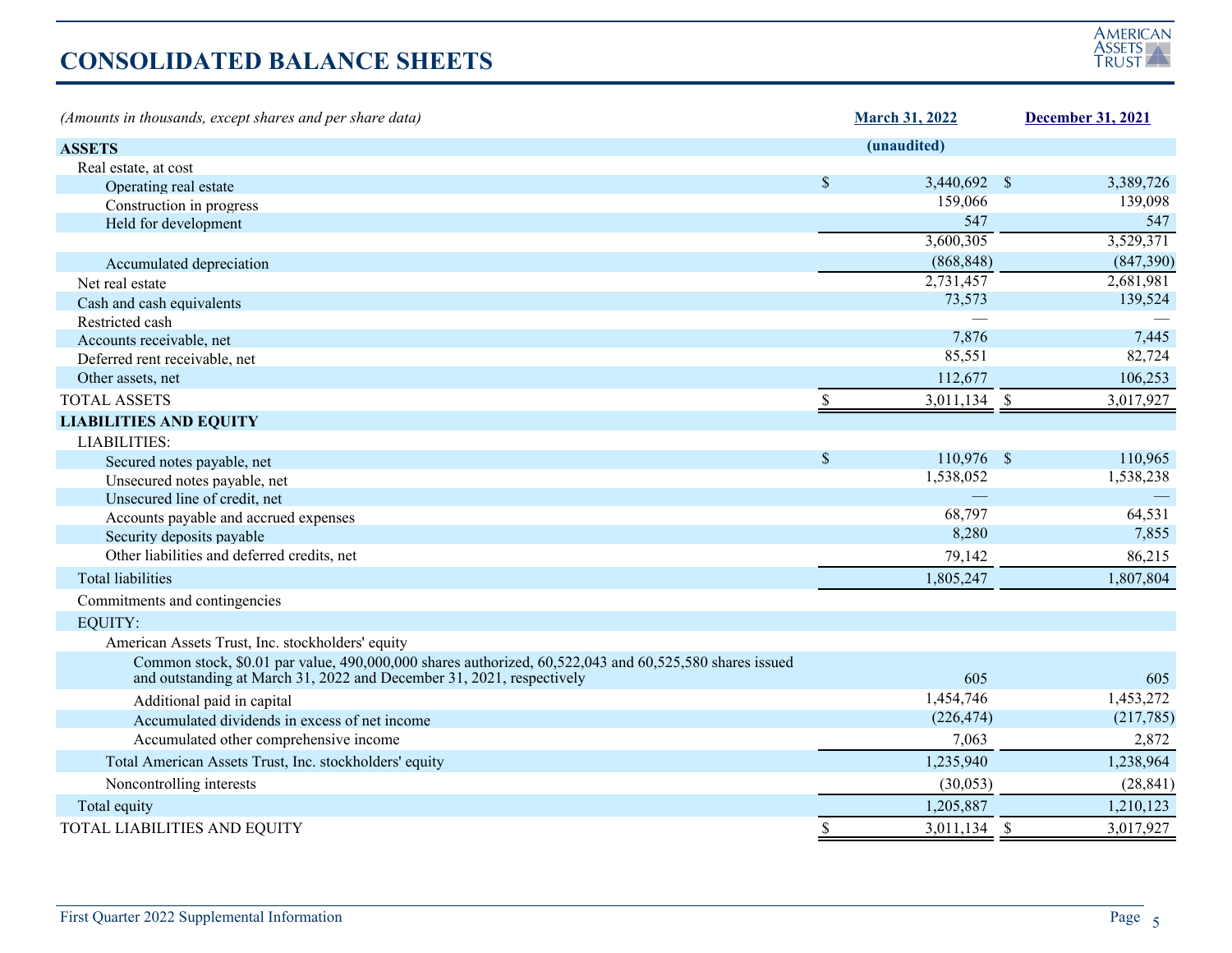### <span id="page-5-0"></span>**CONSOLIDATED STATEMENTS OF OPERATIONS**



| (Unaudited, amounts in thousands, except shares and per share data)                     |               | <b>Three Months Ended</b> |  |            |  |  |
|-----------------------------------------------------------------------------------------|---------------|---------------------------|--|------------|--|--|
|                                                                                         |               | March 31,                 |  |            |  |  |
|                                                                                         |               | 2022                      |  | 2021       |  |  |
| <b>REVENUE:</b>                                                                         |               |                           |  |            |  |  |
| Rental income                                                                           | \$            | 96,986 \$                 |  | 81,130     |  |  |
| Other property income                                                                   |               | 4,484                     |  | 2,856      |  |  |
| Total revenue                                                                           |               | 101,470                   |  | 83,986     |  |  |
| <b>EXPENSES:</b>                                                                        |               |                           |  |            |  |  |
| Rental expenses                                                                         |               | 24,145                    |  | 18,246     |  |  |
| Real estate taxes                                                                       |               | 11,429                    |  | 11,354     |  |  |
| General and administrative                                                              |               | 7,142                     |  | 6,823      |  |  |
| Depreciation and amortization                                                           |               | 30,412                    |  | 27,501     |  |  |
| Total operating expenses                                                                |               | 73,128                    |  | 63,924     |  |  |
| <b>OPERATING INCOME</b>                                                                 |               | 28,342                    |  | 20,062     |  |  |
| Interest expense                                                                        |               | (14,666)                  |  | (14,005)   |  |  |
| Loss on early extinguishment of debt                                                    |               |                           |  | (4,271)    |  |  |
| Other (expense) income, net                                                             |               | (162)                     |  | (53)       |  |  |
| <b>NET INCOME</b>                                                                       |               | 13,514                    |  | 1,733      |  |  |
| Net income attributable to restricted shares                                            |               | (155)                     |  | (137)      |  |  |
| Net income attributable to unitholders in the Operating Partnership                     |               | (2,836)                   |  | (339)      |  |  |
| NET INCOME ATTRIBUTABLE TO AMERICAN ASSETS TRUST, INC. STOCKHOLDERS                     |               | $10,523$ \$               |  | 1,257      |  |  |
| <b>EARNINGS PER COMMON SHARE</b>                                                        |               |                           |  |            |  |  |
| Basic income from operations attributable to common stockholders per share              | $\mathcal{S}$ | $0.18$ \$                 |  | 0.02       |  |  |
| Weighted average shares of common stock outstanding - basic                             |               | 60,038,683                |  | 59,984,335 |  |  |
| Diluted income from continuing operations attributable to common stockholders per share |               | $0.18$ \$                 |  | 0.02       |  |  |
| Weighted average shares of common stock outstanding - diluted                           |               | 76,220,220                |  | 76,165,872 |  |  |
|                                                                                         |               |                           |  |            |  |  |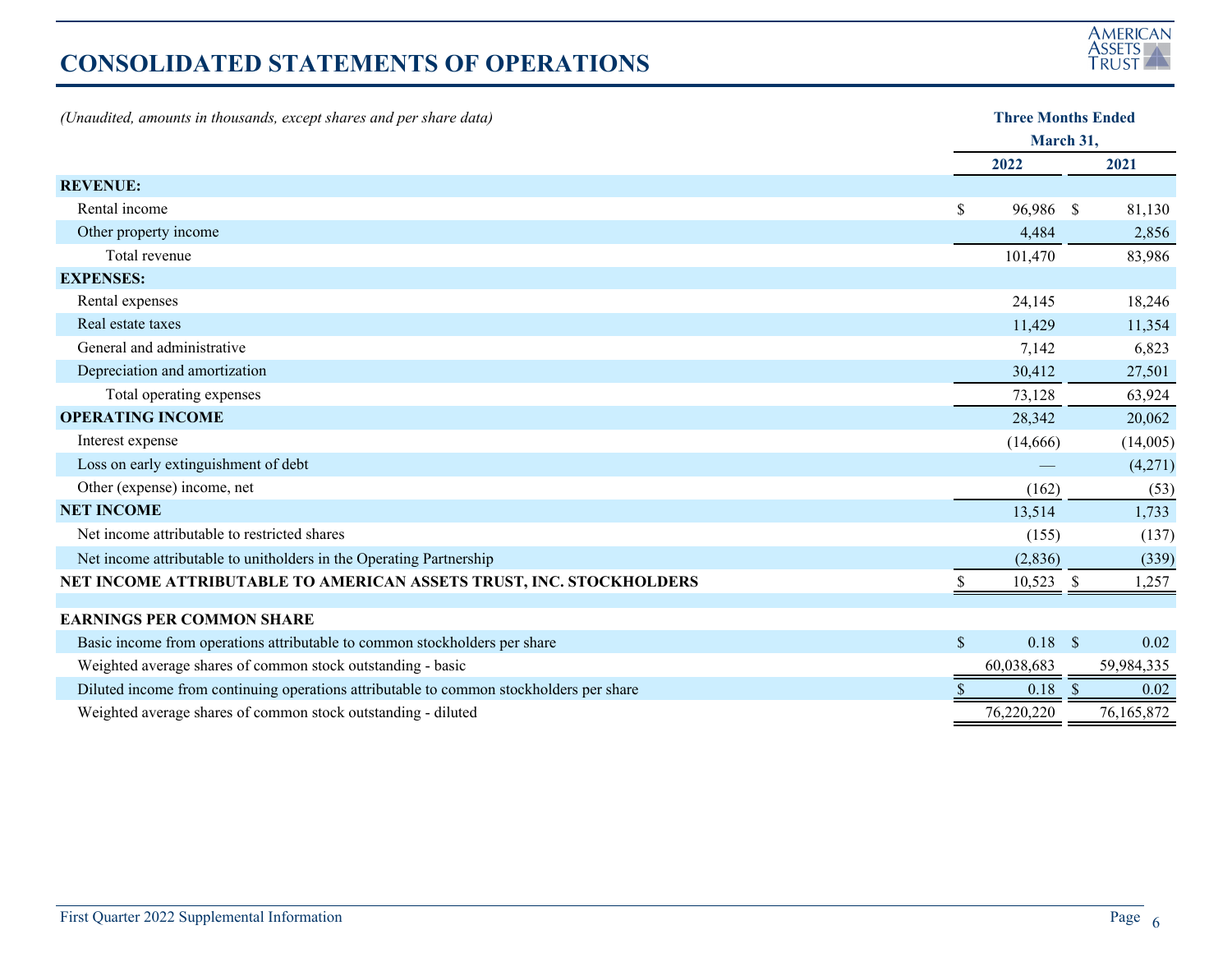### <span id="page-6-0"></span>**FUNDS FROM OPERATIONS, FFO AS ADJUSTED & FUNDS AVAILABLE FOR DISTRIBUTION**



| (Unaudited, amounts in thousands, except shares and per share data)               |               |            | <b>Three Months Ended</b> |            |  |
|-----------------------------------------------------------------------------------|---------------|------------|---------------------------|------------|--|
|                                                                                   |               | March 31,  |                           |            |  |
|                                                                                   |               | 2022       |                           | 2021       |  |
| Funds from Operations (FFO) <sup>(1)</sup>                                        |               |            |                           |            |  |
| Net income                                                                        | \$            | 13,514 \$  |                           | 1,733      |  |
| Depreciation and amortization of real estate assets                               |               | 30,412     |                           | 27,501     |  |
| FFO, as defined by NAREIT                                                         |               | 43,926     |                           | 29,234     |  |
| Less: Nonforfeitable dividends on restricted stock awards                         |               | (153)      |                           | (135)      |  |
| FFO attributable to common stock and common units                                 |               | 43,773     |                           | 29,099     |  |
|                                                                                   |               |            |                           |            |  |
| FFO per diluted share/unit                                                        | S             | 0.57       | -S                        | 0.38       |  |
|                                                                                   |               |            |                           |            |  |
| Weighted average number of common shares and common units, diluted <sup>(2)</sup> |               | 76,224,367 |                           | 76,170,653 |  |
|                                                                                   |               |            |                           |            |  |
| Funds Available for Distribution (FAD) <sup>(1)</sup>                             |               | 29,122 \$  |                           | 18,029     |  |
|                                                                                   |               |            |                           |            |  |
| Dividends                                                                         |               |            |                           |            |  |
| Dividends declared and paid                                                       | $\mathsf{\$}$ | 24,545 \$  |                           | 21,463     |  |
| Dividends declared and paid per share/unit                                        | \$            | 0.32       | -S                        | 0.28       |  |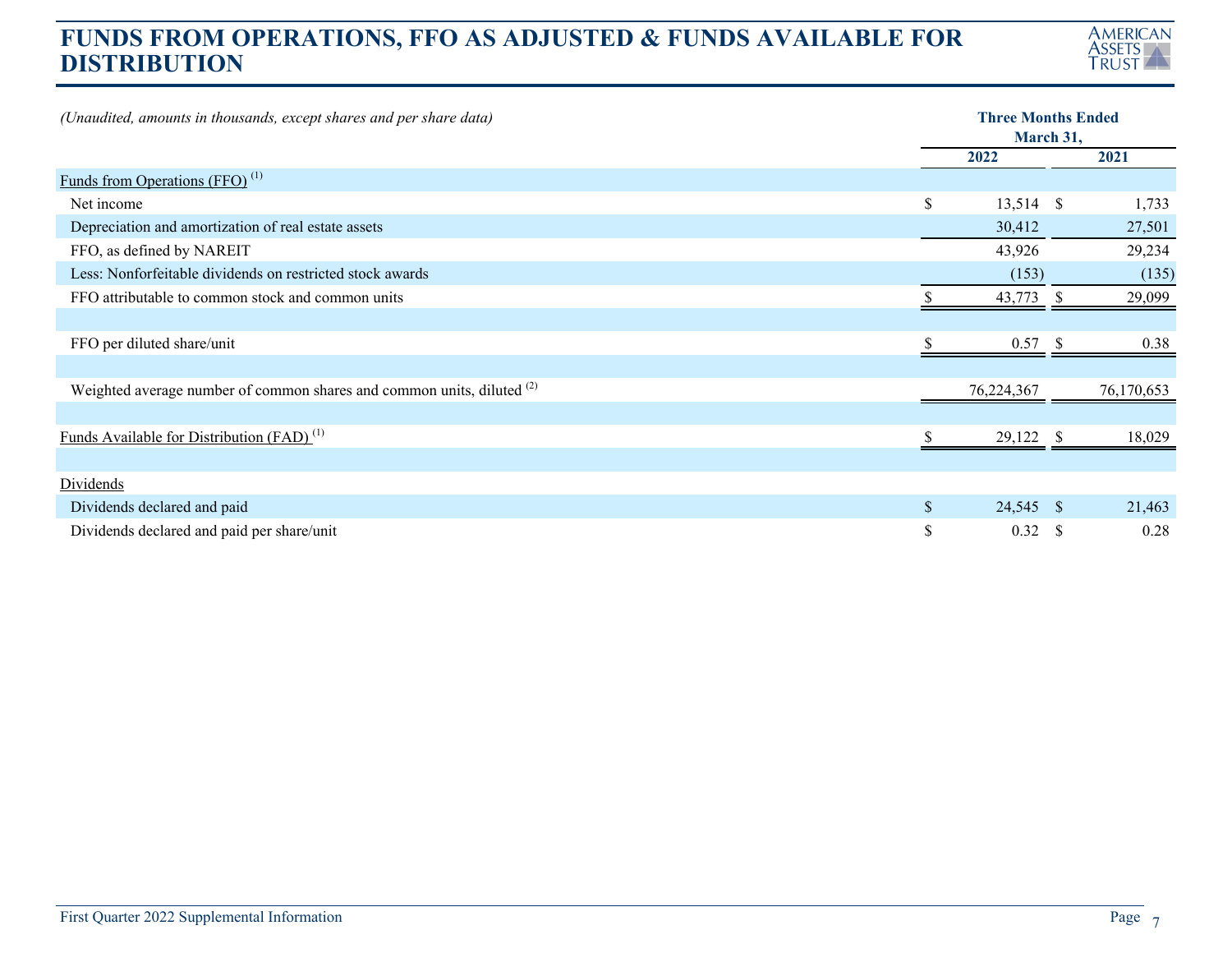### **FUNDS FROM OPERATIONS, FFO AS ADJUSTED & FUNDS AVAILABLE FOR DISTRIBUTION (CONTINUED)**



| (Unaudited, amounts in thousands, except shares and per share data)           |          | <b>Three Months Ended</b> |         |  |  |  |  |  |
|-------------------------------------------------------------------------------|----------|---------------------------|---------|--|--|--|--|--|
|                                                                               |          | March 31,                 |         |  |  |  |  |  |
|                                                                               | 2022     |                           | 2021    |  |  |  |  |  |
| Funds Available for Distribution (FAD) <sup>(1)</sup>                         |          |                           |         |  |  |  |  |  |
| FFO <sup>(6)</sup>                                                            | \$       | 43,926 \$                 | 29,234  |  |  |  |  |  |
| Adjustments:                                                                  |          |                           |         |  |  |  |  |  |
| Tenant improvements, leasing commissions and maintenance capital expenditures | (12,320) |                           | (8,528) |  |  |  |  |  |
| Net effect of straight-line rents $(3)$                                       | (3,681)  |                           | (5,221) |  |  |  |  |  |
| Amortization of net above (below) market rents <sup>(4)</sup>                 |          | (829)                     | (779)   |  |  |  |  |  |
| Net effect of other lease assets <sup>(5)</sup>                               |          | 50                        | 1,397   |  |  |  |  |  |
| Amortization of debt issuance costs and debt fair value adjustment            |          | 640                       | 577     |  |  |  |  |  |
| Non-cash compensation expense                                                 | 1,489    |                           | 1,484   |  |  |  |  |  |
| Nonforfeitable dividends on restricted stock awards                           |          | (153)                     | (135)   |  |  |  |  |  |
| <b>FAD</b>                                                                    | 29,122   |                           | 18,029  |  |  |  |  |  |
|                                                                               |          |                           |         |  |  |  |  |  |
| <b>Summary of Capital Expenditures</b>                                        |          |                           |         |  |  |  |  |  |
| Tenant improvements and leasing commissions                                   | \$       | $7,181$ \$                | 4,718   |  |  |  |  |  |
| Maintenance capital expenditures                                              | 5,139    |                           | 3,810   |  |  |  |  |  |
|                                                                               | \$       | $12,320$ \$               | 8,528   |  |  |  |  |  |

Notes:

(1) See Glossary of Terms.

(2) For the three months ended March 31, 2022 and 2021, the weighted average common shares and common units used to compute FFO per diluted share/unit include operating partnership common units and unvested restricted stock awards that are subject to time vesting. The shares/units used to compute FFO per diluted share/unit include additional shares/units which were excluded from the computation of diluted EPS, as they were anti-dilutive for the periods presented.

(3) Represents the straight-line rent income recognized during the period offset by cash received during the period and the provision for bad debts recorded for deferred rent receivable balances.

(4) Represents the adjustment related to the acquisition of buildings with above (below) market rents.

(5) Represents adjustments related to amortization of lease incentives paid to tenants, amortization of lease intangibles, net change in lease receivables (solely with respect to Q2 2020 through Q4 2021), and straight-line rent expense for our leases at the Annex at The Landmark at One Market.

(6) FFO is a non-GAAP supplemental earnings measure which we consider meaningful in measuring our operating performance. Reconciliations of FFO to net income are included in the Glossary of Terms.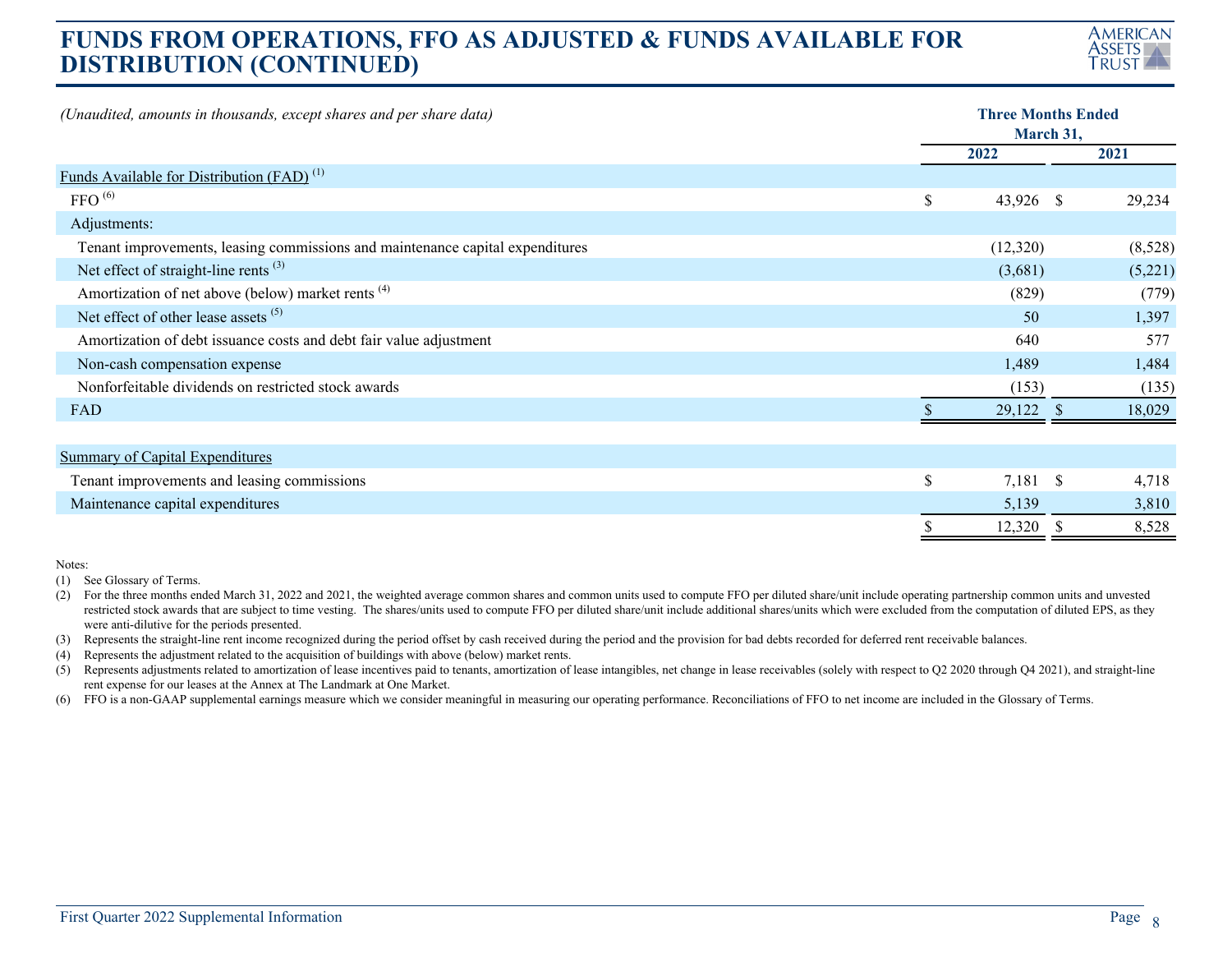### <span id="page-8-0"></span>**CORPORATE GUIDANCE**



*(Amounts in thousands, except share and per share data)*

|                                                             | Prior 2022 Guidance Range $^{(1)(2)}$ |              |            | Revised 2022 Guidance Range <sup>(2)</sup> |            |  |
|-------------------------------------------------------------|---------------------------------------|--------------|------------|--------------------------------------------|------------|--|
| Funds from Operations (FFO):                                |                                       |              |            |                                            |            |  |
| Net income                                                  | 47,958                                | 54,058       | 49,757     |                                            | 55,860     |  |
| Depreciation and amortization of real estate assets         | 112,031                               | 112,031      | 113,374    |                                            | 113,374    |  |
| FFO, as defined by NAREIT                                   | 159,989                               | 166,089      | 163,131    |                                            | 169,234    |  |
| Less: Nonforfeitable dividends on restricted stock awards   | (632)                                 | (632)        | (642)      |                                            | (642)      |  |
| FFO attributable to common stock and units                  | 159,357                               | 165,457      | 162,489    |                                            | 168,592    |  |
| Weighted average number of common shares and units, diluted | 76, 247, 734                          | 76, 247, 734 | 76,285,403 |                                            | 76,285,403 |  |
| FFO per diluted share, updated                              | 2.09                                  | 2.17         | 2.13       |                                            | 2.21       |  |

Notes:

(1) The Prior 2022 Guidance Range as reported in the company's Fourth Quarter 2021 Supplemental Information

(2) The company's guidance excludes any impact from future acquisitions, dispositions, equity issuances or repurchases, future debt financings or repayments.

FFO is a non-GAAP supplemental earnings measure which we consider meaningful in measuring our operating performance. Reconciliations of FFO to net income are included in the Glossary of Terms.

These estimates are forward-looking and reflect management's view of current and future market conditions, including certain assumptions with respect to leasing activity, rental rates, occupancy levels, interest rates and the amount and timing of acquisition and development activities. Our actual results may differ materially from these estimates.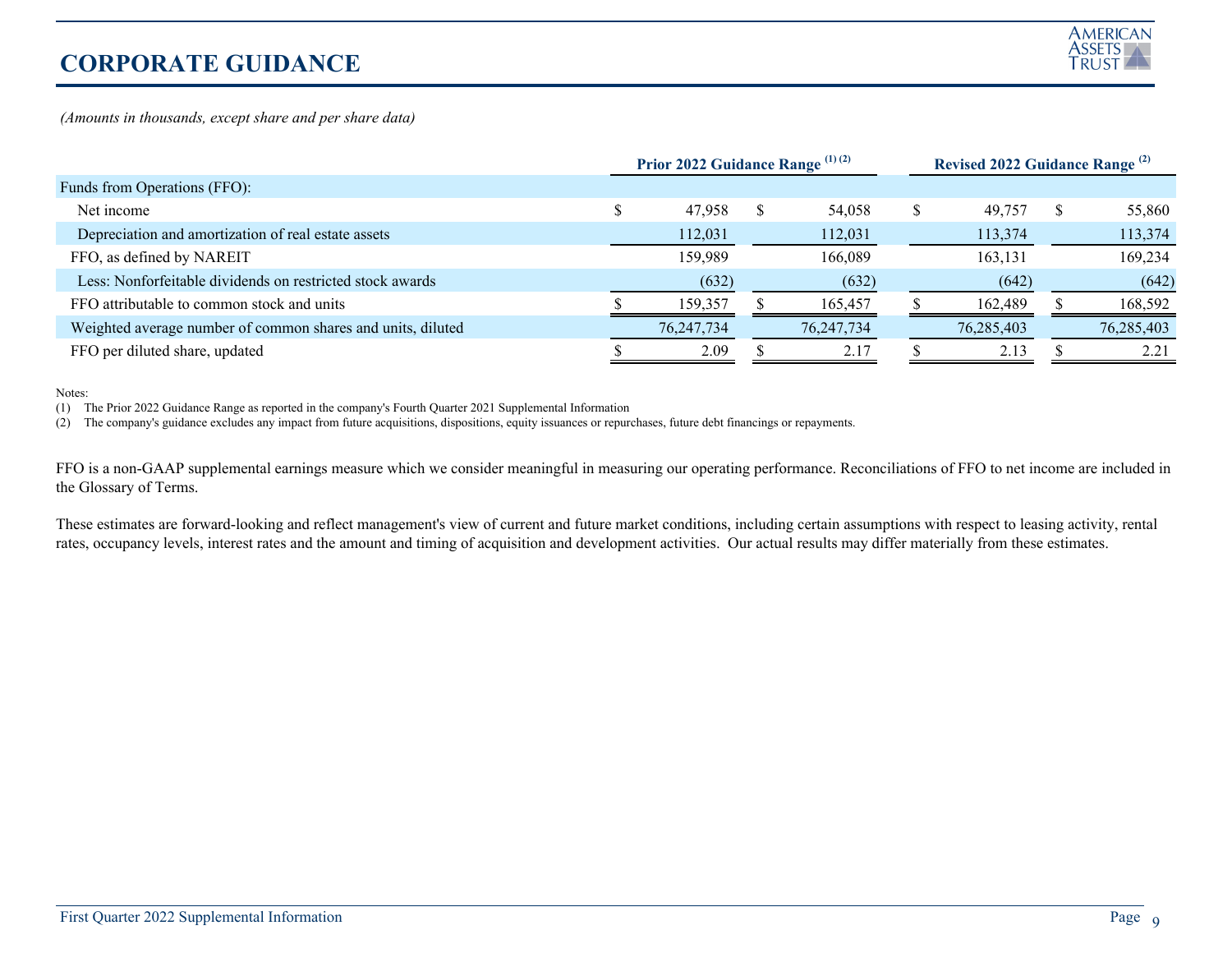### <span id="page-9-0"></span>**SAME-STORE NET OPERATING INCOME (NOI)**



| (Unaudited, amounts in thousands)                             | <b>Three Months Ended March 31, 2022</b> |               |              |               |              |                    |  |                  |     |              |
|---------------------------------------------------------------|------------------------------------------|---------------|--------------|---------------|--------------|--------------------|--|------------------|-----|--------------|
|                                                               |                                          | <b>Office</b> |              | <b>Retail</b> |              | <b>Multifamily</b> |  | <b>Mixed-Use</b> |     | <b>Total</b> |
| Real estate rental revenue                                    |                                          |               |              |               |              |                    |  |                  |     |              |
| Same-store                                                    | \$                                       | 45,219        | -S           | 24,841        | -S           | 13,889 \$          |  | $13,171$ \$      |     | 97,120       |
| Non-same store <sup>(1)</sup>                                 |                                          | 4,350         |              |               |              |                    |  |                  |     | 4,350        |
| Total                                                         |                                          | 49,569        |              | 24,841        |              | 13,889             |  | 13,171           |     | 101,470      |
| Real estate expenses                                          |                                          |               |              |               |              |                    |  |                  |     |              |
| Same-store                                                    |                                          | 11,964        |              | 7,728         |              | 6,079              |  | 8,437            |     | 34,208       |
| Non-same store $(1)$                                          |                                          | 1,366         |              |               |              |                    |  |                  |     | 1,366        |
| Total                                                         |                                          | 13,330        |              | 7,728         |              | 6,079              |  | 8,437            |     | 35,574       |
| Net Operating Income (NOI)                                    |                                          |               |              |               |              |                    |  |                  |     |              |
| Same-store                                                    |                                          | 33,255        |              | 17,113        |              | 7,810              |  | 4,734            |     | 62,912       |
| Non-same store <sup>(1)</sup>                                 |                                          | 2,984         |              |               |              |                    |  |                  |     | 2,984        |
| Total                                                         |                                          | 36,239        | - S          | 17,113        | <sup>S</sup> | 7,810              |  | 4,734            | - S | 65,896       |
| Same-store NOI                                                | \$                                       | 33,255        | <sup>S</sup> | $17,113$ \$   |              | 7,810 \$           |  | $4,734$ \$       |     | 62,912       |
| Net effect of straight-line rents $^{(2)}$                    |                                          | (3,258)       |              | (164)         |              | 211                |  | (122)            |     | (3, 333)     |
| Amortization of net above (below) market rents <sup>(3)</sup> |                                          | (392)         |              | (263)         |              |                    |  | (10)             |     | (665)        |
| Net effect of other lease assets $(4)$                        |                                          | 40            |              | 9             |              |                    |  |                  |     | 49           |
| Tenant improvement reimbursements <sup>(5)</sup>              |                                          | (157)         |              | (1)           |              |                    |  |                  |     | (158)        |
| Same-store cash NOI $(5)$                                     |                                          | 29,488        |              | 16,694        | \$           | 8,021              |  | 4,602            |     | 58,805       |

Notes:

(1) Same-store and non-same store classifications are determined based on properties held on March 31, 2022 and 2021. See Glossary of Terms.

(2) Represents the straight-line rent income recognized during the period offset by cash received during the period and the provision for bad debts recorded for deferred rent receivable balances.

(3) Represents the adjustment related to the acquisition of buildings with above (below) market rents.

(4) Represents adjustments related to amortization of lease incentives paid to tenants, amortization of lease intangibles, net change in lease receivables (solely with respect to Q2 2020 through Q4 2021), and straight-line rent expense for our leases at the Annex at The Landmark at One Market.

(5) Tenant improvement reimbursements are excluded from same-store cash NOI to provide a more accurate measure of operating performance.

NOI and same-store cash NOI are non-GAAP supplemental earnings measures which we consider meaningful in measuring our operating performance. Reconciliations of NOI and same-store cash NOI to net income are included in the Glossary of Terms.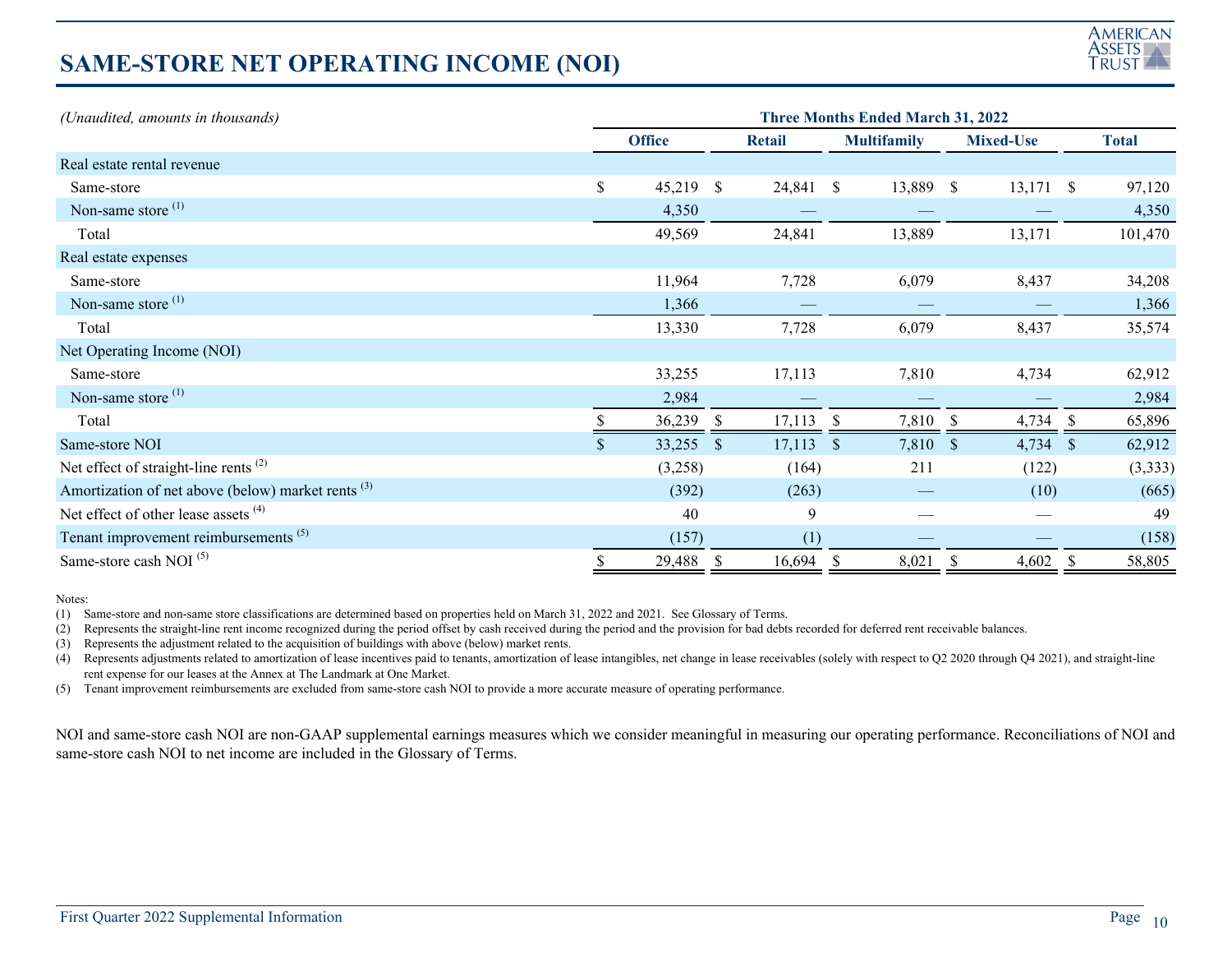### <span id="page-10-0"></span>**SAME-STORE CASH NOI COMPARISON EXCLUDING REDEVELOPMENT**

| (Unaudited, amounts in thousands)     |           |        |    |        |               |
|---------------------------------------|-----------|--------|----|--------|---------------|
|                                       | March 31, |        |    |        |               |
|                                       | 2022      |        |    | 2021   | <b>Change</b> |
| <b>Cash Basis:</b>                    |           |        |    |        |               |
| Office                                | ۰D.       | 29,488 | -S | 26,291 | $12.2 \%$     |
| Retail                                |           | 16,694 |    | 16,290 | 2.5           |
| Multifamily                           |           | 8,021  |    | 7,107  | 12.9          |
| Mixed-Use                             |           | 4,602  |    |        | 460,100.0     |
| Same-store Cash NOI <sup>(1)(2)</sup> |           | 58,805 |    | 49,689 | 18.3 %        |

Notes:

(1) Excluding lease termination fees, for the three months ended March 31, 2022 and 2021, same-store cash NOI would be 18.5%.

(2) See Glossary of Terms.

Same-store cash NOI is a non-GAAP supplemental earnings measure which we consider meaningful in measuring our operating performance. A reconciliation of same-store cash NOI to net income is included in the Glossary of Terms.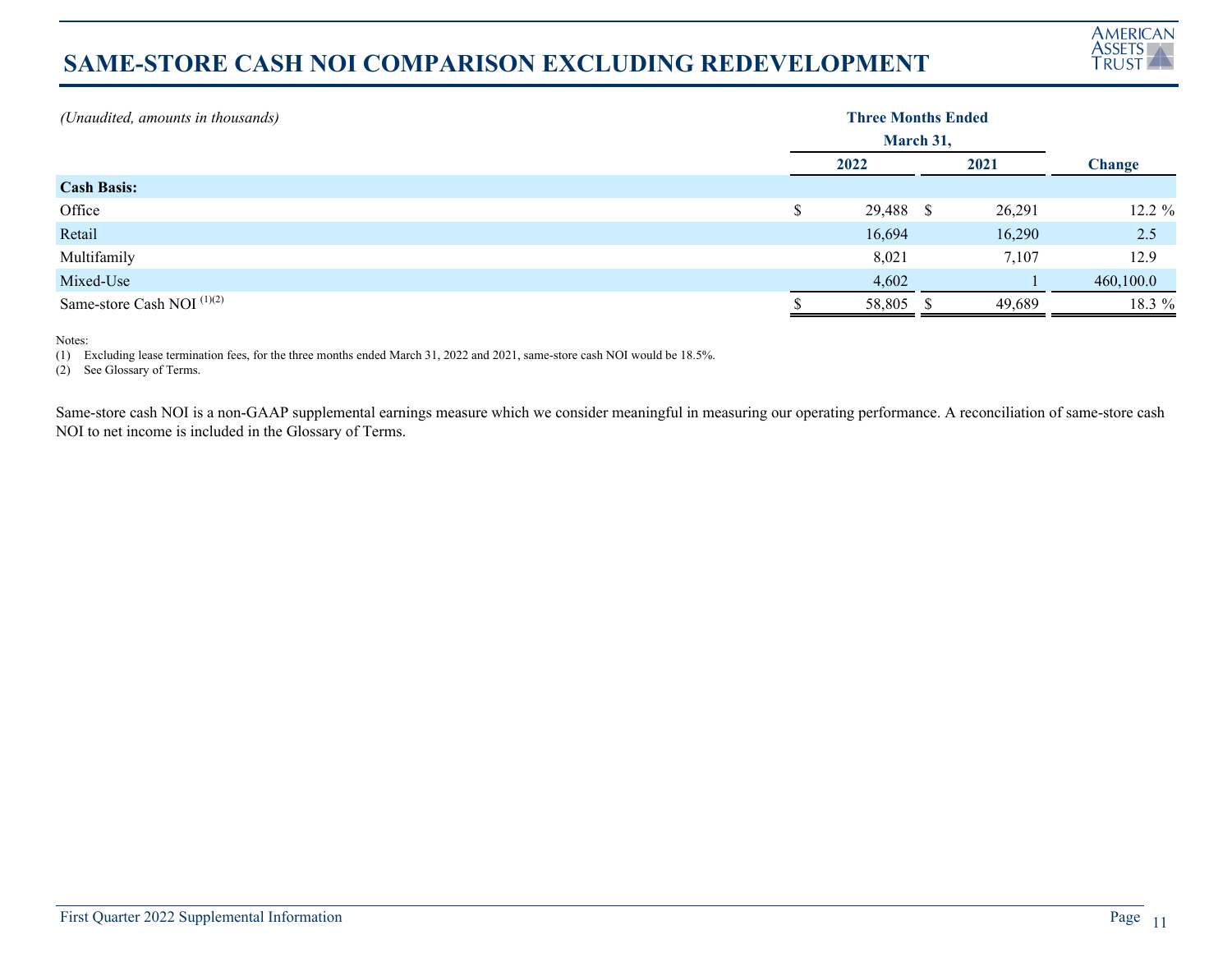### <span id="page-11-0"></span>**SAME-STORE CASH NOI COMPARISON WITH REDEVELOPMENT**



| (Unaudited, amounts in thousands)               |   | <b>Three Months Ended</b> |  |        |               |  |  |  |  |  |  |
|-------------------------------------------------|---|---------------------------|--|--------|---------------|--|--|--|--|--|--|
|                                                 |   | March 31,                 |  |        |               |  |  |  |  |  |  |
|                                                 |   | 2022                      |  | 2021   | <b>Change</b> |  |  |  |  |  |  |
| <b>Cash Basis:</b>                              |   |                           |  |        |               |  |  |  |  |  |  |
| Office                                          | D | 29,299 \$                 |  | 26,299 | $11.4 \%$     |  |  |  |  |  |  |
| Retail                                          |   | 16,694                    |  | 16,290 | 2.5           |  |  |  |  |  |  |
| Multifamily                                     |   | 8,021                     |  | 7,107  | 12.9          |  |  |  |  |  |  |
| Mixed-Use                                       |   | 4,602                     |  |        | 460,100.0     |  |  |  |  |  |  |
| Same-store Cash NOI with Redevelopment $(1)(2)$ |   | 58,616                    |  | 49,697 | 17.9%         |  |  |  |  |  |  |

Notes:

(1) Excluding lease termination fees, for the three months ended March 31, 2022 and 2021, same-store cash NOI with redevelopment would be 18.1%.

(2) See Glossary of Terms.

Same-store cash NOI with redevelopment is a non-GAAP supplemental earnings measure which we consider meaningful in measuring our operating performance. A reconciliation of same-store cash NOI with redevelopment to net income is included in the Glossary of Terms.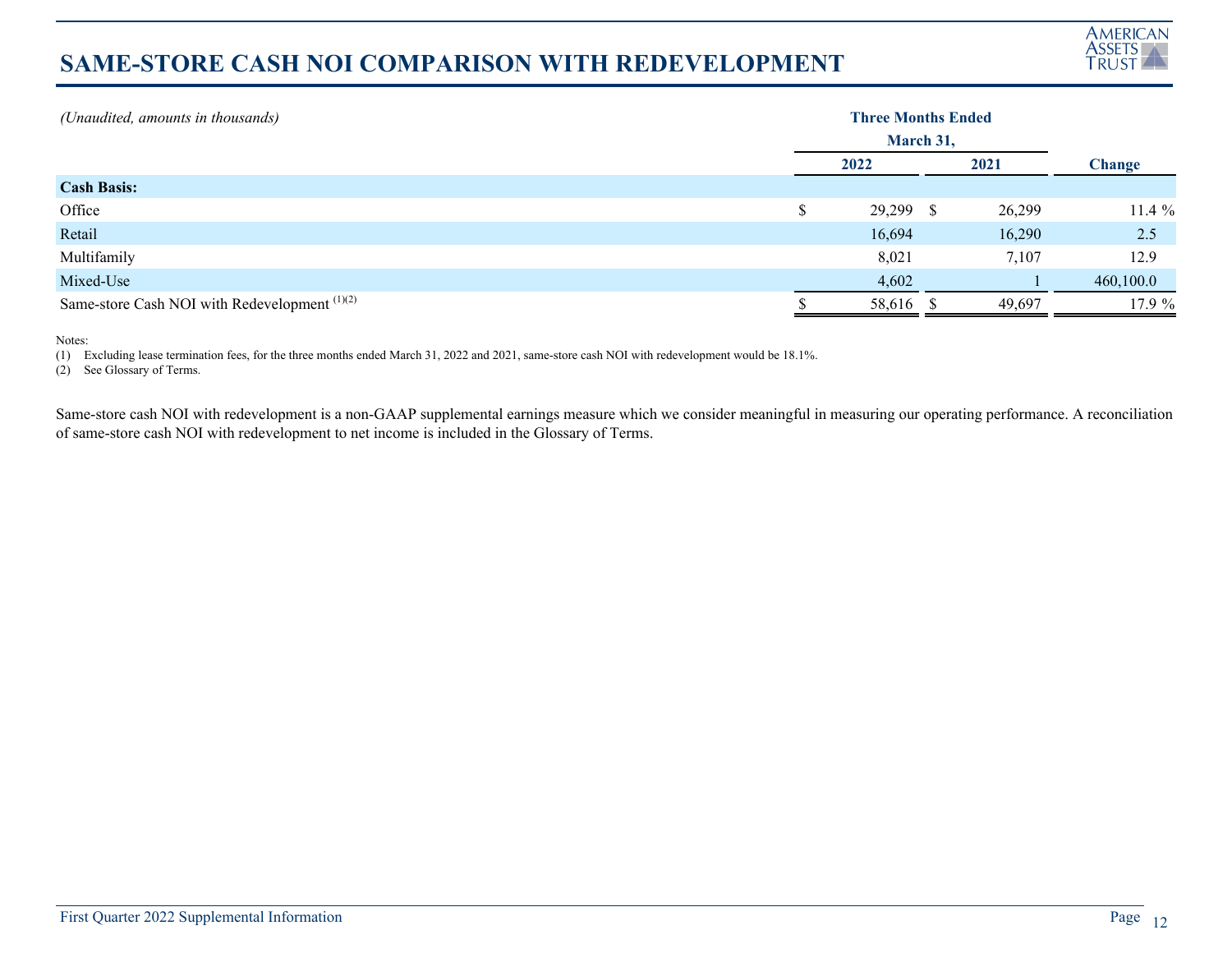### <span id="page-12-0"></span>**CASH NOI BY REGION**



| (Unaudited, amounts in thousands) | <b>Three Months Ended March 31, 2022</b> |               |  |               |  |                    |  |                   |    |              |
|-----------------------------------|------------------------------------------|---------------|--|---------------|--|--------------------|--|-------------------|----|--------------|
|                                   |                                          | <b>Office</b> |  | <b>Retail</b> |  | <b>Multifamily</b> |  | <b>Mixed-Use</b>  |    | <b>Total</b> |
| <b>Cash Basis:</b>                |                                          |               |  |               |  |                    |  |                   |    |              |
| Southern California               | S.                                       | $13,417$ \$   |  | $8,009$ \$    |  | $6,706$ \$         |  | $\hspace{0.05cm}$ | -S | 28,132       |
| Northern California               |                                          | 4,844         |  | 2,336         |  |                    |  |                   |    | 7,180        |
| Hawaii                            |                                          |               |  | 2,898         |  |                    |  | 4,602             |    | 7,500        |
| Oregon                            |                                          | 6,065         |  | 214           |  | 1,315              |  |                   |    | 7,594        |
| Texas                             |                                          |               |  | 3,240         |  |                    |  |                   |    | 3,240        |
| Washington                        |                                          | 7,790         |  |               |  |                    |  |                   |    | 7,790        |
| Total Cash NOI                    |                                          | 32,116 \$     |  | 16,697        |  | 8,021              |  | 4,602             |    | 61,436       |

Cash NOI is a non-GAAP supplemental earnings measure which we consider meaningful in measuring our operating performance. A reconciliation of cash NOI to net income is included in the Glossary of Terms.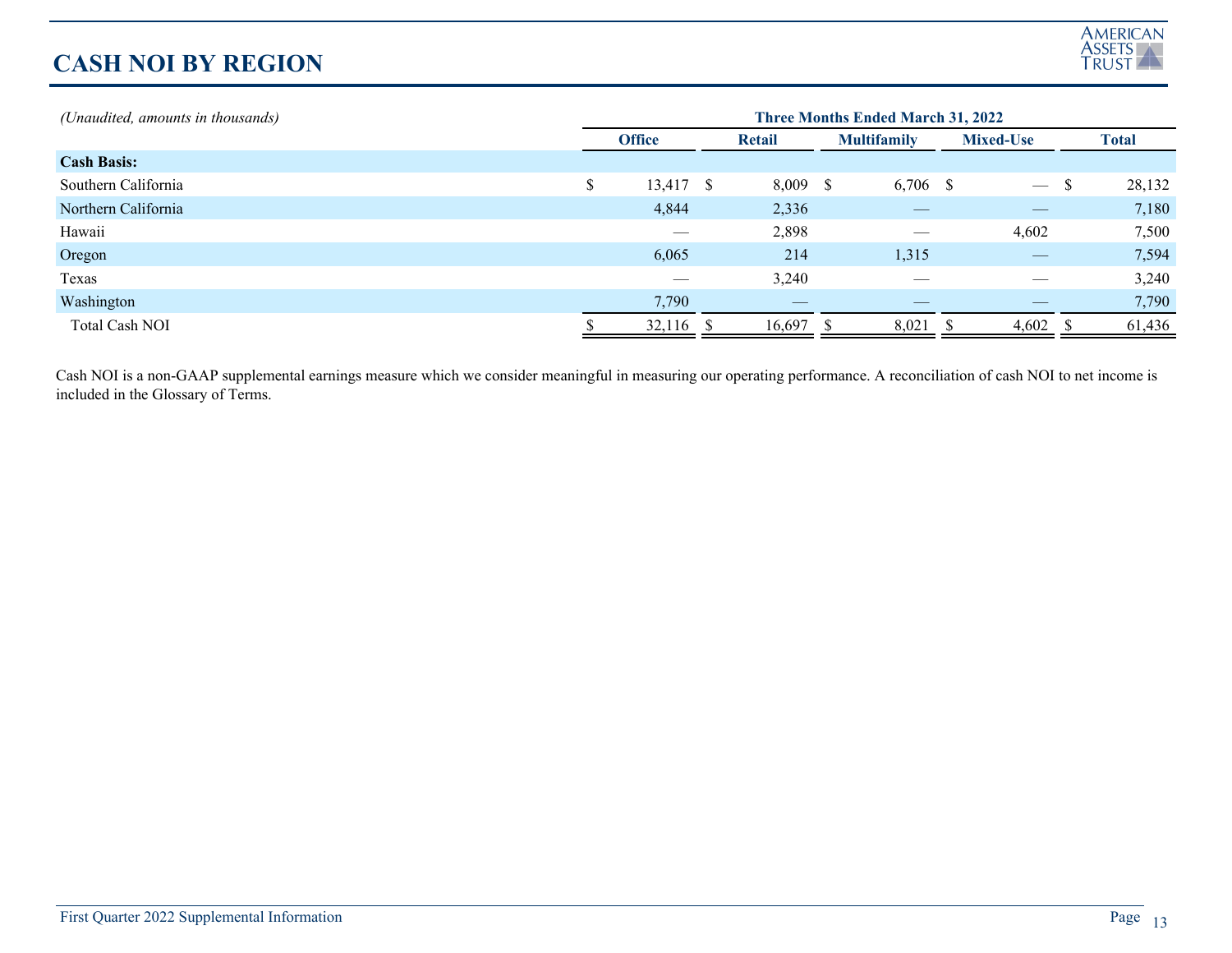### <span id="page-13-0"></span>**CASH NOI BREAKDOWN**



#### **Three Months Ended March 31, 2022**

#### **Cash NOI Breakdown**



Cash NOI is a non-GAAP supplemental earnings measure which we consider meaningful in measuring our operating performance. A reconciliation of cash NOI to net income is included in the Glossary of Terms.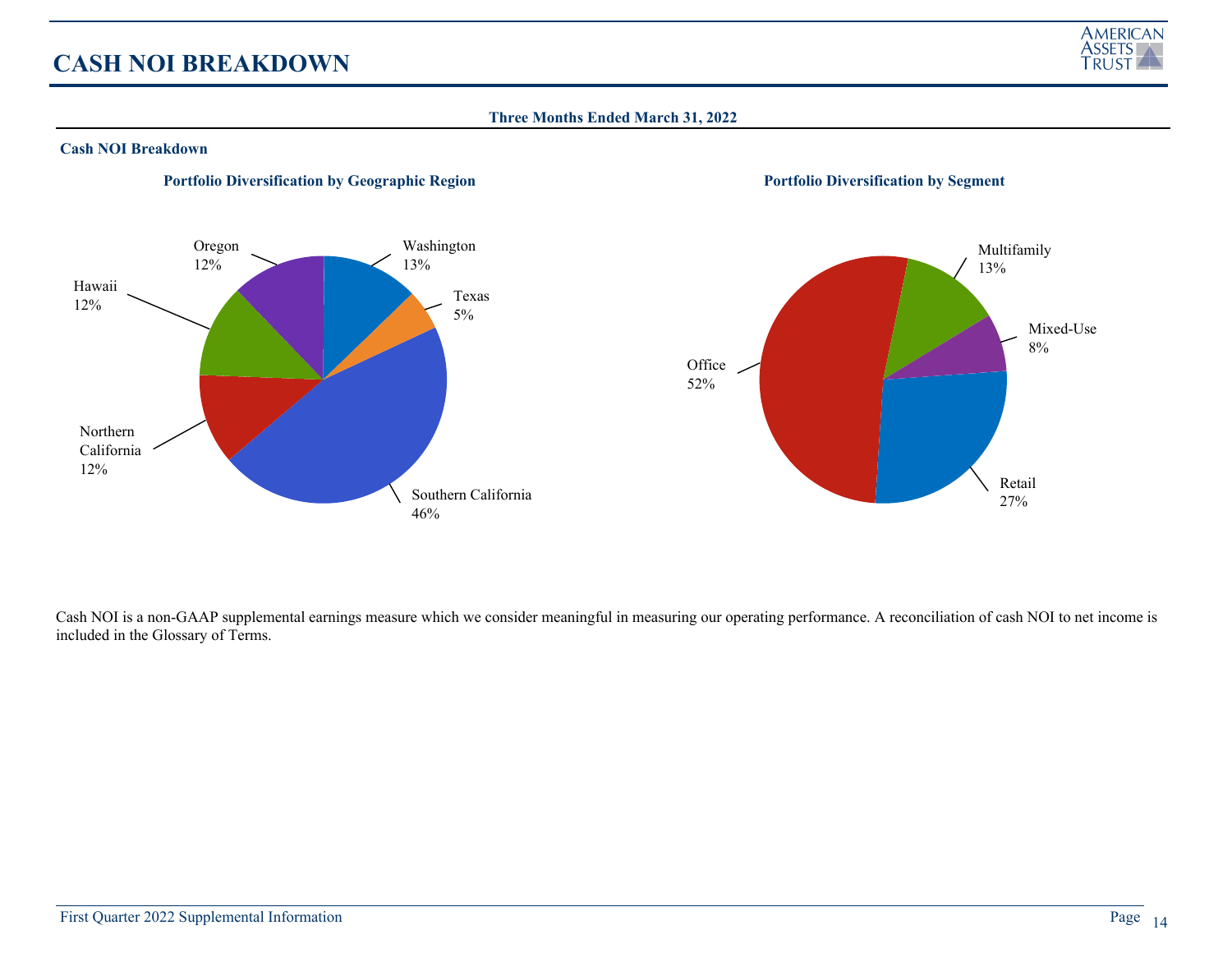### <span id="page-14-0"></span>**PROPERTY REVENUE AND OPERATING EXPENSES**



| (Unaudited, amounts in thousands)        |                                 |                          |             |                                                      |               | <b>Three Months Ended March 31, 2022</b>               |                                                                |                |                                             |                          |                                   |
|------------------------------------------|---------------------------------|--------------------------|-------------|------------------------------------------------------|---------------|--------------------------------------------------------|----------------------------------------------------------------|----------------|---------------------------------------------|--------------------------|-----------------------------------|
| <b>Property</b>                          | <b>Base Rent</b> <sup>(1)</sup> |                          |             | <b>Additional</b><br><b>Property</b><br>Income $(2)$ |               | <b>Billed Expense</b><br>Reimbursements <sup>(3)</sup> | <b>Property</b><br><b>Operating</b><br>Expenses <sup>(4)</sup> |                | <b>Rental</b><br>Adjustments <sup>(5)</sup> |                          | <b>Cash</b><br>NOI <sup>(6)</sup> |
| <b>Office Portfolio</b>                  |                                 |                          |             |                                                      |               |                                                        |                                                                |                |                                             |                          |                                   |
| La Jolla Commons                         | $\$$                            | $7,733$ \$               |             | 185                                                  | $\mathcal{S}$ | 2,407 \$                                               |                                                                | $(2,712)$ \$   |                                             | $(167)$ \$               | 7,446                             |
| Torrey Reserve Campus <sup>(7)</sup>     |                                 | 5,227                    |             | 57                                                   |               | 264                                                    |                                                                | (1,525)        | (327)                                       |                          | 3,696                             |
| <b>Torrey Point</b>                      |                                 | 1,319                    |             | 80                                                   |               |                                                        |                                                                | (294)          | (253)                                       |                          | 852                               |
| Solana Crossing                          |                                 | 1,974                    |             | 9                                                    |               | 39                                                     |                                                                | (537)          | (44)                                        |                          | 1,441                             |
| The Landmark at One Market               |                                 | 9,886                    |             | 120                                                  |               | 94                                                     |                                                                | (2,849)        | (2,328)                                     |                          | 4,923                             |
| One Beach Street                         |                                 | $\overline{\phantom{m}}$ |             | $\overline{\phantom{m}}$                             |               |                                                        |                                                                | (79)           |                                             | $\overline{\phantom{m}}$ | (79)                              |
| First & Main                             |                                 | 2,843                    |             | 182                                                  |               | 696                                                    |                                                                | (977)          | 101                                         |                          | 2,845                             |
| Lloyd Portfolio <sup>(7)</sup>           |                                 | 4,220                    |             | 354                                                  |               | 186                                                    |                                                                | (1,329)        | (101)                                       |                          | 3,330                             |
| City Center Bellevue                     |                                 | 6,006                    |             | 385                                                  |               | 208                                                    |                                                                | (1,706)        | 217                                         |                          | 5,110                             |
| Eastgate Office Park <sup>(8)</sup>      |                                 | 1,651                    |             | 56                                                   |               | 759                                                    |                                                                | (731)          | $\overline{\phantom{m}}$                    |                          | 1,735                             |
| Corporate Campus East III <sup>(9)</sup> |                                 | 937                      |             | 62                                                   |               | 346                                                    |                                                                | (355)          | (155)                                       |                          | 835                               |
| Bel-Spring $520$ <sup>(10)</sup>         |                                 | 120                      |             | $\boldsymbol{2}$                                     |               | 54                                                     |                                                                | (46)           | (19)                                        |                          | 111                               |
| <b>Subtotal Office Portfolio</b>         | $\mathbf S$                     | 41,916 \$                |             | $1,492$ \$                                           |               | $5,053$ \$                                             |                                                                | $(13, 140)$ \$ | $(3,076)$ \$                                |                          | 32,245                            |
| <b>Retail Portfolio</b>                  |                                 |                          |             |                                                      |               |                                                        |                                                                |                |                                             |                          |                                   |
| Carmel Country Plaza                     | $\$$                            | 916 \$                   |             | 29                                                   | $\mathcal{S}$ | 192S                                                   |                                                                | $(186)$ \$     |                                             | $(29)$ \$                | 922                               |
| Carmel Mountain Plaza                    |                                 | 3,075                    |             | 43                                                   |               | 769                                                    |                                                                | (958)          | (81)                                        |                          | 2,848                             |
| South Bay Marketplace                    |                                 | 566                      |             | 29                                                   |               | 179                                                    |                                                                | (174)          |                                             | $\overline{2}$           | 602                               |
| Gateway Marketplace                      |                                 | 658                      |             |                                                      |               | 211                                                    |                                                                | (226)          | 10                                          |                          | 653                               |
| Lomas Santa Fe Plaza                     |                                 | 1,504                    |             | 28                                                   |               | 277                                                    |                                                                | (412)          | 23                                          |                          | 1,420                             |
| Solana Beach Towne Centre                |                                 | 1,592                    |             | 33                                                   |               | 525                                                    |                                                                | (624)          |                                             | 38                       | 1,564                             |
| Del Monte Center                         |                                 | 2,202                    |             | 251                                                  |               | 899                                                    |                                                                | (1, 348)       | 37                                          |                          | 2,041                             |
| Geary Marketplace                        |                                 | 291                      |             | $\hspace{0.1mm}-\hspace{0.1mm}$                      |               | 155                                                    |                                                                | (151)          |                                             |                          | 295                               |
| The Shops at Kalakaua                    |                                 | 257                      |             | 16                                                   |               | 45                                                     |                                                                | (86)           |                                             |                          | 232                               |
| Waikele Center                           |                                 | 3,063                    |             | 209                                                  |               | 1,034                                                  |                                                                | (1,648)        |                                             | $\,8\,$                  | 2,666                             |
| Alamo Quarry Market                      |                                 | 3,409                    |             | 134                                                  |               | 1,441                                                  |                                                                | (1, 812)       | 68                                          |                          | 3,240                             |
| Hassalo on Eighth - Retail               |                                 | 247                      |             | 28                                                   |               | 42                                                     |                                                                | (103)          |                                             |                          | 214                               |
| <b>Subtotal Retail Portfolio</b>         | $\mathbf S$                     | 17,780                   | $\mathbf S$ | 800 \$                                               |               | 5,769                                                  | $\mathbf{s}$                                                   | $(7,728)$ \$   |                                             | 76 \$                    | 16,697                            |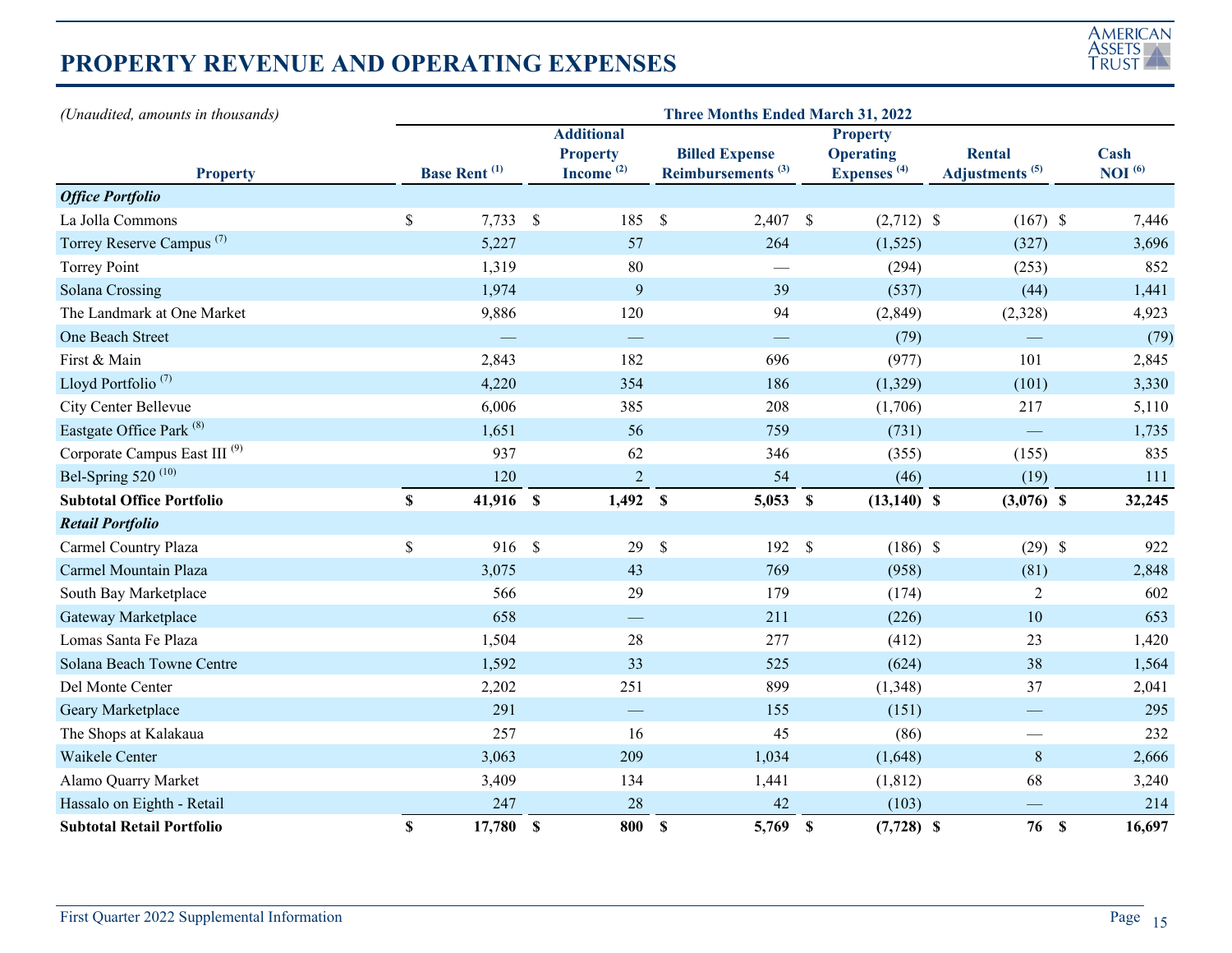### **PROPERTY REVENUE AND OPERATING EXPENSES (CONTINUED)**



| (Unaudited, amounts in thousands)      | <b>Three Months Ended March 31, 2022</b> |                                 |              |                                      |               |                                 |              |                                     |  |                            |          |                    |
|----------------------------------------|------------------------------------------|---------------------------------|--------------|--------------------------------------|---------------|---------------------------------|--------------|-------------------------------------|--|----------------------------|----------|--------------------|
|                                        |                                          |                                 |              | <b>Additional</b><br><b>Property</b> |               | <b>Billed Expense</b>           |              | <b>Property</b><br><b>Operating</b> |  | <b>Rental</b>              |          | Cash               |
| <b>Property</b>                        |                                          | <b>Base Rent</b> <sup>(1)</sup> |              | Income $(2)$                         |               | Reimbursements <sup>(3)</sup>   |              | Expenses <sup>(4)</sup>             |  | Adjustments <sup>(5)</sup> |          | NOI <sup>(6)</sup> |
| <b>Multifamily Portfolio</b>           |                                          |                                 |              |                                      |               |                                 |              |                                     |  |                            |          |                    |
| Loma Palisades                         | \$                                       | $3,800$ \$                      |              | 256                                  | $\mathbb{S}$  | $\overbrace{\qquad \qquad }^{}$ | S            | $(1,467)$ \$                        |  | $(7)$ \$                   |          | 2,582              |
| <b>Imperial Beach Gardens</b>          |                                          | 1,018                           |              | 56                                   |               |                                 |              | (460)                               |  |                            |          | 614                |
| Mariner's Point                        |                                          | 502                             |              | 28                                   |               |                                 |              | (199)                               |  | (1)                        |          | 330                |
| Santa Fe Park RV Resort                |                                          | 449                             |              | 39                                   |               |                                 |              | (266)                               |  |                            |          | 222                |
| Pacific Ridge Apartments               |                                          | 4,732                           |              | 198                                  |               |                                 |              | (1,967)                             |  | (5)                        |          | 2,958              |
| Hassalo on Eighth - Multifamily        |                                          | 2,765                           |              | 397                                  |               |                                 |              | (1, 721)                            |  | (126)                      |          | 1,315              |
| <b>Subtotal Multifamily Portfolio</b>  | \$                                       | $13,266$ \$                     |              | 974                                  | <b>S</b>      | $\qquad \qquad$                 | S            | $(6,080)$ \$                        |  | $(139)$ \$                 |          | 8,021              |
| <b>Mixed-Use Portfolio</b>             |                                          |                                 |              |                                      |               |                                 |              |                                     |  |                            |          |                    |
| Waikiki Beach Walk - Retail            | \$                                       | $2,165$ \$                      |              | 1,125                                | \$            | 792                             | -S           | $(1,491)$ \$                        |  | $(288)$ \$                 |          | 2,303              |
| Waikiki Beach Walk - Embassy Suites™   |                                          | 8,054                           |              | 1,191                                |               |                                 |              | (6,946)                             |  |                            |          | 2,299              |
| <b>Subtotal Mixed-Use Portfolio</b>    |                                          | 10,219                          | -S           | 2,316                                | $\mathbf{s}$  | 792                             | S            | $(8,437)$ \$                        |  | $(288)$ \$                 |          | 4,602              |
| <b>Subtotal Development Properties</b> |                                          |                                 | <sup>S</sup> | 26                                   | <sup>\$</sup> | $\overline{\phantom{0}}$        | <sup>S</sup> | $(155)$ \$                          |  | $\overline{\phantom{0}}$   | <b>S</b> | (129)              |
| Total                                  |                                          | 83,181                          | S            | 5,608                                | S             | 11,614                          | S            | $(35,540)$ \$                       |  | $(3,427)$ \$               |          | 61,436             |

Cash NOI is a non-GAAP supplemental earnings measure which the company considers meaningful in measuring its operating performance. A reconciliation of total cash NOI to net income is included in the Glossary of Terms.

Notes:

- (1) Base rent for our office and retail portfolio and the retail portion of our mixed-use portfolio represents base rent for the three months ended March 31, 2022 (before deferrals, abatements, and tenant improvement reimbursements) and excludes the impact of straight-line rent and above (below) market rent adjustments. Total abatements for our office portfolio were approximately \$3.5 million for the three months ended March 31, 2022. Total abatements for our mixed-use portfolio were approximately \$0.3 million for the three months ended March 31, 2022. In the case of triple net or modified gross leases, annualized base rent does not include tenant reimbursements for real estate taxes, insurance, common area or other operating expenses. Multifamily portfolio base rent represents base rent (including parking, before abatements) less vacancy allowance and employee rent credits and includes additional rents (additional rents include insufficient notice penalties, month-to-month charges and pet rent). There were \$0.1 million of abatements for our multifamily portfolio for the three months ended March 31, 2022. For Waikiki Beach Walk - Embassy Suites™, base rent is equal to the actual room revenue for the three months ended March 31, 2022. Total tenant improvement reimbursements for our office portfolio, retail portfolio and the retail portion of our mixed-use portfolio were approximately \$0.2 million for the three months ended March 31, 2022.
- (2) Represents additional property-related income for the three months ended March 31, 2022, which includes: (i) percentage rent, (ii) other rent (such as storage rent, license fees and association fees) and (iii) other property income (such as late fees, default fees, lease termination fees, parking revenue, the reimbursement of general excise taxes, laundry income and food and beverage sales).
- (3) Represents billed tenant expense reimbursements for the three months ended March 31, 2022.
- (4) Represents property operating expenses for the three months ended March 31, 2022. Property operating expenses includes all rental expenses, except non cash rent expense.
- (5) Represents various rental adjustments related to base rent (deferrals, abatements, tenant improvement reimbursements, and net change in lease receivables (solely with respect to Q2 2020 through Q4 2021)).
- (6) See Glossary of Terms.
- (7) Base rent shown includes amounts related to American Assets Trust, L.P.'s corporate leases at Torrey Point and Lloyd Portfolio. This intercompany rent is eliminated in the consolidated statement of operations. The base rent and abatements were both \$0.3 million for the three months ended March 31, 2022.
- (8) Eastgate Office Park was acquired by us on July 7, 2021.
- (9) Corporate Campus East III was acquired by us on September 10, 2021.
- (10) Bel-Spring 520 was acquired by us on March 8, 2022.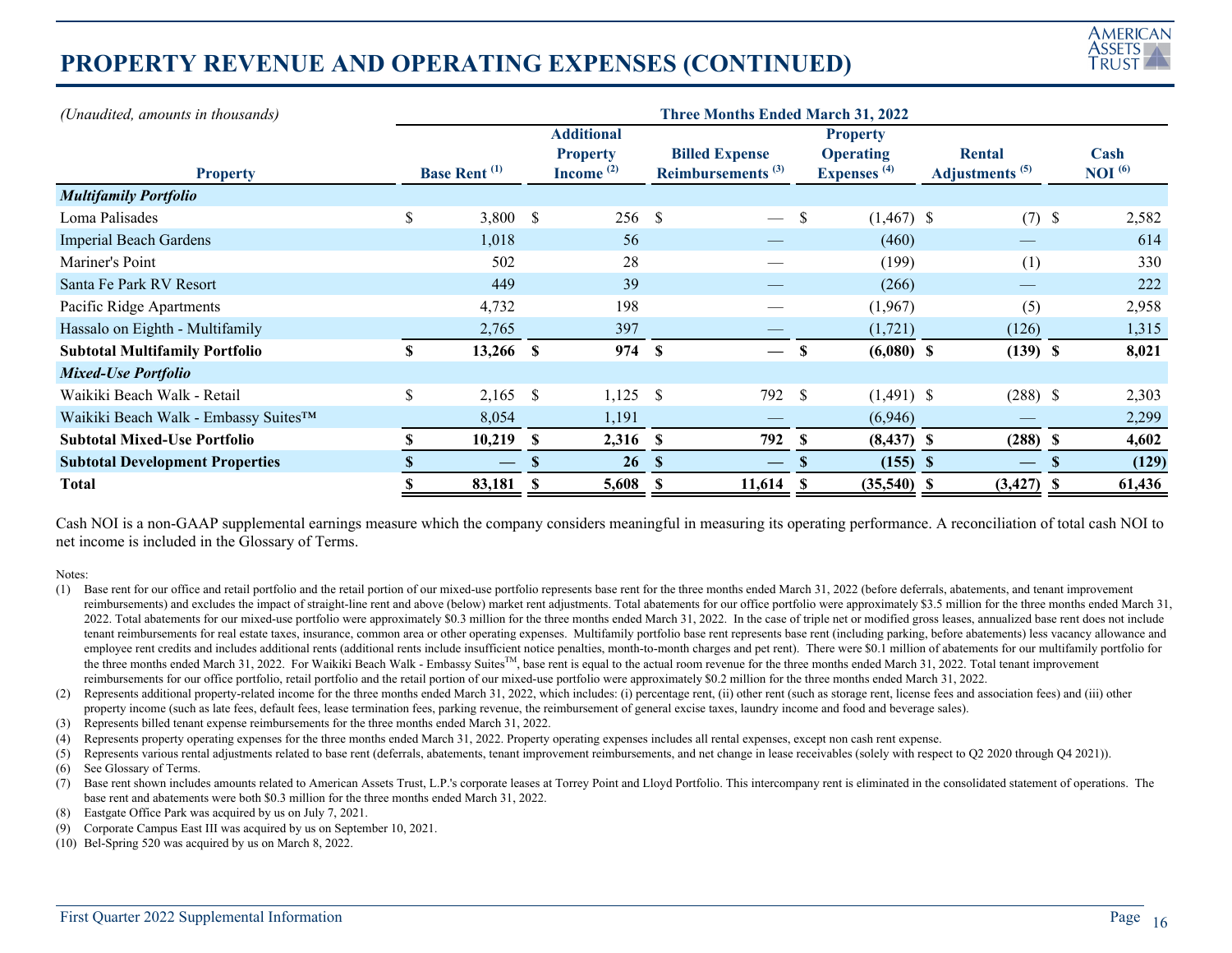### <span id="page-16-0"></span>**SEGMENT CAPITAL EXPENDITURES**



| (Unaudited, amounts in thousands) | <b>Three Months Ended March 31, 2022</b>                                  |                                                      |                                                                                                                                             |                                 |                                  |                                             |  |  |  |  |  |  |  |  |
|-----------------------------------|---------------------------------------------------------------------------|------------------------------------------------------|---------------------------------------------------------------------------------------------------------------------------------------------|---------------------------------|----------------------------------|---------------------------------------------|--|--|--|--|--|--|--|--|
| <b>Segment</b>                    | <b>Tenant</b><br><b>Improvements</b><br>and Leasing<br><b>Commissions</b> | <b>Maintenance</b><br>Capital<br><b>Expenditures</b> | <b>Total Tenant</b><br>Improvements,<br>Leasing<br><b>Commissions</b><br>and<br><b>Maintenance</b><br><b>Capital</b><br><b>Expenditures</b> | Redevelopment<br>and Expansions | <b>New</b><br><b>Development</b> | <b>Total Capital</b><br><b>Expenditures</b> |  |  |  |  |  |  |  |  |
| Office Portfolio                  | 4,888 \$<br>AD.                                                           | $2,009$ \$                                           | $6,897$ \$                                                                                                                                  | 6,895                           | 12,874<br>- S                    | 26,666<br>ЭĐ.                               |  |  |  |  |  |  |  |  |
| Retail Portfolio                  | 2,045                                                                     | 1,512                                                | 3,557                                                                                                                                       | 3                               |                                  | 3,560                                       |  |  |  |  |  |  |  |  |
| Multifamily Portfolio             |                                                                           | 1,535                                                | 1,535                                                                                                                                       | 36                              |                                  | 1,571                                       |  |  |  |  |  |  |  |  |
| Mixed-Use Portfolio               | 248                                                                       | 83                                                   | 331                                                                                                                                         |                                 |                                  | 331                                         |  |  |  |  |  |  |  |  |
| <b>Total</b>                      | 7,181                                                                     | 5,139<br>- S                                         | $12,320$ \$                                                                                                                                 | 6,934                           | 12,874<br>-8                     | 32,128                                      |  |  |  |  |  |  |  |  |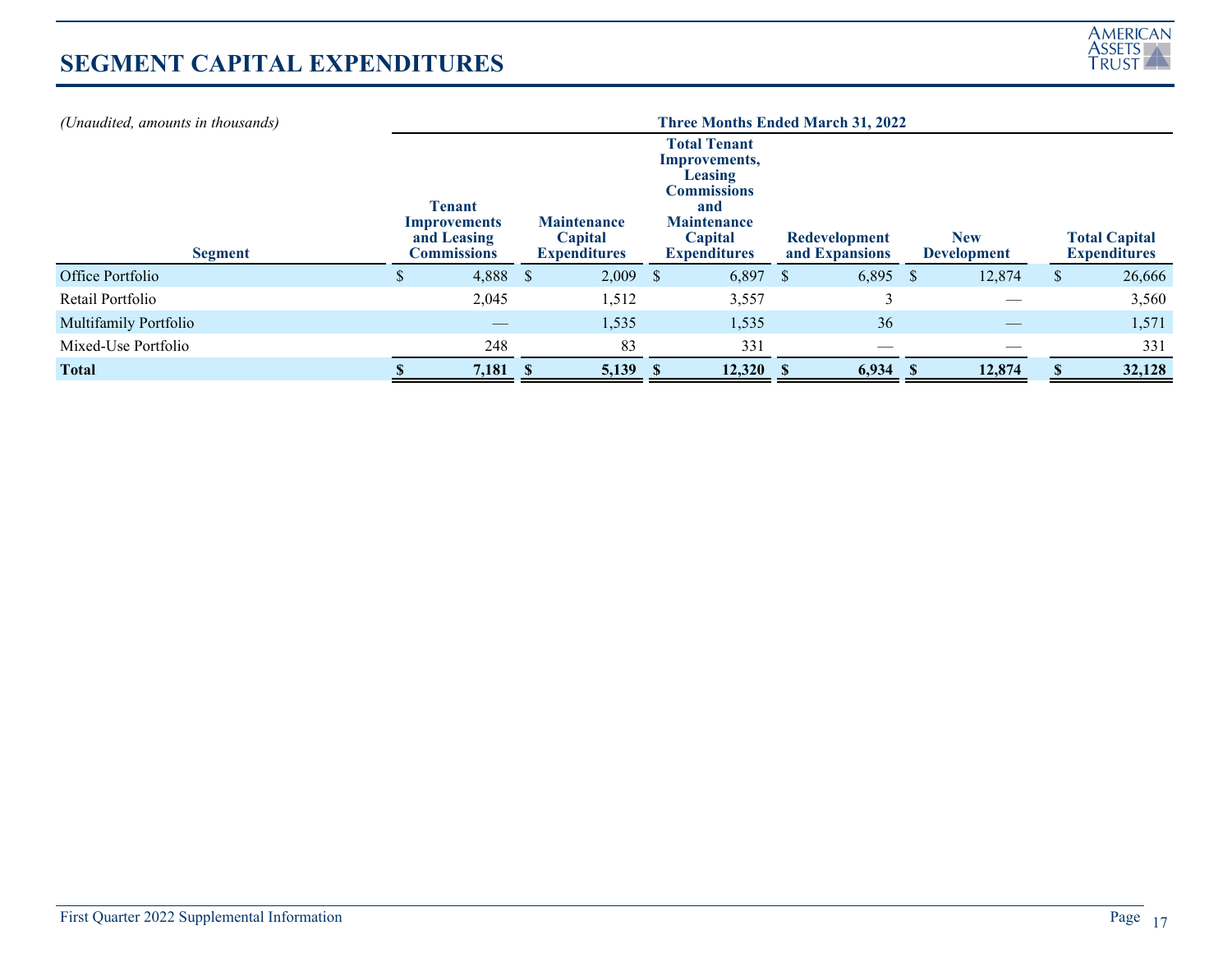### <span id="page-17-0"></span>**SUMMARY OF OUTSTANDING DEBT**



| (Unaudited, amounts in thousands)                          | <b>Amount</b>         |                      |                        |                      |  |  |
|------------------------------------------------------------|-----------------------|----------------------|------------------------|----------------------|--|--|
|                                                            | <b>Outstanding at</b> | <b>Annual Debt</b>   |                        |                      |  |  |
| <b>Debt</b>                                                | <b>March 31, 2022</b> | <b>Interest Rate</b> | Service <sup>(1)</sup> | <b>Maturity Date</b> |  |  |
| City Center Bellevue <sup>(2)</sup>                        | 111,000               | 3.98 $%$             | 114,007                | November 1, 2022     |  |  |
| Secured Notes Payable / Weighted Average <sup>(3)</sup>    | \$<br>111,000         | 3.98 $%$ \$          | 114,007                |                      |  |  |
|                                                            |                       |                      |                        |                      |  |  |
| Term Loan A $(4)$                                          | \$<br>100,000         | $2.70 \%$ \$         | 2,700                  | January 5, 2027      |  |  |
| Term Loan B $(5)$                                          | 100,000               | $2.65\%$             | 102,649                | March 1, 2023        |  |  |
| Term Loan C $(6)$                                          | 50,000                | 2.64 %               | 51,321                 | March 1, 2023        |  |  |
| Series F Notes <sup>(7)</sup>                              | 100,000               | 3.85 $%$             | 3,780                  | July 19, 2024        |  |  |
| Series B Notes                                             | 100,000               | 4.45 %               | 4,450                  | February 2, 2025     |  |  |
| Series C Notes                                             | 100,000               | 4.50 $%$             | 4,500                  | April 1, 2025        |  |  |
| Series D Notes <sup>(8)</sup>                              | 250,000               | 3.87 %               | 10,725                 | March 1, 2027        |  |  |
| Series E Notes <sup>(9)</sup>                              | 100,000               | 4.18 %               | 4,240                  | May 23, 2029         |  |  |
| Series G Notes <sup>(10)</sup>                             | 150,000               | 3.88 %               | 5,865                  | July 30, 2030        |  |  |
| 3.375% Senior Unsecured Notes (11)                         | 500,000               | 3.38 %               | 16,875                 | February 1, 2031     |  |  |
| Unsecured Notes Payable / Weighted Average <sup>(12)</sup> | 1,550,000             | 3.61 $%$ \$          | 207,105                |                      |  |  |
|                                                            |                       |                      |                        |                      |  |  |
| <b>Unsecured Line of Credit (13)</b>                       | \$                    | $-$ %                |                        |                      |  |  |

Notes:

- (1) Includes interest and principal payments due over the next twelve months.
- (2) Interest only.
- (3) The Secured Notes Payable total does not include debt issuance costs, net of \$0.02 million.
- (4) On January 5, 2022, the maturity date for Term Loan A was extended to January 5, 2027 with no further extension options. On January 14, 2022, we entered into two interest rate swap agreements that are intended to fix t interest rate associated with Term Loan A at approximately 2.70% through January 5, 2027, subject to adjustments based on our consolidated leverage ratio.
- (5) Term Loan B matures on March 1, 2023. Term Loan B accrues interest at a variable rate, which we fixed as part of an interest rate swap for an all-in interest rate of 2.65%, subject to adjustments based on our consolida leverage ratio.
- (6) Term Loan C matures on March 1, 2023. Term Loan C accrues interest at a variable rate, which we fixed as part of an interest rate swap for an all-in interest rate of 2.64%, subject to adjustments based on our consolida leverage ratio.
- (7) \$100 million of 3.78% Senior Guaranteed Notes, Series F, due July 19, 2024. Net of the settlement of the treasury lock contract, the effective interest rate for the Series F Notes is approximately 3.85%, through maturi
- (8) \$250 million of 4.29% Senior Guaranteed Notes, Series D, due March 1, 2027. Net of the settlement of the forward-starting interest rate swap, the effective interest rate for the Series D Notes is approximately 3.87% per annum, through maturity.
- (9) \$100 million of 4.24% Senior Guaranteed Notes, Series E, due May 23, 2029. Net of the settlement of the treasury lock contract, the effective interest rate for the Series E Notes is approximately 4.18%, through maturity.
- (10) \$150 million of 3.91% Senior Guaranteed Notes, Series G, due July 30, 2030. Net of the settlement of the treasury lock contract, the effective interest rate for the Series G Notes is approximately 3.88% through maturi
- (11) \$500 million of 3.375% Senior Unsecured Notes due February 1, 2031. Net of debt issuance discount, the effective interest rate for the 3.375% Notes is approximately 3.502% through maturity.
- (12) The Unsecured Notes Payable total does not include debt issuance costs and discounts, net of \$11.9 million.
- (13) On January 5, 2022, the unsecured revolving line of credit (the "2022 Revolver Loan") capacity was increased to \$400 million, with a maturity date of January 5, 2026, subject to our option to extend the 2022 Revolver up to two times, with each such extension for a six-month period. The 2022 Revolver Loan currently accrues interest at SOFR, plus the applicable SOFR adjustment and a spread which ranges from 1.05%-1.50%, based on our consolidated leverage ratio.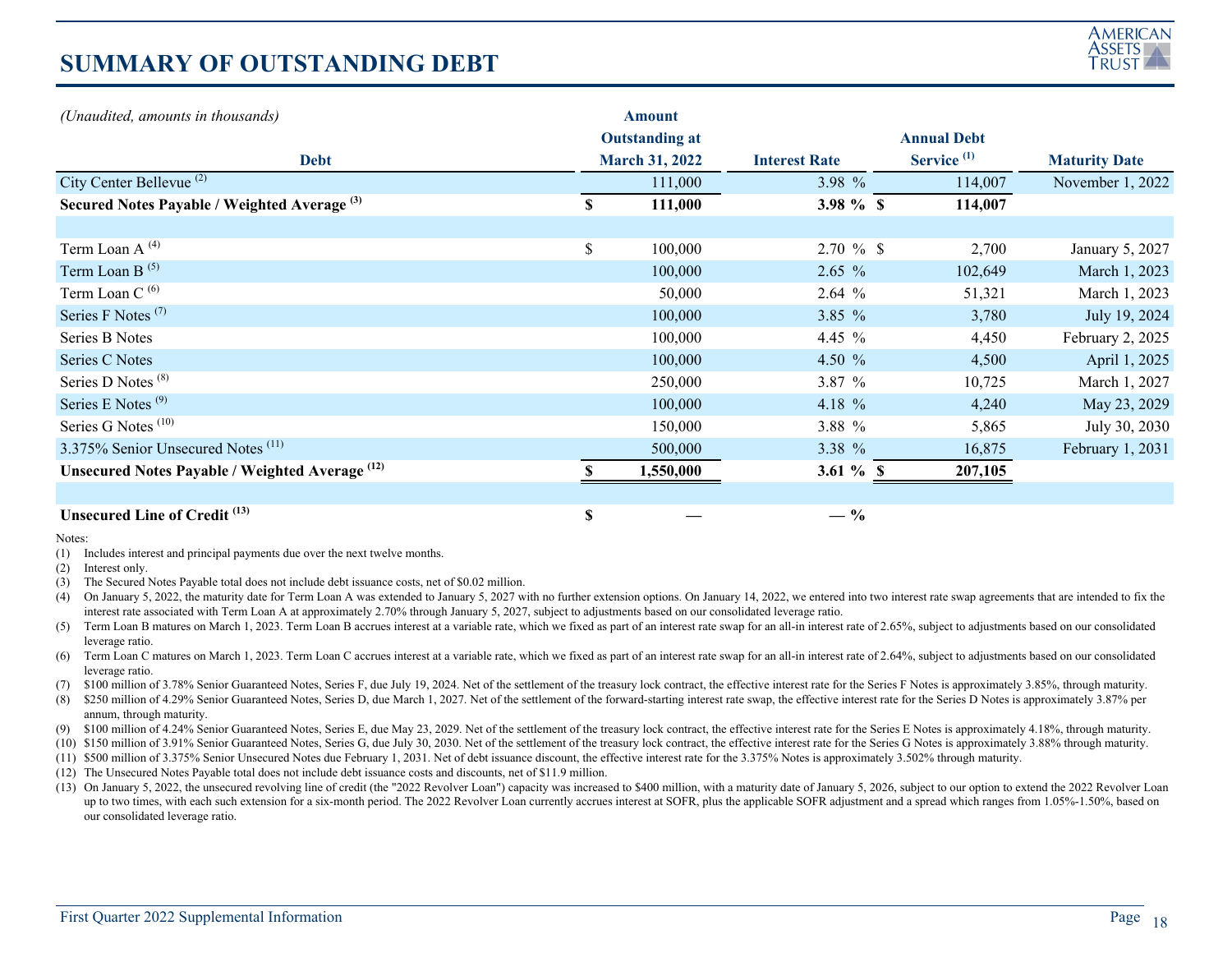

<span id="page-18-0"></span>*(Unaudited, amounts in thousands, except per share data)*

| Market data                                     | <b>March 31, 2022</b> |
|-------------------------------------------------|-----------------------|
| Common shares outstanding                       | 60,522                |
| Common units outstanding                        | 16,181                |
| Common shares and common units outstanding      | 76,703                |
| Market price per common share                   | \$<br>37.89           |
| Equity market capitalization                    | \$<br>2,906,277       |
| Total debt                                      | \$<br>1,661,000       |
| Total market capitalization                     | \$<br>4,567,277       |
| Less: Cash on hand                              | \$<br>(73, 573)       |
| Total enterprise value                          | \$<br>4,493,704       |
| Total unencumbered assets, gross                | 3,591,986             |
|                                                 |                       |
| Total debt/Total capitalization                 | 36.4%                 |
| Total debt/Total enterprise value               | 37.0 $%$              |
| Net debt/Total enterprise value <sup>(1)</sup>  | 35.3 %                |
| Total unencumbered assets, gross/Unsecured debt | 231.7%                |

|                                            | Quarter<br>Annualized | Trailing 12<br>Months |
|--------------------------------------------|-----------------------|-----------------------|
| Total debt/Adjusted EBITDA $^{(2)(3)}$     | 7.1x                  | 7.3x                  |
| Net debt/Adjusted EBITDA $^{(1)(2)(3)}$    | 6.8x                  | 7.0x                  |
| Interest coverage ratio $(4)$              | 3.9x                  | 3.8x                  |
| Fixed charge coverage ratio <sup>(4)</sup> | 3.9x                  | 3.8x                  |



**Debt Maturity Schedule**

| Weighted<br>Average Fixed |  |  | 2022 2023 2024 2025 2026 2027 2028 2029 2030 2031                           |  |  |
|---------------------------|--|--|-----------------------------------------------------------------------------|--|--|
| Interest Rate             |  |  | $4.0\%$ $2.6\%$ $3.8\%$ $4.5\%$ $ \%$ $3.5\%$ $ \%$ $4.2\%$ $3.9\%$ $3.4\%$ |  |  |

*Total Weighed Average Fixed Interest Rate:* 3.64%

*Weighted Average Term to Maturity:* 5.5

| <b>Credit Ratings</b> |            |         |  |  |  |  |  |  |  |  |  |
|-----------------------|------------|---------|--|--|--|--|--|--|--|--|--|
| <b>Rating Agency</b>  | Rating     | Outlook |  |  |  |  |  |  |  |  |  |
| Fitch                 | <b>BBB</b> | Stable  |  |  |  |  |  |  |  |  |  |
| Moody's               | Baa3       | Stable  |  |  |  |  |  |  |  |  |  |
| Standard & Poors      | BBB-       | Stable  |  |  |  |  |  |  |  |  |  |

Notes:

(1) Net debt is equal to total debt less cash on hand.

(2) See Glossary of Terms for discussion of EBITDA and Adjusted EBITDA.

(3) As used here, Adjusted EBITDA represents the actual for the three months ended March 31, 2022, annualized.

(4) Calculated as Adjusted EBITDA divided by interest on borrowed funds, including capitalized interest and excluding debt fair value adjustments and loan fee amortization.

Adjusted EBITDA is a non-GAAP supplemental earnings measure which we consider meaningful in measuring our operating performance. Reconciliations of Adjusted EBITDA to net income are included in the Glossary of Terms.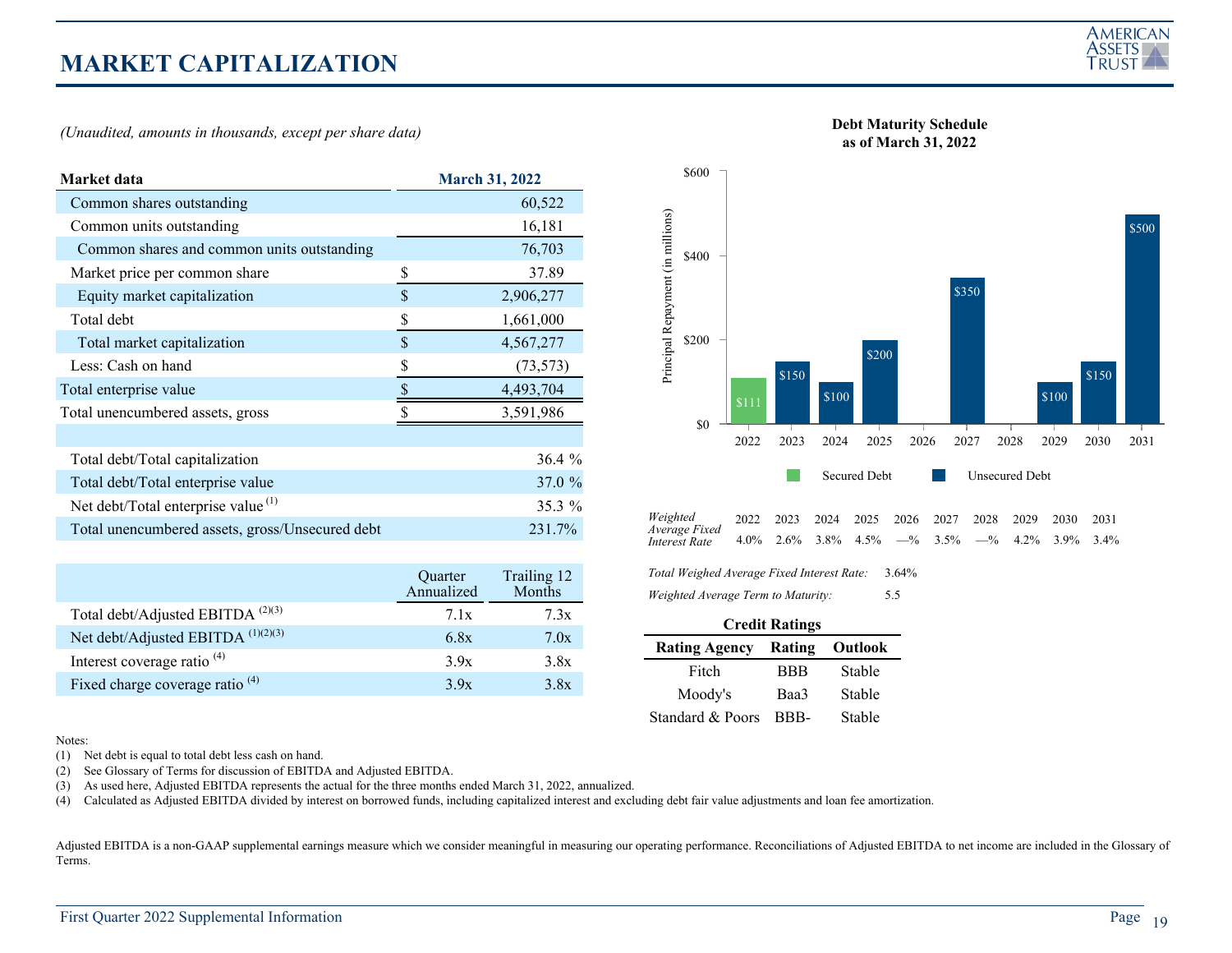### <span id="page-19-0"></span>**SUMMARY OF DEVELOPMENT OPPORTUNITIES**



Our portfolio has numerous potential opportunities to create future shareholder value. These opportunities could be subject to government approvals, lender consents, tenant consents, market conditions, availability of debt and/or equity financing, etc. Many of these opportunities are in their preliminary stages and may not ultimately come to fruition. This schedule will update as we modify various assumptions and markets conditions change. Square footages and units set forth below are estimates only and ultimately may differ materially from actual square footages and units.

### **Development/Redevelopment Projects**

|                         |                                             |                      |                        |                                                      |                                |                          |                                                        |                          | Project Costs (in thousands) <sup>(3)</sup> |
|-------------------------|---------------------------------------------|----------------------|------------------------|------------------------------------------------------|--------------------------------|--------------------------|--------------------------------------------------------|--------------------------|---------------------------------------------|
| <b>Property</b>         | <b>Location</b>                             | <b>Start</b><br>Date | <b>Completion Date</b> | <b>Estimated</b><br><b>Stabilized</b><br>Yield $(1)$ | Rentable<br><b>Square Feet</b> | Percent<br><b>Leased</b> | <b>Estimated</b><br><b>Stabilization</b><br>Date $(2)$ | Cost Incurred<br>to Date | <b>Total Estimated</b><br><b>Investment</b> |
| <b>Office Property:</b> |                                             |                      |                        |                                                      |                                |                          |                                                        |                          |                                             |
| La Jolla Commons        | University Town<br>Center, San Diego,<br>СA | April 2021           | September 2023         | $6.5\% - 7.5\%$                                      | 213,000                        | $-$ %                    | 2024                                                   | \$69,650                 | \$175,000                                   |
| One Beach Street        | San Francisco, CA                           | February 2021        | August 2022            | <b>TBD</b>                                           | 102,000                        | $-$ %                    | 2023                                                   | \$25,341                 | \$42,800                                    |

#### **Development/Redevelopment Pipeline**

| <b>Property</b>                         | <b>Property</b><br>Type | <b>Location</b>  | <b>Estimated Rentable</b><br><b>Square Feet</b> | <b>Multifamily</b><br>Units | Opportunity                                                                                       |
|-----------------------------------------|-------------------------|------------------|-------------------------------------------------|-----------------------------|---------------------------------------------------------------------------------------------------|
| <b>Waikele Center</b>                   | Retail                  | Honolulu, HI     | 90,000                                          | N/A                         | Development of 90,000 square feet retail building (former KMart Space)                            |
| Lomas Santa Fe Plaza                    | Retail                  | Solana Beach, CA | 45,000                                          | N/A                         | Development of 45,000 square feet retail building                                                 |
| Lloyd Portfolio - multiple phases $(4)$ | Mixed Use               | Portland, OR     |                                                 |                             |                                                                                                   |
| Phase 2A - Oregon Square                |                         |                  | 33,000                                          | N/A                         | Remodel and repurpose a 33,000 square feet office building into flexible<br>creative office space |
| Phase 2B - Oregon Square                |                         |                  | 385,000                                         | N/A                         | Development of build-to-suit office towers                                                        |

Notes:

(1) The estimated stabilized yield is calculated based on total estimated project costs, as defined above, when the project has reached stabilized occupancy.

(2) Based on management's estimation of stabilized occupancy (90%).

(3) Project costs exclude capitalized interest cost which is calculated in accordance with Accounting Standards Codification 835-20-50-1.

(4) The Lloyd Portfolio was acquired in 2011, consisting of approximately 600,000 rentable square feet on more than 16 acres located in the Lloyd District of Portland, Oregon. The portion of the property that has been designated for additional development is expected to include a high density, transit oriented, mixed-use urban village, with the potential to be in excess of approximately three million square feet. The entitlement for such development opportunity allows a 12:1 Floor Area Ratio with a 250 foot height limit and provides for retail, office and/or multifamily development. Additional development plans are in the early stages and will continue to progress as demand and economic conditions allow.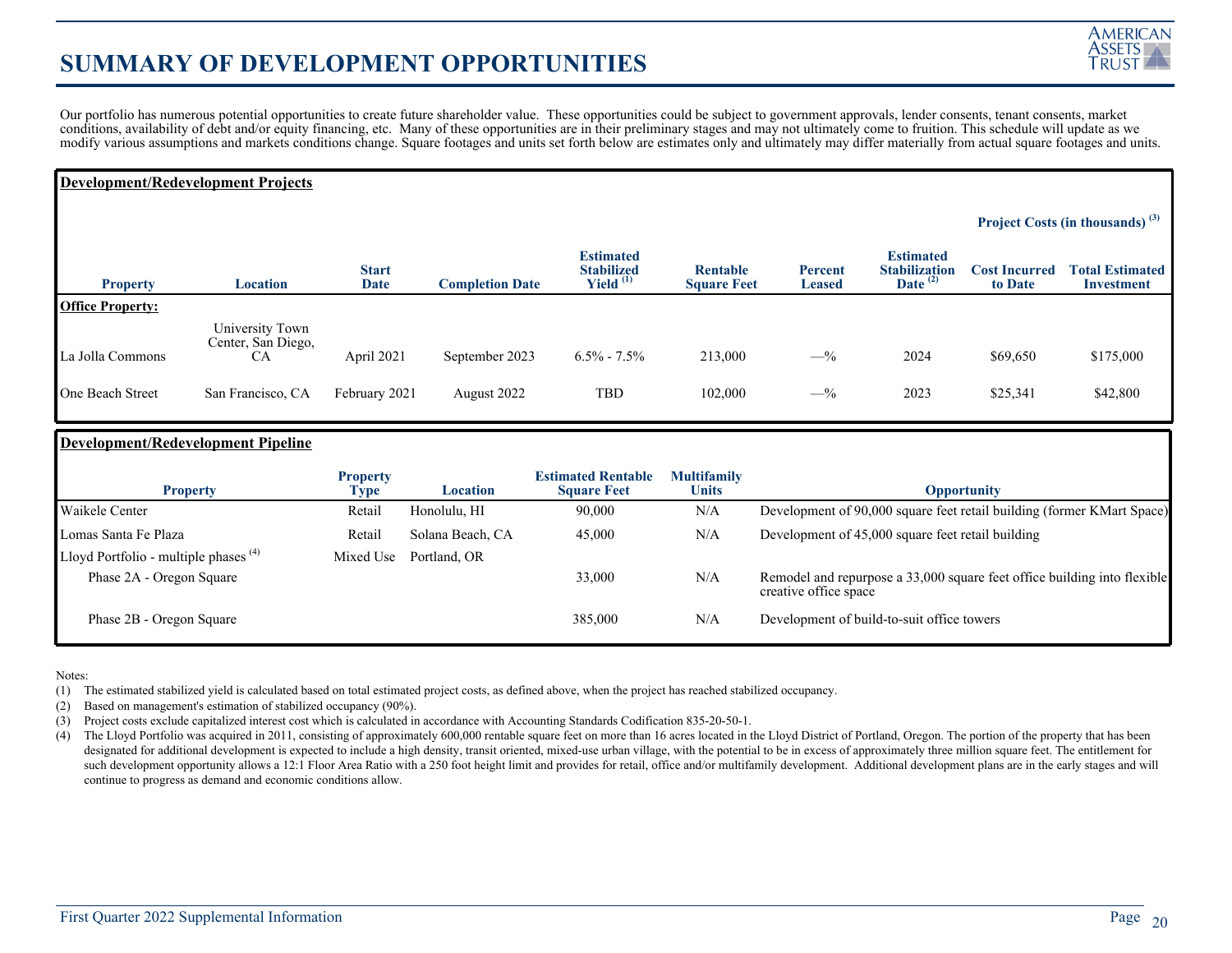

# **PORTFOLIO DATA**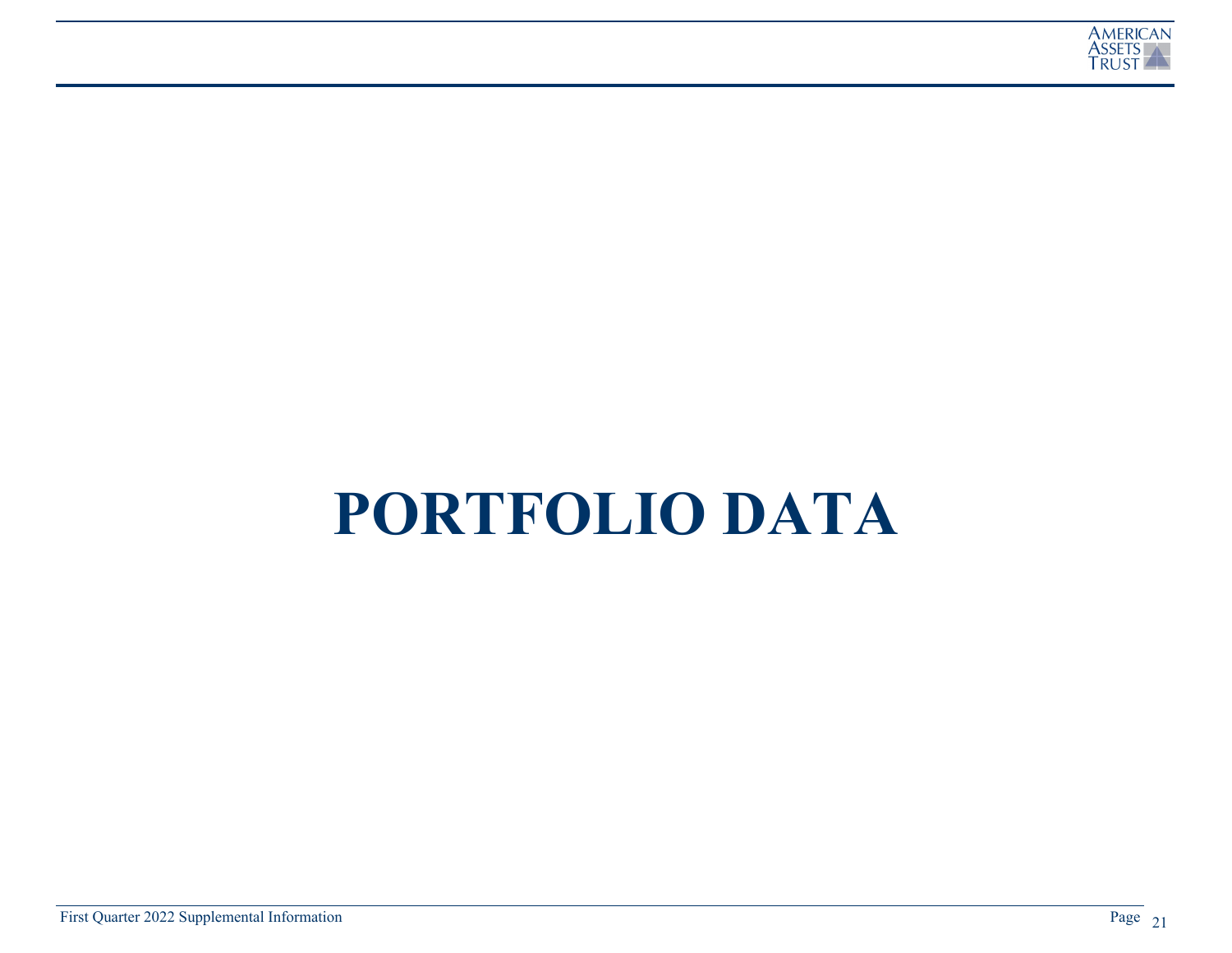### <span id="page-21-0"></span>**PROPERTY REPORT**



| <b>As of March 31, 2022</b>                                       |                   |                                        |                                         |                                                                            |                            | <b>Office and Retail Portfolios</b>                  |                                                                          |                                    |                                                                  |
|-------------------------------------------------------------------|-------------------|----------------------------------------|-----------------------------------------|----------------------------------------------------------------------------|----------------------------|------------------------------------------------------|--------------------------------------------------------------------------|------------------------------------|------------------------------------------------------------------|
| <b>Property</b>                                                   | Location          | <b>Year Built/</b><br><b>Renovated</b> | <b>Number</b><br>of<br><b>Buildings</b> | <b>Net</b><br><b>Rentable</b><br><b>Square</b><br>Feet $^{\left(1\right)}$ | Percentage<br>Leased $(2)$ | <b>Annualized</b><br><b>Base Rent</b> <sup>(3)</sup> | <b>Annualized</b><br><b>Base Rent per</b><br><b>Square</b><br>Foot $(4)$ | <b>Retail Anchor Tenant(s)</b> (5) | Other Principal Retail Tenants <sup>(6)</sup>                    |
| <b>Office Properties</b>                                          |                   |                                        |                                         |                                                                            |                            |                                                      |                                                                          |                                    |                                                                  |
| La Jolla Commons                                                  | San Diego, CA     | 2008/2014                              | 2                                       | 724,208                                                                    | 98.6%                      | \$43,428,157                                         | \$60.82                                                                  |                                    |                                                                  |
| <b>Torrey Reserve Campus</b>                                      | San Diego, CA     | 1996-2000/2014<br>$-2016/2021$         | 14                                      | 521,740                                                                    | 90.3%                      | 22,377,289                                           | 47.50                                                                    |                                    |                                                                  |
| <b>Torrey Point</b>                                               | San Diego, CA     | 2017                                   | 2                                       | 93,264                                                                     | 94.9                       | 5,306,842                                            | 59.96                                                                    |                                    |                                                                  |
| Solana Crossing                                                   | Solana Beach, CA  | 1982/2005                              | $\overline{4}$                          | 224,009                                                                    | 84.9                       | 8,205,754                                            | 43.15                                                                    |                                    |                                                                  |
| The Landmark at One Market <sup>(1)</sup>                         | San Francisco, CA | 1917/2000                              | $\overline{1}$                          | 422,426                                                                    | 100.0                      | 39,555,215                                           | 93.64                                                                    |                                    |                                                                  |
| One Beach Street                                                  | San Francisco, CA | 1924/1972/1987/<br>1992                | $\mathbf{1}$                            | 100,270                                                                    | $\qquad \qquad -$          |                                                      | $\overline{\phantom{0}}$                                                 |                                    |                                                                  |
| First & Main                                                      | Portland, OR      | 2010                                   | -1                                      | 360,314                                                                    | 94.3                       | 10,909,451                                           | 32.11                                                                    |                                    |                                                                  |
| Lloyd Portfolio                                                   | Portland, OR      | 1940-2015                              | 3                                       | 515,928                                                                    | 98.3                       | 16,896,037                                           | 33.32                                                                    |                                    |                                                                  |
| City Center Bellevue                                              | Bellevue, WA      | 1987                                   | 1                                       | 496,437                                                                    | 96.3                       | 24,137,070                                           | 50.49                                                                    |                                    |                                                                  |
| Eastgate Office Park                                              | Bellevue, WA      | 1985                                   | $\overline{4}$                          | 280,053                                                                    | 84.8                       | 9,422,211                                            | 39.67                                                                    |                                    |                                                                  |
| Corporate Campus East III                                         | Bellevue, WA      | 1986                                   | 4                                       | 157,163                                                                    | 86.8                       | 5,371,427                                            | 39.37                                                                    |                                    |                                                                  |
| Bel-Spring 520                                                    | Bellevue, WA      | 1983                                   | $\overline{2}$                          | 92,410                                                                     | 68.3%                      | 2,691,151                                            | \$42.64                                                                  |                                    |                                                                  |
| Subtotal/Weighted Average Office Portfolio <sup>(8)</sup>         |                   |                                        | 39                                      | 3,988,222                                                                  | 91.5%                      | \$188,300,604                                        | \$51.60                                                                  |                                    |                                                                  |
| <b>Retail Properties</b>                                          |                   |                                        |                                         |                                                                            |                            |                                                      |                                                                          |                                    |                                                                  |
| Carmel Country Plaza                                              | San Diego, CA     | 1991                                   | 9                                       | 78,098                                                                     | 84.2%                      | \$3,547,120                                          | \$53.94                                                                  |                                    | Sharp Healthcare, San Diego County Credit<br>Union               |
| Carmel Mountain Plaza <sup>(9)</sup>                              | San Diego, CA     | 1994/2014                              | 15                                      | 528,416                                                                    | 95.1                       | 13,264,191                                           | 26.40                                                                    | At Home Stores                     | Dick's Sporting Goods, Sprouts Farmers<br>Market, Nordstrom Rack |
| South Bay Marketplace <sup>(9)</sup>                              | San Diego, CA     | 1997                                   | 9                                       | 132,877                                                                    | 100.0                      | 2,456,014                                            | 18.48                                                                    |                                    | Ross Dress for Less, Grocery Outlet                              |
| Gateway Marketplace                                               | San Diego, CA     | 1997/2016                              | $\overline{\mathbf{3}}$                 | 127,861                                                                    | 100.0                      | 2,657,205                                            | 20.78                                                                    | <b>Hobby Lobby</b>                 | Smart & Final, Aldi                                              |
| Lomas Santa Fe Plaza                                              | Solana Beach, CA  | 1972/1997                              | 9                                       | 208,297                                                                    | 96.4                       | 6,174,760                                            | 30.75                                                                    |                                    | Vons, Home Goods                                                 |
| Solana Beach Towne Centre                                         | Solana Beach, CA  | 1973/2000/2004                         | 12                                      | 246,651                                                                    | 93.9                       | 6,437,840                                            | 27.80                                                                    |                                    | Dixieline Probuild, Marshalls                                    |
| Del Monte Center <sup>(9)</sup>                                   | Monterey, CA      | 1967/1984/2006                         | 16                                      | 673,155                                                                    | 81.1                       | 8,806,783                                            | 16.13                                                                    | Macy's                             | Century Theatres, Whole Foods Market                             |
| Geary Marketplace                                                 | Walnut Creek, CA  | 2012                                   | $\overline{\mathbf{3}}$                 | 35,159                                                                     | 100.0                      | 1,279,690                                            | 36.40                                                                    |                                    | <b>Sprouts Farmers Market</b>                                    |
| The Shops at Kalakaua                                             | Honolulu, HI      | 1971/2006                              | 3                                       | 11,671                                                                     | 77.7                       | 1,032,073                                            | 113.81                                                                   |                                    | Hawaii Beachware & Fashion, Diesel<br>U.S.A. Inc.                |
| Waikele Center                                                    | Waipahu, HI       | 1993/2008                              | 9                                       | 418,047                                                                    | 100.0                      | 12,262,921                                           | 29.33                                                                    | Lowe's, Safeway                    | UFC Gym, OfficeMax, Old Navy                                     |
| Alamo Quarry Market <sup>(9)</sup>                                | San Antonio, TX   | 1997/1999                              | 16                                      | 588,148                                                                    | 93.6                       | 13,917,818                                           | 25.28                                                                    | Regal Cinemas                      | Whole Foods Market, Nordstrom Rack                               |
| Hassalo on Eighth                                                 | Portland, OR      | 2015                                   | 3                                       | 44,236                                                                     | 71.0                       | 1,020,659                                            | 32.50                                                                    |                                    | Providence Health & Services, Sola Salons                        |
| Subtotal/Weighted Average Retail Portfolio <sup>(8)</sup>         |                   |                                        | 107                                     | 3,092,616                                                                  | 92.2%                      | \$72,857,074                                         | \$25.55                                                                  |                                    |                                                                  |
| Total/Weighted Average Office and Retail Portfolio <sup>(8)</sup> | 146               | 7,080,838                              | 91.8%                                   | \$261,157,678                                                              | \$40.18                    |                                                      |                                                                          |                                    |                                                                  |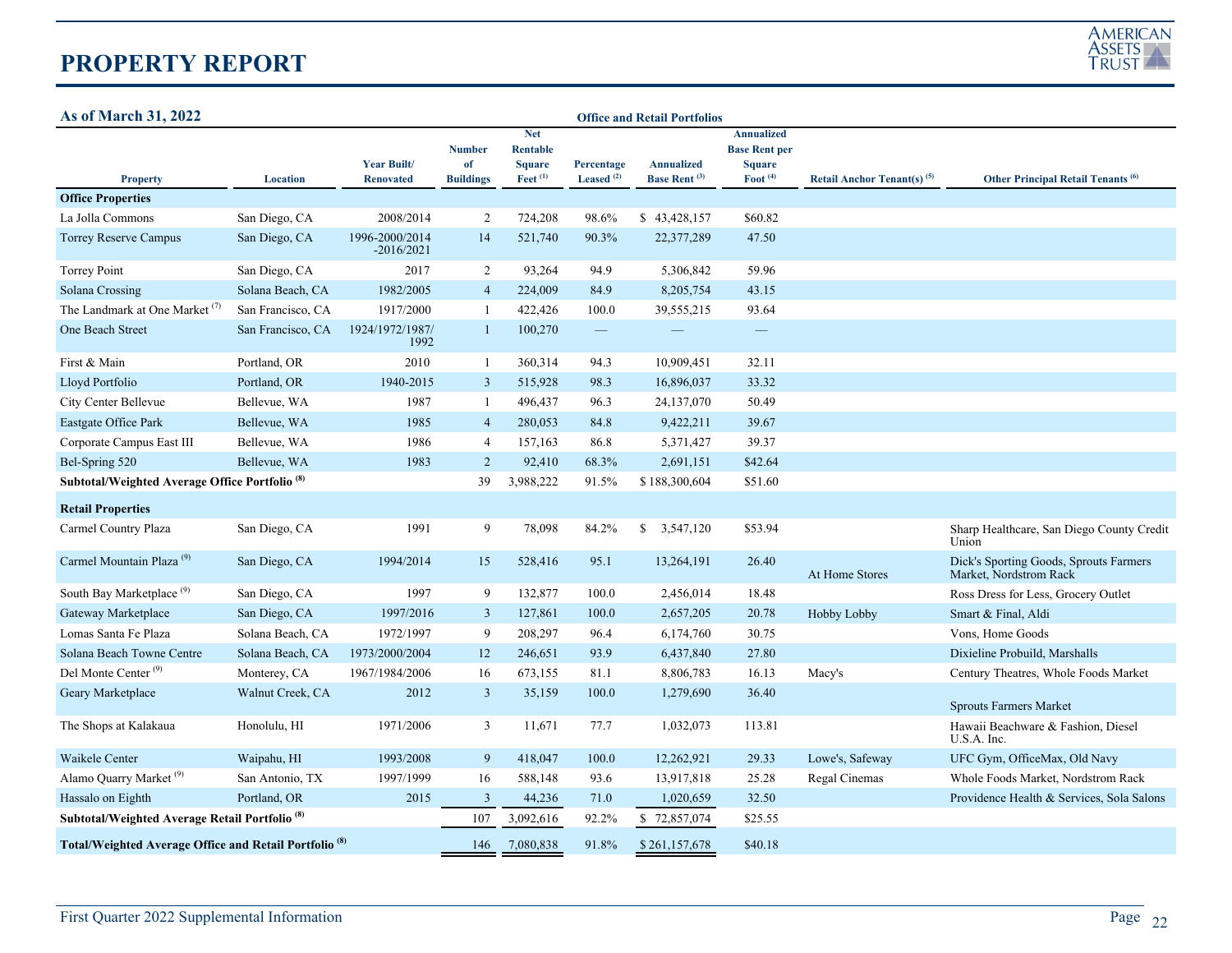

|                                                     |                    |                          |                  | <b>Average Monthly</b> |              |                                 |               |                            |
|-----------------------------------------------------|--------------------|--------------------------|------------------|------------------------|--------------|---------------------------------|---------------|----------------------------|
|                                                     |                    | Year Built/              | of               |                        | Percentage   | <b>Annualized</b>               |               | <b>Base Rent per</b>       |
| <b>Property</b>                                     | Location           | <b>Renovated</b>         | <b>Buildings</b> | <b>Units</b>           | Leased $(2)$ | <b>Base Rent</b> <sup>(3)</sup> |               | Leased Unit <sup>(4)</sup> |
| Loma Palisades                                      | San Diego, CA      | 1958/2001 -<br>2008/2021 | 80               | 548                    | 97.3%        | \$15,277,872                    |               | 2,388                      |
| <b>Imperial Beach Gardens</b>                       | Imperial Beach, CA | 1959/2008                | 26               | 160                    | 97.5         | 4.064.940                       | -S            | 2,171                      |
| Mariner's Point                                     | Imperial Beach, CA | 1986                     | 8                | 88                     | 96.6         | 2,062,044                       | <sup>\$</sup> | 2,021                      |
| Santa Fe Park RV Resort <sup>(10)</sup>             | San Diego, CA      | 1971/2007-2008           |                  | 126                    | 88.1         | 1,943,196                       | -S            | 1,459                      |
| Pacific Ridge Apartments                            | San Diego, CA      | 2013                     | 3                | 533                    | 96.1         | 19,078,404                      | -S            | 3,104                      |
| Hassalo on Eighth - Velomor                         | Portland, OR       | 2015                     |                  | 177                    | 92.1         | 2,991,060                       | -S            | 1,529                      |
| Hassalo on Eighth - Aster Tower                     | Portland, OR       | 2015                     |                  | 337                    | 92.9         | 5,765,316                       | -S            | 1,535                      |
| Hassalo on Eighth - Elwood                          | Portland, OR       | 2015                     |                  | 143                    | 90.2         | 2,327,976                       | -S            | 1,504                      |
| <b>Total/Weighted Average Multifamily Portfolio</b> |                    | 121                      | 2,112            | 94.8%                  | \$53,510,808 |                                 | 2,227         |                            |

|                                      |              |                  |                  | <b>Mixed-Use Portfolio</b> |                  |                                 |                                       |                                 |                                               |
|--------------------------------------|--------------|------------------|------------------|----------------------------|------------------|---------------------------------|---------------------------------------|---------------------------------|-----------------------------------------------|
|                                      |              |                  | <b>Number</b>    | <b>Net Rentable</b>        |                  |                                 | <b>Annualized Base</b>                |                                 |                                               |
|                                      |              | Year Built/      | of               | <b>Square</b>              | Percentage       | <b>Annualized</b>               | <b>Rent per Leased</b>                | <b>Retail</b>                   |                                               |
| <b>Retail Portion</b>                | Location     | <b>Renovated</b> | <b>Buildings</b> | Feet $(1)$                 | Leased $(2)$     | <b>Base Rent</b> <sup>(3)</sup> | Square Foot <sup>(4)</sup>            | Anchor Tenant(s) <sup>(5)</sup> | Other Principal Retail Tenants <sup>(6)</sup> |
| Waikiki Beach Walk - Retail          | Honolulu, HI | 2006             |                  | 93,925                     | 94.3 %           | 8,101,688 \$                    | 91.47                                 |                                 | Yard House, Roy's                             |
|                                      |              |                  | <b>Number</b>    |                            |                  |                                 | <b>Annualized</b>                     |                                 |                                               |
|                                      |              | Year Built/      | -of              |                            | Average          | Average                         | <b>Revenue per</b>                    |                                 |                                               |
| <b>Hotel Portion</b>                 | Location     | <b>Renovated</b> | <b>Buildings</b> | <b>Units</b>               | Occupancy $(11)$ | Daily Rate <sup>(11)</sup>      | <b>Available Room</b> <sup>(11)</sup> |                                 |                                               |
| Waikiki Beach Walk - Embassy Suites™ | Honolulu, HI | 2008/2014/2020   |                  | 369                        | $72.8 \%$ \$     | 333.17                          | 242.55                                |                                 |                                               |

#### Notes:

- (1) The net rentable square feet for each of our retail properties and the retail portion of our mixed-use property is the sum of (1) the square footages of existing leases, plus (2) for available space, the field-verified square feet for each of our office properties is the sum of (1) the square footages of existing leases, plus (2) for available space, management's estimate of net rentable square feet based, in part, on past leases. The ne included in such office leases is generally determined consistently with the Building Owners and Managers Association, 2010 measurement guidelines. Net rentable square footage may be adjusted from the prior periods to refl measurement of leased space at the properties.
- (2) Percentage leased for each of our retail and office properties and the retail portion of the mixed-use property includes square footage under leases as of March 31, 2022, including leases which may not have commenced a Percentage leased for our multifamily properties includes total units rented as of March 31, 2022.
- (3) Annualized base rent is calculated by multiplying base rental payments (defined as cash base rents (before abatements)) under commenced leases for the month ended March 31, 2022 by 12. In the case of triple net or modi annualized base rent does not include tenant reimbursements for real estate taxes, insurance, common area or other operating expenses. The foregoing notwithstanding:
	- The annualized base rent for La Jolla Commons has been adjusted for this presentation to reflect that the contractual triple net leases were instead structured as modified gross leases, by adding the contractual annualized rent of \$31,002,692 to our estimate of annual triple net operating expenses of \$12,425,464 for an estimated annualized base rent on a modified gross lease basis of \$43,428,156 for La Jolla Commons.
	- The annualized base rent for Eastgate Office Park has been adjusted for this presentation to reflect that the contractual triple net leases were instead structured as modified gross leases, by adding the contractual annual rent of \$6,547,142 to our estimate of annual triple net operating expenses of \$2,875,069 for an estimated annualized base rent on a modified gross lease basis of \$9,422,211 for Eastgate Office Park.
	- The annualized base rent for Corporate Campus East III has been adjusted for this presentation to reflect that the contractual triple net leases were instead structured as modified gross leases, by adding the contractual a net base rent of \$3,730,889 to our estimate of annual triple net operating expenses of \$1,640,538 for an estimated annualized base rent on a modified gross lease basis of \$5,371,427 for Corporate Campus East III.
	- The annualized base rent for Bel-Spring 520 has been adjusted for this presentation to reflect that the contractual triple net leases were instead structured as modified gross leases, by adding the contractual annualized t of \$1,903,314 to our estimate of annual triple net operating expenses of \$787,837 for an estimated annualized base rent on a modified gross lease basis of \$2,691,151 for Bel-Spring 520.
- (4) Annualized base rent per leased square foot is calculated by dividing annualized base rent, by square footage under lease as of March 31, 2022. Annualized base rent per leased unit is calculated by dividing annualized under lease as of March 31, 2022. The foregoing notwithstanding, the annualized base rent per leased square foot for La Jolla Commons, Eastgate Office Park, Corporate Campus East III and Bel-Spring 520 has been adjusted fo presentation to reflect that the contractual triple net leases were instead structured as modified gross leases. See footnote 3 for further explanation.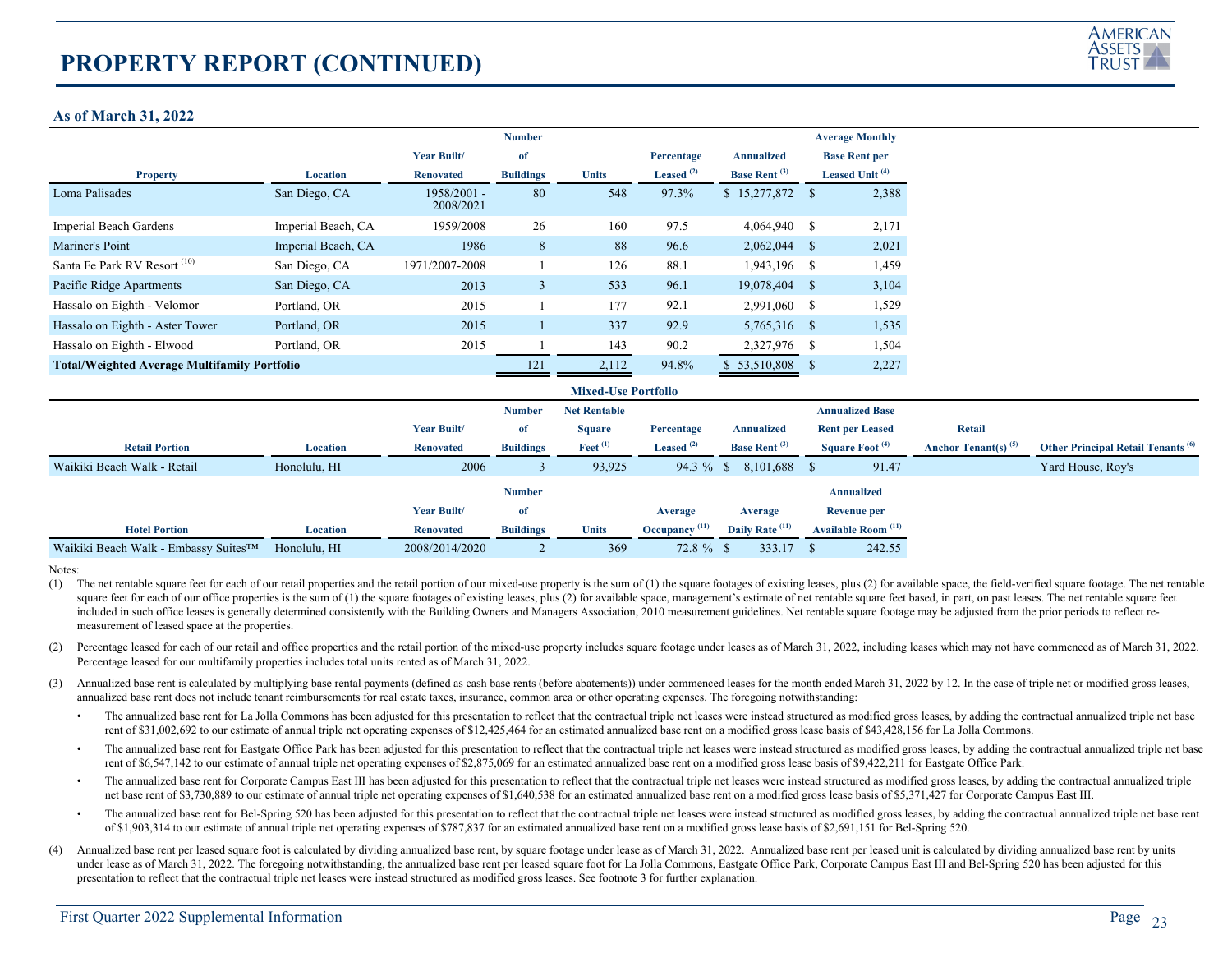

- (5) Retail anchor tenants are defined as retail tenants leasing 50,000 square feet or more.
- (6) Other principal retail tenants, excluding anchor tenants.
- (7) This property contains 422,426 net rentable square feet consisting of The Landmark at One Market (378,206 net rentable square feet) as well as a separate long-term leasehold interest in approximately 44,220 net rentabl located in an adjacent six-story leasehold known as the Annex. We currently lease the Annex from an affiliate of the Paramount Group pursuant to a long-term master lease effective through June 30, 2026, which we have the o until 2031 pursuant to one five-year extension option.
- (8) Lease data for signed but not commenced leases as of March 31, 2022 is in the following table:

|                                   | <b>Leased Square Feet</b>       |                      | <b>Annualized Base</b>        | <b>Pro Forma Annualized</b> |  |  |  |
|-----------------------------------|---------------------------------|----------------------|-------------------------------|-----------------------------|--|--|--|
|                                   | <b>Under Signed But</b>         | Annualized           | Rent per                      | <b>Base Rent per</b>        |  |  |  |
|                                   | <b>Not Commenced Leases (a)</b> | <b>Base Rent (b)</b> | <b>Leased Square Foot (b)</b> | Leased Square Foot (c)      |  |  |  |
| Office Portfolio                  | 104.564                         | 7.473.621            | 71.47                         | 53.67                       |  |  |  |
| Retail Portfolio                  | 48.751                          | 1.399.840            | 28.71                         | -S<br>26.05                 |  |  |  |
| Total Retail and Office Portfolio | 153.315                         | 8.873.461            | 57.88                         | 41.55                       |  |  |  |

(a) Office portfolio leases signed but not commenced of 10,913, 21,006, 33,292, 4,411 and 34,942 square feet are expected to commence during the second, third and fourth quarters of 2022 and the first and fourth quarters o respectively. Retail portfolio leases signed but not commenced of 4,914, 23,019, 4,018 and 16,800 square feet are expected to commence during the second, third and fourth quarters of 2022, and the second quarter of 2023, r

(b) Annualized base rent is calculated by multiplying base rental payments (defined as cash base rents (before abatements)) for signed but not commenced leases as of March 31, 2022 by 12. In the case of triple net or modif annualized base rent does not include tenant reimbursements for real estate taxes, insurance, common area or other operating expenses. Annualized base rent per leased square foot is calculated by dividing annualized base r square footage for signed by not commenced leases.

(c) Pro forma annualized base rent is calculated by dividing annualized base rent for commenced leases and for signed but not commenced leases as of March 31, 2022, by square footage under lease as of March 31, 2022.

(9) Net rentable square feet at certain of our retail properties includes pad sites leased pursuant to the ground leases in the following table:

| <b>Property</b>       | <b>Number of Ground</b><br><b>Leases</b> | <b>Square Footage Leased</b><br><b>Pursuant to Ground Leases (a)</b> | <b>Aggregate Annualized</b><br><b>Base Rent</b> |
|-----------------------|------------------------------------------|----------------------------------------------------------------------|-------------------------------------------------|
| Carmel Mountain Plaza |                                          | 17.607                                                               | 805,561                                         |
| South Bay Marketplace |                                          | 2.824                                                                | 102.276                                         |
| Del Monte Center      |                                          | 212,500                                                              | 96,000                                          |
| Alamo Quarry Market   |                                          | 20.694                                                               | 385,506                                         |

- (10) The Santa Fe Park RV Resort is subject to seasonal variation, with higher rates of occupancy occurring during the summer months. During the 12 months ended March 31, 2022, the highest average monthly occupancy rate fo was 94%, occurring in December 2021. The number of units at the Santa Fe Park RV Resort includes 122 RV spaces and four apartments.
- (11) Average occupancy represents the percentage of available units that were sold during the three months ended March 31, 2022, and is calculated by dividing the number of units sold by the product of the total number of number of days in the period. Average daily rate represents the average rate paid for the units sold and is calculated by dividing the total room revenue (i.e., excluding food and beverage revenues or other hotel operation telephone, parking and other guest services) for the three months ended March 31, 2022 by the number of units sold. Revenue per available room, or RevPAR, represents the total unit revenue per total available units for the ended March 31, 2022 and is calculated by multiplying average occupancy by the average daily rate. RevPAR does not include food and beverage revenues or other hotel operations revenues such as telephone, parking and other services.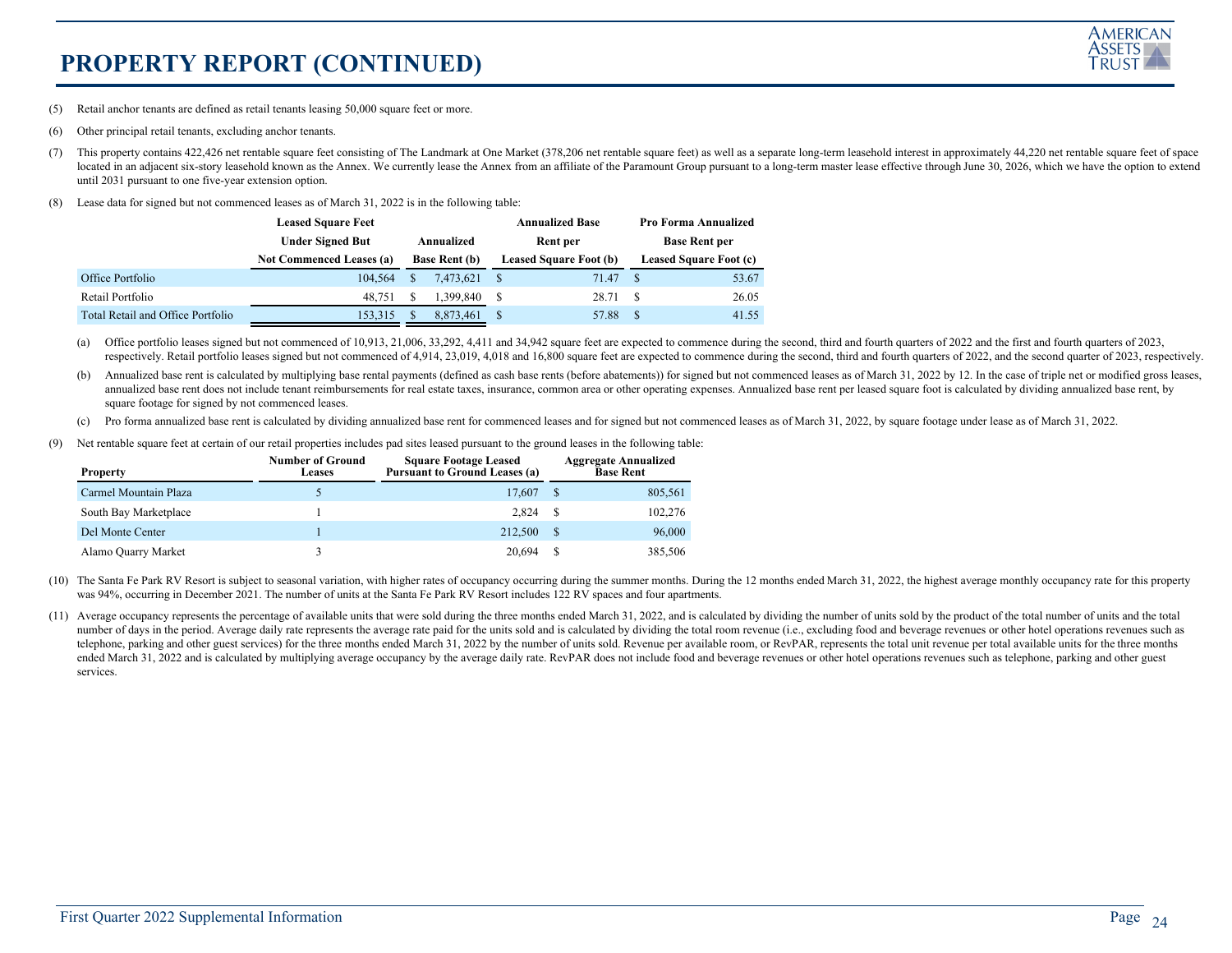### <span id="page-24-0"></span>**OFFICE LEASING SUMMARY**



#### **As of March 31, 2022**

**Total Lease Summary - Comparable (1)**

| <b>Quarter</b>   | Number<br>of Leases<br><b>Signed</b> | $%$ of<br>Comparable<br><b>Leases Signed</b> | <b>Net Rentable</b><br><b>Square Feet</b><br><b>Signed</b> | C <b>ontractual</b><br>Rent Per Sq.<br>Ft. $^{(2)}$ | <b>Prior Rent Per</b><br>Sq. Ft. $^{(3)}$ | <b>Annual Change</b><br>in Rent | <b>Cash Basis</b><br>% Change<br><b>Over Prior</b><br>Rent | <b>Straight-Line</b><br><b>Basis</b> %<br><b>Change Over</b><br><b>Prior Rent</b> | Weighted<br>Average<br>Lease<br>Term <sup>(4)</sup> | Tenant<br><b>Improvements</b><br>& Incentives | <b>Tenant</b><br><b>Improvements</b><br>& Incentives<br>Per Sq. Ft. |
|------------------|--------------------------------------|----------------------------------------------|------------------------------------------------------------|-----------------------------------------------------|-------------------------------------------|---------------------------------|------------------------------------------------------------|-----------------------------------------------------------------------------------|-----------------------------------------------------|-----------------------------------------------|---------------------------------------------------------------------|
| 1st Ouarter 2022 | 10                                   | $100\%$                                      | 103,941                                                    | \$77.58                                             | $$68.94$ \ \$                             | 897,892                         | 12.5%                                                      | $17.6\%$                                                                          | 3.9                                                 | 2,842,679                                     | \$27.35                                                             |
| 4th Ouarter 2021 | 10                                   | 100%                                         | 67,835                                                     | \$48.61                                             | $$41.21$ \ \$                             | 501,419                         | 17.9 %                                                     | $26.5 \%$                                                                         | 3.8                                                 | 2,058,774                                     | \$30.35                                                             |
| 3rd Quarter 2021 |                                      | 100%                                         | 9,269                                                      | \$42.62                                             | $$39.32$ \$                               | 30,555                          | 8.4 %                                                      | 13.5 %                                                                            | 4.3                                                 | 274,672                                       | \$29.63                                                             |
| 2nd Ouarter 2021 |                                      | 100%                                         | 47,380                                                     | \$47.16                                             | $$43.16$ \ \$                             | 189,381                         | $9.3\%$                                                    | 14.7 %                                                                            | 3.6                                                 | 336,658                                       | \$7.11                                                              |
| Total 12 months  | 38                                   | 100%                                         | 228,425                                                    | \$61.25                                             | \$54.16                                   | 1,619,247                       | 13.1%                                                      | 19.1%                                                                             | 3.8                                                 | 5,512,783                                     | \$24.14                                                             |

#### **New Lease Summary - Comparable (1)**

| <b>Ouarter</b>   | Number<br>of Leases<br><b>Signed</b> | $%$ of<br><b>Comparable</b><br><b>Leases Signed</b> | <b>Net Rentable</b><br><b>Square Feet</b><br>Signed | <b>Contractual</b><br><b>Rent Per Sq.</b><br>Ft. (2) | <b>Prior Rent Per</b><br>Sq. Ft. $(3)$ | <b>Annual Change</b><br>in Rent |         | <b>Cash Basis</b><br>% Change<br><b>Over Prior</b><br>Rent | <b>Straight-Line</b><br><b>Basis</b> %<br>Change Over<br><b>Prior Rent</b> | Weighted<br>Average<br>Lease<br>Term $(4)$ | Tenant<br>Improvements<br>& Incentives | <b>Tenant</b><br><b>Improvements</b><br>& Incentives<br>Per Sq. Ft. |
|------------------|--------------------------------------|-----------------------------------------------------|-----------------------------------------------------|------------------------------------------------------|----------------------------------------|---------------------------------|---------|------------------------------------------------------------|----------------------------------------------------------------------------|--------------------------------------------|----------------------------------------|---------------------------------------------------------------------|
| 1st Quarter 2022 |                                      | 20%                                                 | 13,086                                              | \$55.76                                              | \$54.52                                |                                 | 16,215  | $2.3\%$                                                    | 30.1%                                                                      | 6.4                                        | 591,171                                | \$45.18                                                             |
| 4th Ouarter 2021 |                                      | 20%                                                 | 30,584                                              | \$55.93                                              | \$42.31                                |                                 | 416,743 | 32.2 %                                                     | 44.9 %                                                                     | 5.9                                        | .933,215                               | \$63.21                                                             |
| 3rd Ouarter 2021 |                                      | 40%                                                 | 6,451                                               | \$38.77                                              | \$34.63                                |                                 | 26,723  | $12.0 \%$                                                  | $16.5 \%$                                                                  | 5.0                                        | 252,672                                | \$39.17                                                             |
| 2nd Ouarter 2021 |                                      | 38%                                                 | 14.284                                              | \$45.40                                              | \$41.88                                |                                 | 50,347  | 8.4 %                                                      | 11.7 %                                                                     | 4.6                                        | 335,246                                | \$23.47                                                             |
| Total 12 months  |                                      | 29%                                                 | 64,405                                              | \$51.84                                              | \$43.93                                |                                 | 510,028 | 18.0 %                                                     | 32.9 %                                                                     | 5.6                                        | 3,112,304                              | \$48.32                                                             |

**Renewal Lease Summary - Comparable (1)(5)**

| <b>Ouarter</b>   | <b>Number</b><br>of Leases<br><b>Signed</b> | $%$ of<br><b>Comparable</b><br><b>Leases Signed</b> | <b>Net Rentable</b><br><b>Square Feet</b><br>Signed | <b>Contractual</b><br>Rent Per Sq.<br>Ft. (2) | <b>Prior Rent Per</b><br>Sq. Ft. $(3)$ | <b>Annual Change</b><br>in Rent |           | <b>Cash Basis</b><br>$% Change$<br><b>Over Prior</b><br>Rent | <b>Straight-Line</b><br><b>Basis</b> %<br><b>Change Over</b><br><b>Prior Rent</b> | Weighted<br>Average<br>Lease<br>Term $(4)$ | Tenant<br><b>Improvements</b><br>& Incentives | <b>Tenant</b><br><b>Improvements</b><br>& Incentives<br>Per Sq. Ft. |
|------------------|---------------------------------------------|-----------------------------------------------------|-----------------------------------------------------|-----------------------------------------------|----------------------------------------|---------------------------------|-----------|--------------------------------------------------------------|-----------------------------------------------------------------------------------|--------------------------------------------|-----------------------------------------------|---------------------------------------------------------------------|
| 1st Quarter 2022 |                                             | 80%                                                 | 90,855                                              | \$80.73                                       | \$71.02                                |                                 | 881,677   | 13.7 %                                                       | $16.4 \%$                                                                         | 3.6                                        | 2,251,508                                     | \$24.78                                                             |
| 4th Quarter 2021 |                                             | 80%                                                 | 37,251                                              | \$42.59                                       | $$40.32$ \ \$                          |                                 | 84,676    | 5.6 %                                                        | $9.7\%$                                                                           |                                            | 125,559                                       | \$3.37                                                              |
| 3rd Ouarter 2021 |                                             | 60%                                                 | 2,818                                               | \$51.44                                       | \$50.08                                |                                 | 3,832     | $2.7\%$                                                      | $8.1\%$                                                                           | 2.6                                        | 22,000                                        | \$7.81                                                              |
| 2nd Ouarter 2021 |                                             | 62%                                                 | 33,096                                              | \$47.92                                       | $$43.72$ \;                            |                                 | 139,034   | $9.6\%$                                                      | 15.8 %                                                                            |                                            | l.412                                         | \$0.04                                                              |
| Total 12 months  |                                             | 71%                                                 | 164,020                                             | \$64.94                                       | \$58.18                                |                                 | 1,109,219 | 11.6 %                                                       | 15.1%                                                                             | .                                          | 2,400,479                                     | \$14.63                                                             |

**Total Lease Summary - Comparable and Non-Comparable**

| <b>Ouarter</b>   | <b>Number</b><br>of Leases<br><b>Signed</b> | <b>Net Rentable</b><br><b>Square Feet</b><br><b>Signed</b> | Contractual<br><b>Rent Per Sq.</b><br>$Ft.$ <sup>(2)</sup> | Weighted<br>Average<br><b>Lease</b><br>Term $(4)$ | <b>Tenant</b><br><b>Improvements</b><br>& Incentives | <b>Tenant</b><br><b>Improvements</b><br>& Incentives<br>Per Sq. Ft. |
|------------------|---------------------------------------------|------------------------------------------------------------|------------------------------------------------------------|---------------------------------------------------|------------------------------------------------------|---------------------------------------------------------------------|
| 1st Ouarter 2022 |                                             | 169.848                                                    | \$69.31                                                    | 5.5                                               | 8,527,244                                            | \$50.21                                                             |
| 4th Ouarter 2021 | 18                                          | 129.690                                                    | \$53.28                                                    | 5.6                                               | \$<br>7,771,227                                      | \$59.92                                                             |
| 3rd Quarter 2021 | 6                                           | 13,064                                                     | \$47.96                                                    | 3.4                                               | \$<br>274,672                                        | \$21.03                                                             |
| 2nd Quarter 2021 | 14                                          | 47.684                                                     | \$47.22                                                    | 3.6                                               | 359.458                                              | \$7.54                                                              |
| Total 12 months  | 57                                          | 360,286                                                    | \$59.84                                                    | 5.2                                               | 16,932,601                                           | \$47.00                                                             |

Notes:

(1) Comparable leases represent those leases signed on spaces for which there was a previous lease.

(2) Contractual rent represents contractual minimum rent under the new lease for the first twelve months of the term.

Prior rent represents the minimum rent paid under the previous lease in the final twelve months of the term.

(4) Weighted average is calculated on the basis of square footage.

(5) Excludes renewals at fixed contractual rates specified in the lease.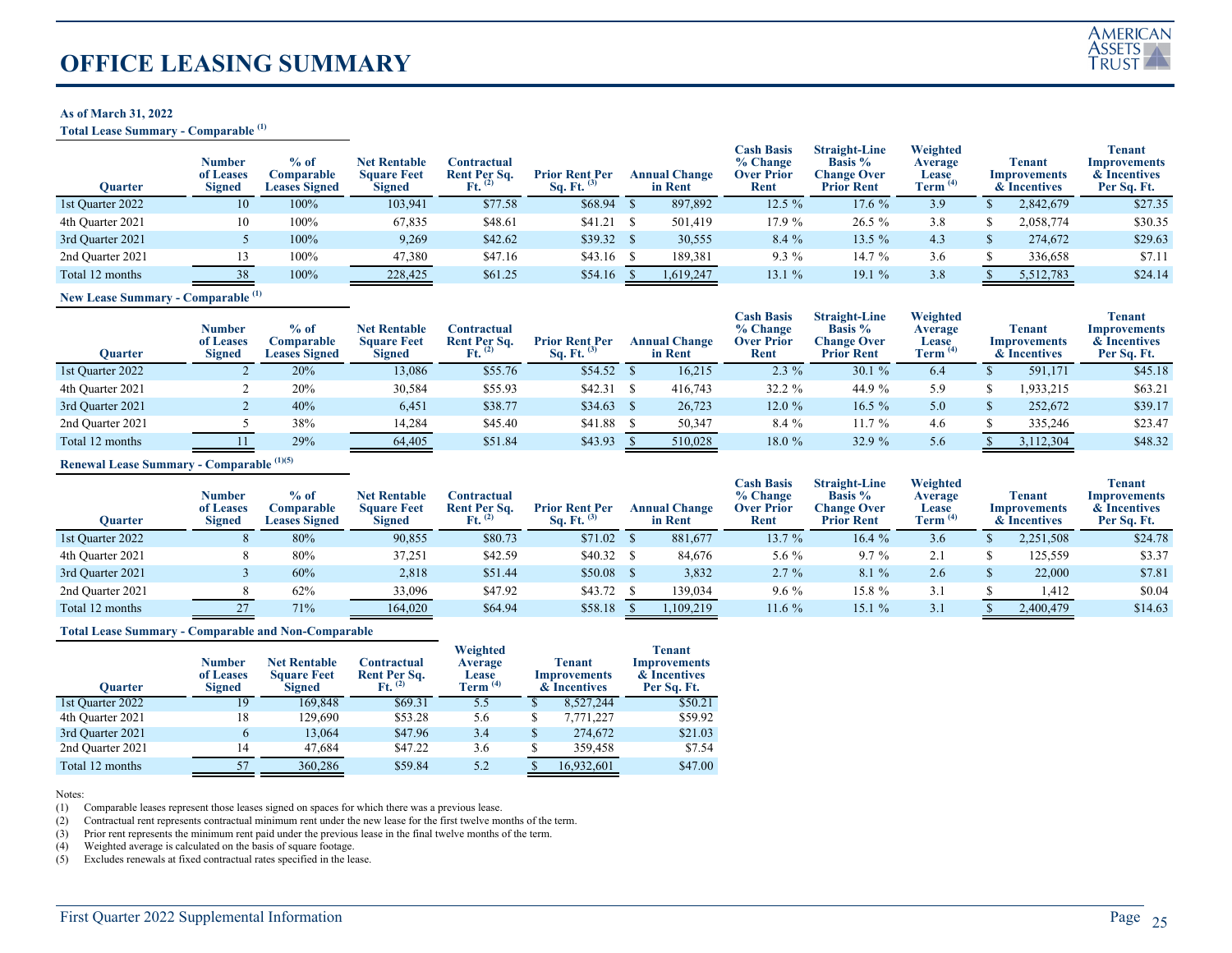### <span id="page-25-0"></span>**RETAIL LEASING SUMMARY**



#### **As of March 31, 2022**

**Total Lease Summary - Comparable (1)**

| <b>Ouarter</b>   | <b>Number</b><br>of Leases<br><b>Signed</b> | $%$ of<br>Comparable<br><b>Leases Signed</b> | <b>Net Rentable</b><br><b>Square Feet</b><br>Signed | <b>Contractual</b><br><b>Rent Per Sq.</b><br>Ft. $^{(2)}$ | <b>Prior Rent Per</b><br>Sq. Ft. $(3)$ | <b>Annual Change</b><br>in Rent | <b>Cash Basis</b><br>$% Change$<br><b>Over Prior</b><br>Rent | <b>Straight-Line</b><br><b>Basis</b> %<br><b>Change Over</b><br><b>Prior Rent</b> | Weighted<br>Average<br>Lease<br>Term (4) | <b>Tenant</b><br>Improvements<br>& Incentives | <b>Tenant</b><br><b>Improvements</b><br>& Incentives<br>Per Sq. Ft. |
|------------------|---------------------------------------------|----------------------------------------------|-----------------------------------------------------|-----------------------------------------------------------|----------------------------------------|---------------------------------|--------------------------------------------------------------|-----------------------------------------------------------------------------------|------------------------------------------|-----------------------------------------------|---------------------------------------------------------------------|
| 1st Quarter 2022 | 16                                          | 100%                                         | 77,708                                              | \$35.05                                                   | \$37.20                                | (166, 622)                      | (5.8)%                                                       | $13.5 \%$                                                                         | 4.6                                      | 456,000                                       | \$5.87                                                              |
| 4th Ouarter 2021 | 16                                          | 100%                                         | 60,343                                              | \$35.70                                                   | \$38.23                                | (152, 659)                      | $(6.6)\%$                                                    | $5.2 \%$                                                                          | 3.9                                      | 88,000                                        | \$1.46                                                              |
| 3rd Ouarter 2021 | 23                                          | 100%                                         | 116,877                                             | \$36.77                                                   | $$37.58$ \ \$                          | (94, 939)                       | (2.2)%                                                       | $6.7 \%$                                                                          | 4.1                                      | .563,500                                      | \$13.38                                                             |
| 2nd Ouarter 2021 | 26                                          | 100%                                         | 109,875                                             | \$47.42                                                   | \$59.48                                | 1,325,297                       | $(20.3)\%$                                                   | $(15.7)\%$                                                                        | 5.9                                      | 2,097,825                                     | \$19.09                                                             |
| Total 12 months  |                                             | 100%                                         | 364,803                                             | \$39.43                                                   | \$44.20                                | (1,739,517)                     | $(10.8)\%$                                                   | $(1.6)\%$                                                                         | 4.7                                      | 4,205,325                                     | \$11.53                                                             |

#### **New Lease Summary - Comparable (1)**

| <b>Ouarter</b>   | Number<br>of Leases<br><b>Signed</b> | $%$ of<br><b>Comparable</b><br><b>Leases Signed</b> | <b>Net Rentable</b><br><b>Square Feet</b><br>Signed | <b>Contractual</b><br><b>Rent Per Sq.</b><br>Ft. (2) | <b>Prior Rent Per</b><br>Sq. Ft. $(3)$ | Annual Change<br>in Rent | <b>Cash Basis</b><br>$%$ Change<br><b>Over Prior</b><br>Rent | <b>Straight-Line</b><br><b>Basis</b> %<br>Change Over<br><b>Prior Rent</b> | Weighted<br>Average<br>Lease<br>Term <sup>(4)</sup> | Tenant<br><b>Improvements</b><br>& Incentives | <b>Tenant</b><br><b>Improvements</b><br>& Incentives<br>Per Sq. Ft. |
|------------------|--------------------------------------|-----------------------------------------------------|-----------------------------------------------------|------------------------------------------------------|----------------------------------------|--------------------------|--------------------------------------------------------------|----------------------------------------------------------------------------|-----------------------------------------------------|-----------------------------------------------|---------------------------------------------------------------------|
| 1st Ouarter 2022 |                                      | 6%                                                  | 5,500                                               | \$39.60                                              | \$26.18                                | 73,797                   | 51.2 %                                                       | $-$ %                                                                      |                                                     | 176,000                                       | \$32.00                                                             |
| 4th Quarter 2021 |                                      | 19%                                                 | 3,114                                               | \$65.27                                              | \$83.58                                | (57,007)                 | $(21.9)\%$                                                   | $(11.4)\%$                                                                 | 4.1                                                 | 78,000                                        | \$25.05                                                             |
| 3rd Ouarter 2021 |                                      | 4%                                                  | 7,000                                               | \$32.00                                              | \$23.78                                | 57,575                   | 34.6 %                                                       | 74.6 %                                                                     | 10.8                                                | ,505,000                                      | \$215.00                                                            |
| 2nd Quarter 2021 |                                      | 23%                                                 | 50,869                                              | \$42.00                                              | \$67.28                                | 1,286,156)               | $(37.6)\%$                                                   | $(24.6)\%$                                                                 | 9.6                                                 | 2,050,825                                     | \$40.32                                                             |
| Total 12 months  |                                      | 14%                                                 | 66,483                                              | \$41.84                                              | \$60.06                                | 1,211,791)               | $(30.3)\%$                                                   | $(13.3)\%$                                                                 | 9.5                                                 | 3,809,825                                     | \$57.31                                                             |

**Renewal Lease Summary - Comparable (1)(5)**

| <b>Ouarter</b>   | <b>Number</b><br>of Leases<br><b>Signed</b> | $%$ of<br><b>Comparable</b><br><b>Leases Signed</b> | <b>Net Rentable</b><br><b>Square Feet</b><br>Signed | <b>Contractual</b><br><b>Rent Per Sq.</b><br>Ft. $(2)$ | <b>Prior Rent Per</b><br>Sq. Ft. $(3)$ | <b>Annual Change</b><br>in Rent | <b>Cash Basis</b><br>$% Change$<br><b>Over Prior</b><br>Rent | <b>Straight-Line</b><br><b>Basis</b> %<br><b>Change Over</b><br><b>Prior Rent</b> | Weighted<br>Average<br>Lease<br>Term $(4)$ | <b>Tenant</b><br><b>Improvements</b><br>& Incentives | <b>Tenant</b><br>Improvements<br>& Incentives<br>Per Sq. Ft. |
|------------------|---------------------------------------------|-----------------------------------------------------|-----------------------------------------------------|--------------------------------------------------------|----------------------------------------|---------------------------------|--------------------------------------------------------------|-----------------------------------------------------------------------------------|--------------------------------------------|------------------------------------------------------|--------------------------------------------------------------|
| 1st Quarter 2022 | 15                                          | 94%                                                 | 72,208                                              | \$34.71                                                | \$38.03                                | (240, 419)                      | $(8.8)\%$                                                    | $2.4\%$                                                                           | 4.2                                        | 280,000                                              | \$3.88                                                       |
| 4th Ouarter 2021 | 13                                          | 81%                                                 | 57,229                                              | \$34.10                                                | $$35.77$ \ \$                          | (95, 652)                       | (4.7)%                                                       | $9.3\%$                                                                           | 3.9                                        | 10,000                                               | \$0.17                                                       |
| 3rd Ouarter 2021 | 22                                          | 96%                                                 | 109,877                                             | \$37.07                                                | \$38.46                                | (152, 514)                      | $(3.6)\%$                                                    | $3.4\%$                                                                           |                                            | 58,500                                               | \$0.53                                                       |
| 2nd Quarter 2021 | 20                                          | 77%                                                 | 59,006                                              | \$52.09                                                | $$52.75$ \;                            | (39, 141)                       | $(1.3)\%$                                                    | 4.8 %                                                                             |                                            | 47,000                                               | \$0.80                                                       |
| Total 12 months  | 70                                          | 86%                                                 | 298,320                                             | \$38.90                                                | \$40.67                                | (527, 726)                      | $(4.3)\%$                                                    | $4.2\%$                                                                           |                                            | 395,500                                              | \$1.33                                                       |

**Total Lease Summary - Comparable and Non-Comparable (1)**

| <b>Ouarter</b>   | <b>Number</b><br>of Leases<br><b>Signed</b> | <b>Net Rentable</b><br><b>Square Feet</b><br><b>Signed</b> | <b>Contractual</b><br>Rent Per Sq.<br>$Ft.$ <sup>(2)</sup> | Weighted<br>Average<br><b>Lease</b><br>Term $(4)$ |    | <b>Tenant</b><br><b>Improvements</b><br>& Incentives | <b>Tenant</b><br><b>Improvements</b><br>& Incentives<br>Per Sq. Ft. |
|------------------|---------------------------------------------|------------------------------------------------------------|------------------------------------------------------------|---------------------------------------------------|----|------------------------------------------------------|---------------------------------------------------------------------|
| 1st Ouarter 2022 | 20                                          | 87.903                                                     | \$37.25                                                    |                                                   |    | 1.282.094                                            | \$14.59                                                             |
| 4th Quarter 2021 | 20                                          | 95.963                                                     | \$32.37                                                    | 6.0                                               | \$ | 3,399,809                                            | \$35.43                                                             |
| 3rd Ouarter 2021 | 30                                          | 129.325                                                    | \$36.80                                                    | 4.5                                               | S  | 2,442,851                                            | \$18.89                                                             |
| 2nd Ouarter 2021 | 30                                          | 123.835                                                    | \$45.58                                                    | 6.2                                               |    | 3,007,025                                            | \$24.28                                                             |
| Total 12 months  | 100                                         | 437.026                                                    | \$38.41                                                    | 5.4                                               |    | 10,131,779                                           | \$23.18                                                             |

#### Notes:

(1) Comparable leases represent those leases signed on spaces for which there was a previous lease, including leases signed for the retail portion of our mixed-use property.

(2) Contractual rent represents contractual minimum rent under the new lease for the first twelve months of the term.

Prior rent represents the minimum rent paid under the previous lease in the final twelve months of the term.

(4) Weighted average is calculated on the basis of square footage.

(5) Excludes renewals at fixed contractual rates specified in the lease.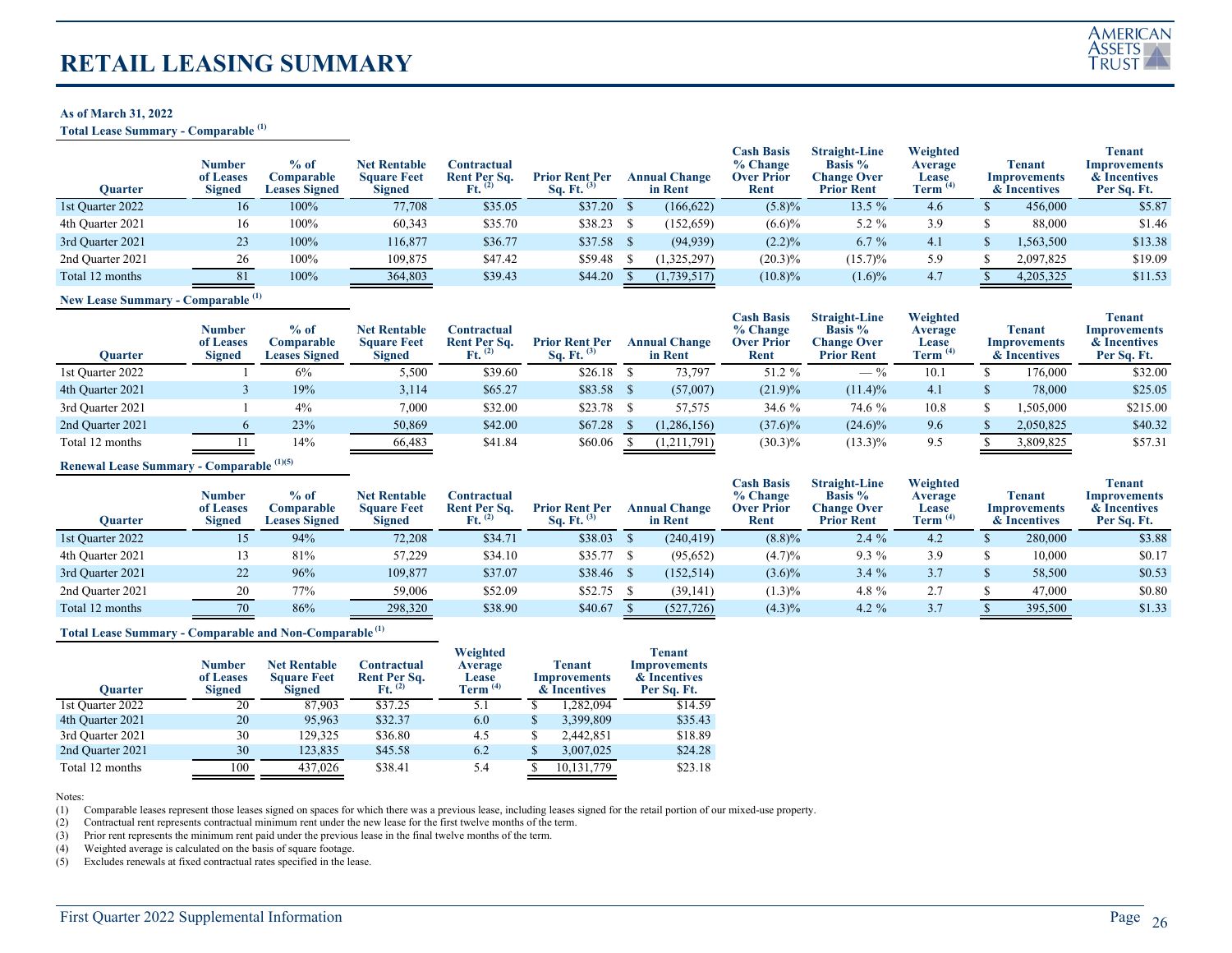

#### <span id="page-26-0"></span>**Lease Summary - Loma Palisades**

| <b>Ouarter</b>   | <b>Number of Leased</b><br>Units | Percentage leased <sup>(1)</sup> | <b>Annualized Base Rent (2)</b> | <b>Average Monthly Base Rent</b><br>per Leased Unit <sup>(3)</sup> |
|------------------|----------------------------------|----------------------------------|---------------------------------|--------------------------------------------------------------------|
| 1st Ouarter 2022 | 533                              | 97.3%                            | \$15,277,872                    | \$2,388                                                            |
| 4th Quarter 2021 | 534                              | 97.5%                            | \$15,005,424                    | \$2,340                                                            |
| 3rd Ouarter 2021 | 542                              | 98.9%                            | \$14,635,764                    | \$2,250                                                            |
| 2nd Ouarter 2021 | 507                              | 92.5%                            | \$13,282,140                    | \$2,184                                                            |

#### **Lease Summary - Imperial Beach Gardens**

| <b>Ouarter</b>   | <b>Number of Leased</b><br>Units | Percentage leased <sup>(1)</sup> | <b>Annualized Base Rent (2)</b> | <b>Average Monthly Base Rent</b><br>per Leased Unit <sup>(3)</sup> |
|------------------|----------------------------------|----------------------------------|---------------------------------|--------------------------------------------------------------------|
| 1st Ouarter 2022 | 156                              | 97.5%                            | \$4,064,940                     | \$2,171                                                            |
| 4th Ouarter 2021 | 153                              | 95.6%                            | \$4,134,048                     | \$2,252                                                            |
| 3rd Ouarter 2021 | 156                              | 97.5%                            | \$3,989,664                     | \$2,131                                                            |
| 2nd Quarter 2021 | 152                              | 95.0%                            | \$3,995,520                     | \$2,191                                                            |

#### **Lease Summary - Mariner's Point**

| <b>Ouarter</b>   | <b>Number of Leased</b><br>Units | Percentage leased <sup>(1)</sup> | <b>Annualized Base Rent (2)</b> | <b>Average Monthly Base Rent</b><br>per Leased Unit <sup>(3)</sup> |
|------------------|----------------------------------|----------------------------------|---------------------------------|--------------------------------------------------------------------|
| 1st Quarter 2022 | 85                               | $96.6\%$                         | \$2,062,044                     | \$2,021                                                            |
| 4th Ouarter 2021 | 84                               | 95.5%                            | \$1,988,148                     | \$1,971                                                            |
| 3rd Ouarter 2021 | 88                               | 100.0%                           | \$2,002,440                     | \$1,896                                                            |
| 2nd Ouarter 2021 |                                  | 98.9%                            | \$1,948,644                     | \$1,866                                                            |

#### **Lease Summary - Santa Fe Park RV Resort**

| <b>Ouarter</b>   | <b>Number of Leased</b><br>Units | Percentage leased <sup>(1)</sup> | <b>Annualized Base Rent (2)</b> | <b>Average Monthly Base Rent</b><br>per Leased Unit <sup>(3)</sup> |
|------------------|----------------------------------|----------------------------------|---------------------------------|--------------------------------------------------------------------|
| 1st Ouarter 2022 | 111                              | 88.1%                            | \$1,943,196                     | \$1,459                                                            |
| 4th Ouarter 2021 | ' 18                             | 93.7%                            | \$1,793,688                     | \$1,266                                                            |
| 3rd Ouarter 2021 | 108                              | 85.7%                            | \$1,629,444                     | \$1,257                                                            |
| 2nd Ouarter 2021 | 107                              | 84.9%                            | \$1,938,312                     | \$1,510                                                            |

#### **Lease Summary - Pacific Ridge Apartments**

| <b>Ouarter</b>   | <b>Number of Leased</b><br>Units | Percentage leased <sup>(1)</sup> | <b>Annualized Base Rent (2)</b> | <b>Average Monthly Base Rent</b><br>per Leased Unit <sup>(3)</sup> |
|------------------|----------------------------------|----------------------------------|---------------------------------|--------------------------------------------------------------------|
| 1st Ouarter 2022 | 512                              | 96.1%                            | \$19,078,404                    | \$3,104                                                            |
| 4th Quarter 2021 | 521                              | 97.7%                            | \$19.541.508                    | \$3,127                                                            |
| 3rd Ouarter 2021 | 527                              | 98.9%                            | \$19,166,088                    | \$3,030                                                            |
| 2nd Ouarter 2021 | 381                              | 71.5%                            | \$13,299,504                    | \$2,908                                                            |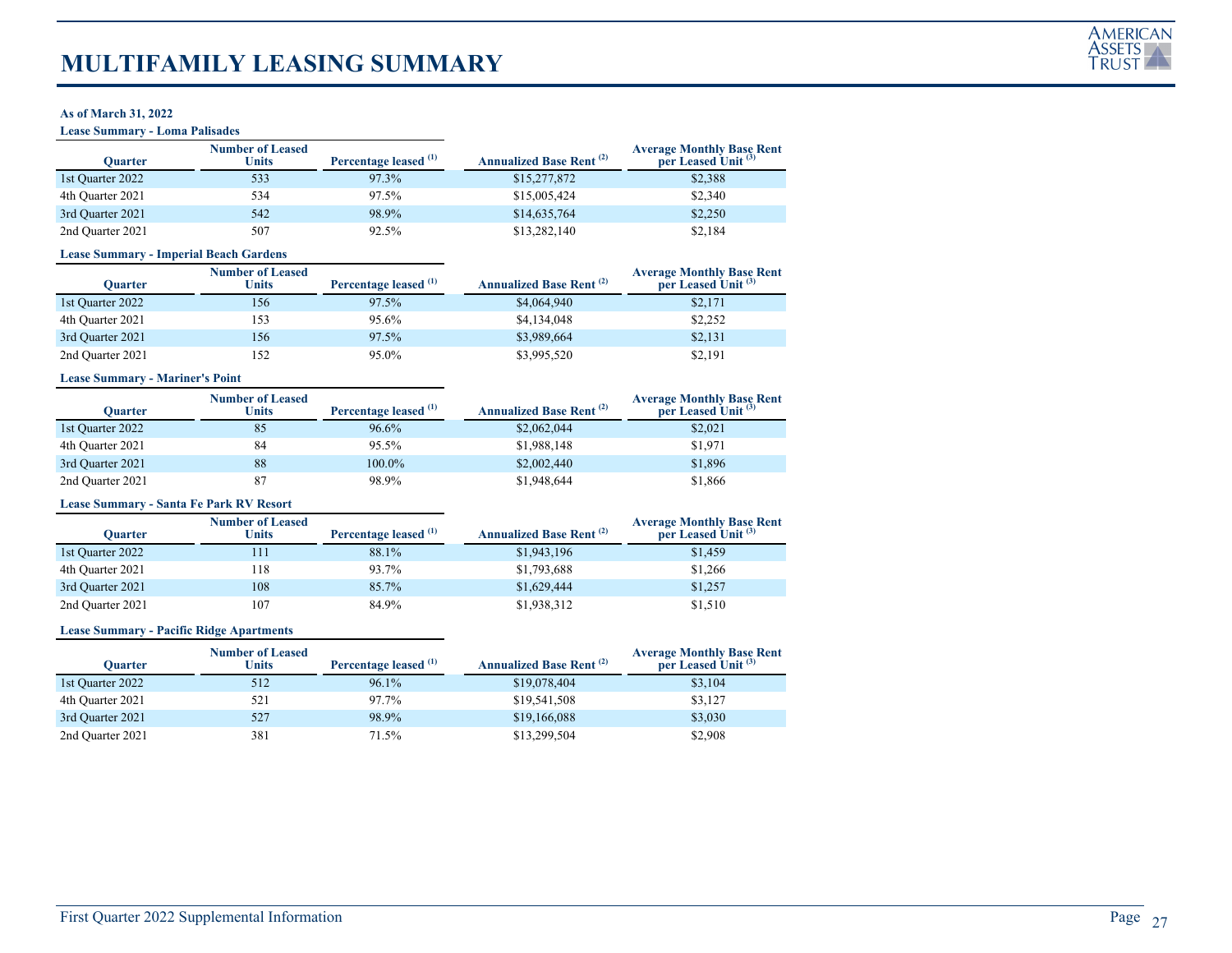

#### **Lease Summary - Hassalo on Eighth - Velomor**

| <b>Ouarter</b>   | <b>Number of Leased</b><br>Units | Percentage leased <sup>(1)</sup> | <b>Annualized Base Rent (2)</b> | <b>Average Monthly Base Rent</b><br>per Leased Unit <sup>(3)</sup> |
|------------------|----------------------------------|----------------------------------|---------------------------------|--------------------------------------------------------------------|
| 1st Ouarter 2022 | 163                              | 92.1%                            | \$2,991,060                     | \$1,529                                                            |
| 4th Quarter 2021 | 169                              | 95.5%                            | \$3,055,992                     | \$1,507                                                            |
| 3rd Ouarter 2021 | 168                              | 94.9%                            | \$3,031,260                     | \$1,504                                                            |
| 2nd Quarter 2021 | 165                              | 93.2%                            | \$2,798,640                     | \$1,414                                                            |

#### **Lease Summary - Hassalo on Eighth - Aster Tower**

| <b>Ouarter</b>   | <b>Number of Leased</b><br>Units | Percentage leased <sup>(1)</sup> | <b>Annualized Base Rent (2)</b> | <b>Average Monthly Base Rent</b><br>per Leased Unit <sup>(3)</sup> |
|------------------|----------------------------------|----------------------------------|---------------------------------|--------------------------------------------------------------------|
| 1st Ouarter 2022 | 313                              | 92.9%                            | \$5,765,316                     | \$1,535                                                            |
| 4th Quarter 2021 | 313                              | 92.9%                            | \$5,715,888                     | \$1,521                                                            |
| 3rd Ouarter 2021 | 325                              | 96.4%                            | \$5,736,348                     | \$1,471                                                            |
| 2nd Quarter 2021 | 322                              | 95.6%                            | \$5,653,464                     | \$1,462                                                            |

#### **Lease Summary - Hassalo on Eighth - Elwood**

| Ouarter          | <b>Number of Leased</b><br>Units | Percentage leased <sup>(1)</sup> | <b>Annualized Base Rent (2)</b> | <b>Average Monthly Base Rent</b><br>per Leased Unit <sup>(3)</sup> |
|------------------|----------------------------------|----------------------------------|---------------------------------|--------------------------------------------------------------------|
| 1st Ouarter 2022 | 129                              | 90.2%                            | \$2,327,976                     | \$1,504                                                            |
| 4th Ouarter 2021 | 136                              | 95.1%                            | \$2,322,624                     | \$1,423                                                            |
| 3rd Ouarter 2021 | 136                              | 95.1%                            | \$2,269,248                     | \$1,391                                                            |
| 2nd Ouarter 2021 | $\overline{34}$                  | 93.7%                            | \$2,176,164                     | \$1,353                                                            |

#### **Total Multifamily Lease Summary**

| Ouarter          | <b>Number of Leased</b><br>Units | Percentage leased <sup>(1)</sup> | <b>Annualized Base Rent (2)</b> | <b>Average Monthly Base Rent</b><br>per Leased Unit $(3)$ |
|------------------|----------------------------------|----------------------------------|---------------------------------|-----------------------------------------------------------|
| 1st Ouarter 2022 | 2,002                            | 94.8%                            | \$53,510,808                    | \$2,227                                                   |
| 4th Quarter 2021 | 2,028                            | 96.0%                            | \$53,557,320                    | \$2,201                                                   |
| 3rd Quarter 2021 | 2,050                            | 97.1%                            | \$52,460,256                    | \$2,132                                                   |
| 2nd Quarter 2021 | 1,855                            | 87.8%                            | \$45,092,388                    | \$2,026                                                   |

Notes:

(1) Percentage leased for our multifamily properties includes total units rented as of each respective quarter end date.

(2) Annualized base rent is calculated by multiplying base rental payments (defined as cash base rents (before abatements)) as of each respective quarter end date.

(3) Annualized base rent per leased unit is calculated by dividing annualized base rent, by units under lease as of each respective quarter end date.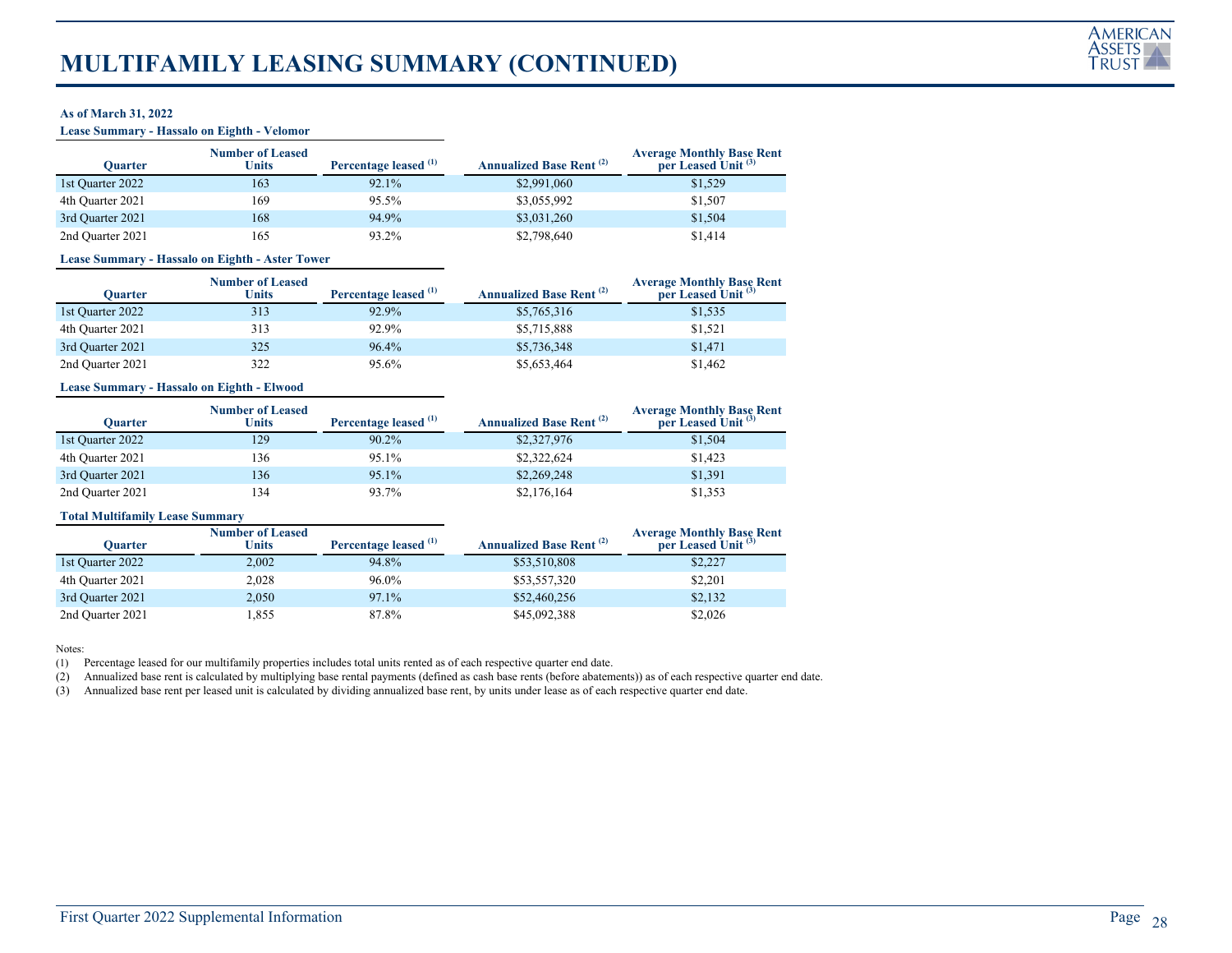

#### <span id="page-28-0"></span>**Lease Summary - Retail Portion**

| Ouarter          | <b>Number of Leased</b><br><b>Square Feet</b> | Percentage leased <sup>(1)</sup> | <b>Annualized Base Rent (2)</b> | <b>Annualized Base Rent per</b><br>Leased Square Foot <sup>(3)</sup> |
|------------------|-----------------------------------------------|----------------------------------|---------------------------------|----------------------------------------------------------------------|
| 1st Ouarter 2022 | 88,532                                        | 94.3%                            | \$8,101,688                     | \$91                                                                 |
| 4th Quarter 2021 | 84,117                                        | 89.6%                            | \$6,413,365                     | \$76                                                                 |
| 3rd Quarter 2021 | 83.790                                        | 86.6%                            | \$5,953,268                     | \$71                                                                 |
| 2nd Ouarter 2021 | 86,216                                        | 89.2%                            | \$7,395,322                     | \$86                                                                 |

#### **Lease Summary - Hotel Portion**

| Ouarter          | <b>Number of Leased</b><br>Units | <b>Average Occupancy</b> <sup>(4)</sup> | <b>Average Daily Rate</b> <sup>(4)</sup> | <b>Annualized Revenue per</b><br><b>Available Room</b> (4) <sup>T</sup> |
|------------------|----------------------------------|-----------------------------------------|------------------------------------------|-------------------------------------------------------------------------|
| 1st Ouarter 2022 | 269                              | 72.8%                                   | \$333                                    | \$243                                                                   |
| 4th Quarter 2021 | 268                              | 72.6%                                   | \$297                                    | \$215                                                                   |
| 3rd Ouarter 2021 | 287                              | 77.9%                                   | \$309                                    | \$240                                                                   |
| 2nd Ouarter 2021 | 248                              | $67.2\%$                                | \$274                                    | \$184                                                                   |

Notes:

(1) Percentage leased for mixed-use property includes square footage under leases as of March 31, 2022, including leases which may not have commenced as of March 31, 2022.

(2) Annualized base rent is calculated by multiplying base rental payments (defined as cash base rents (before abatements)) for the month ended March 31, 2022 by 12. In the case of triple net or modified gross leases, annu does not include tenant reimbursements for real estate taxes, insurance, common area or other operating expenses.

(3) Annualized base rent per leased square foot is calculated by dividing annualized base rent, by square footage under lease as of March 31, 2022.

(4) Average occupancy represents the percentage of available units that were sold during the three months ended March 31, 2022, and is calculated by dividing the number of units sold by the product of the total number of u total number of days in the period. Average daily rate represents the average rate paid for the units sold and is calculated by dividing the total room revenue (i.e., excluding food and beverage revenues or other hotel ope revenues such as telephone, parking and other guest services) for each respective quarter period by the number of units sold. Revenue per available room, or RevPAR, represents the total unit revenue per total available uni respective quarter period and is calculated by multiplying average occupancy by the average daily rate. RevPAR does not include food and beverage revenues or other hotel operations revenues such as telephone, parking and o guest services.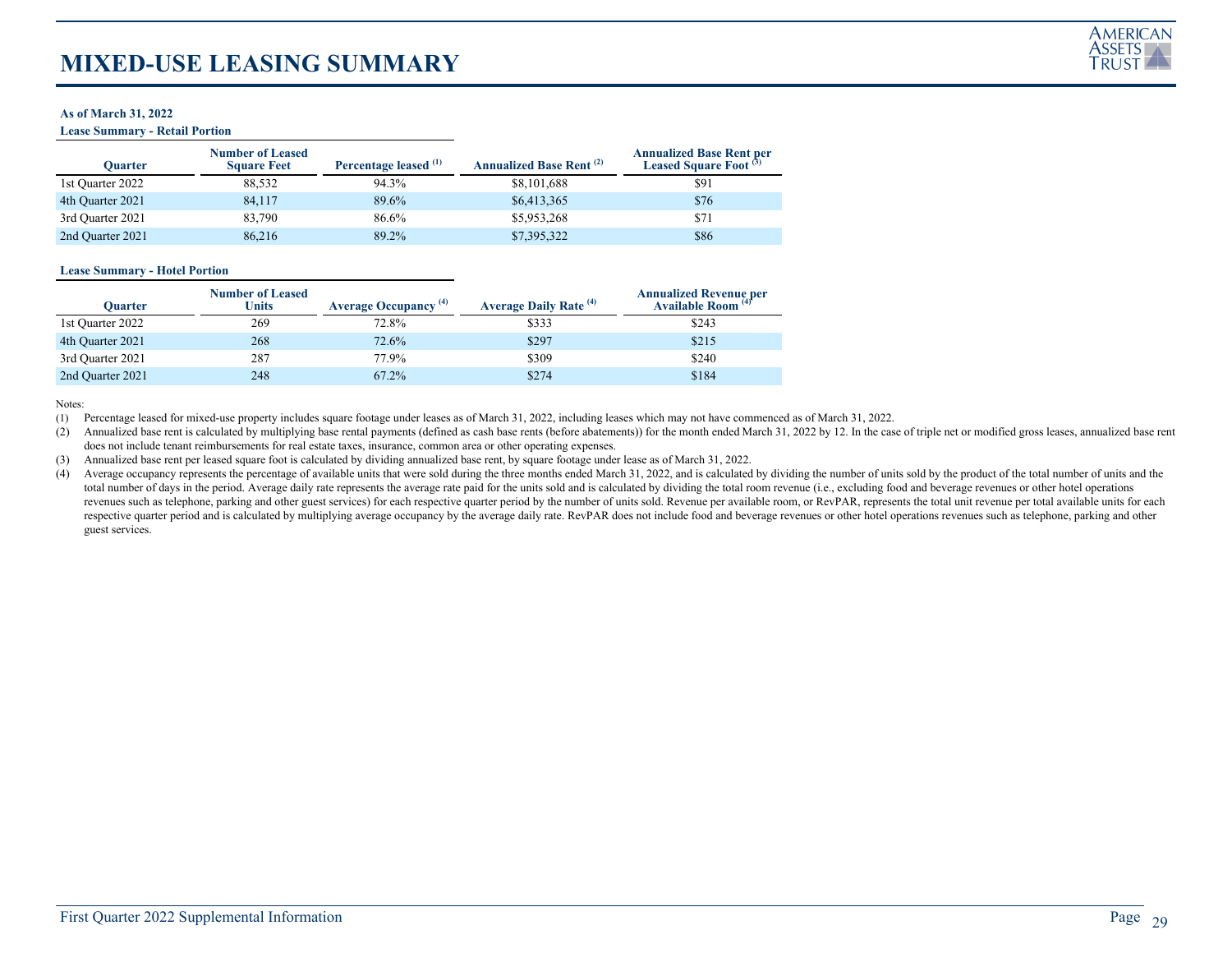### <span id="page-29-0"></span>**LEASE EXPIRATIONS**



#### **As of March 31, 2022**

**Assumes no exercise of lease options**

|                                       | <b>Office</b>   |               |              |                                | <b>Retail</b>   |               |              |                                 | <b>Mixed-Use (Retail Portion Only)</b> |                      |                          |                   | <b>Total</b>    |              |                      |
|---------------------------------------|-----------------|---------------|--------------|--------------------------------|-----------------|---------------|--------------|---------------------------------|----------------------------------------|----------------------|--------------------------|-------------------|-----------------|--------------|----------------------|
|                                       |                 | $%$ of        | $%$ of       | <b>Annualized</b>              |                 | $%$ of        | $%$ of       | <b>Annualized</b>               |                                        | $%$ of               | $%$ of                   | <b>Annualized</b> |                 | $%$ of       | <b>Annualized</b>    |
|                                       | <b>Expiring</b> | <b>Office</b> | <b>Total</b> | <b>Base Rent</b>               | <b>Expiring</b> | <b>Retail</b> | <b>Total</b> | <b>Base Rent</b>                | <b>Expiring</b>                        | Mixed-<br><b>Use</b> | <b>Total</b>             | <b>Base Rent</b>  | <b>Expiring</b> | <b>Total</b> | <b>Base Rent</b>     |
| Year                                  | Sq. Ft.         | Sq. Ft.       | Sq. Ft.      | Per Sq. $Ft^{(1)}$             | Sq. Ft.         | Sq. Ft.       | Sq. Ft.      | Per Sq. $Ft^{(1)}$              | Sq. Ft.                                | Sq. Ft.              | Sq. Ft.                  | Per Sq. Ft. $(1)$ | Sq. Ft.         | Sq. Ft.      | Per Sq. Ft. $^{(1)}$ |
| Month to Month                        | 39,877          | $1.0 \%$      | $0.6 \%$     | \$1.43                         | 11,694          | $0.4 \%$      | $0.2 \%$     | \$50.94                         | 6,215                                  | $6.6\%$              | $0.1 \%$                 | \$5.79            | 57,786          | $0.8 \%$     | \$11.92              |
| 2022                                  | 270,509         | 6.8           | 3.8          | \$38.32                        | 183,544         | 5.9           | 2.6          | \$25.41                         | 6,712                                  | 7.1                  | 0.1                      | \$79.87           | 460,765         | 6.4          | \$33.78              |
| 2023                                  | 388,200         | 9.7           | 5.4          | \$53.59                        | 249,027         | 8.1           | 3.5          | \$27.74                         | 6,460                                  | 6.9                  | 0.1                      | \$45.81           | 643,687         | 9.0          | \$43.51              |
| 2024                                  | 288,839         | 7.2           | 4.0          | \$43.98                        | 474,244         | 15.3          | 6.6          | \$29.65                         | 10,811                                 | 11.5                 | 0.2                      | \$118.75          | 773,894         | 10.8         | \$36.24              |
| 2025                                  | 346,764         | 8.7           | 4.8          | \$39.06                        | 232,990         | 7.5           | 3.2          | \$32.41                         | 18,560                                 | 19.8                 | 0.3                      | \$90.19           | 598,314         | 8.3          | \$38.06              |
| 2026                                  | 341,973         | 8.6           | 4.8          | \$41.36                        | 270,344         | 8.7           | 3.8          | \$32.71                         | 5,096                                  | 5.4                  | 0.1                      | \$176.44          | 617,413         | 8.6          | \$38.69              |
| 2027                                  | 398,631         | 10.0          | 5.6          | \$50.79                        | 291,449         | 9.4           | 4.1          | \$30.51                         | 3,553                                  | 3.8                  | $\overline{\phantom{m}}$ | \$86.30           | 693,633         | 9.7          | \$42.45              |
| 2028                                  | 149,092         | 3.7           | 2.1          | \$49.44                        | 570,348         | 18.4          | 7.9          | \$15.16                         | 8,820                                  | 9.4                  | 0.1                      | \$161.50          | 728,260         | 10.2         | \$23.95              |
| 2029                                  | 824,199         | 20.7          | 11.5         | \$62.00                        | 179,248         | 5.8           | 2.5          | \$19.40                         | 1,055                                  | 1.1                  | $\qquad \qquad -$        | \$195.96          | 1,004,502       | 14.0         | \$54.54              |
| 2030                                  | 224,878         | 5.6           | 3.1          | \$37.94                        | 43,630          | 1.4           | 0.6          | \$37.16                         |                                        |                      |                          |                   | 268,508         | 3.7          | \$37.81              |
| 2031                                  | 145,236         | 3.6           | 2.0          | \$41.91                        | 119,558         | 3.9           | 1.7          | \$21.54                         | 14,965                                 | 15.9                 | 0.2                      | \$96.15           | 279,759         | 3.9          | \$36.11              |
| Thereafter                            | 125,231         | 3.1           | 1.7          | \$44.86                        | 176,203         | 5.7           | 2.5          | \$28.50                         |                                        |                      |                          |                   | 301,434         | 4.2          | \$35.30              |
| <b>Signed Leases</b><br>Not Commenced | 104,564         | 2.6           | 1.5          | $\qquad \qquad \longleftarrow$ | 48,751          | 1.6           | 0.7          | $\hspace{0.1mm}-\hspace{0.1mm}$ | 6,285                                  | 6.7                  | 0.1                      |                   | 159,600         | 2.2          |                      |
| Available                             | 340,229         | 8.5           | 4.7          |                                | 241,586         | 7.8           | 3.4          | $\hspace{0.05cm}$               | 5,393                                  | 5.7                  | 0.1                      |                   | 587,208         | 8.2          |                      |
| Total $^{(2)}$                        | 3,988,222       | 100.0%        | 55.6 %       | \$42.77                        | 3,092,616       | $100.0 \%$    | 43.1 $%$     | \$23.56                         | 93,925                                 | $100.0 \%$           | $1.3\%$                  | \$86.26           | 7,174,763       | 100.0 %      | \$35.06              |

#### **Assumes all lease options are exercised**

|                                | <b>Office</b>   |               |              |                      | <b>Retail</b>   |               |              |                    | <b>Mixed-Use (Retail Portion Only)</b> |                      |                                 |                    | <b>Total</b>    |              |                   |
|--------------------------------|-----------------|---------------|--------------|----------------------|-----------------|---------------|--------------|--------------------|----------------------------------------|----------------------|---------------------------------|--------------------|-----------------|--------------|-------------------|
|                                |                 | $%$ of        | $%$ of       | <b>Annualized</b>    |                 | $%$ of        | $%$ of       | <b>Annualized</b>  |                                        | $%$ of               | $%$ of                          | <b>Annualized</b>  |                 | $%$ of       | <b>Annualized</b> |
|                                | <b>Expiring</b> | <b>Office</b> | <b>Total</b> | <b>Base Rent</b>     | <b>Expiring</b> | <b>Retail</b> | <b>Total</b> | <b>Base Rent</b>   | <b>Expiring</b>                        | Mixed-<br><b>Use</b> | <b>Total</b>                    | <b>Base Rent</b>   | <b>Expiring</b> | <b>Total</b> | <b>Base Rent</b>  |
| Year                           | Sq. Ft.         | Sq. Ft.       | Sq. Ft.      | Per Sq. Ft. $^{(1)}$ | Sq. Ft.         | Sq. Ft.       | Sq. Ft.      | Per Sq. $Ft^{(1)}$ | Sq. Ft.                                | Sq. Ft.              | Sq. Ft.                         | Per Sq. $Ft^{(1)}$ | Sq. Ft.         | Sq. Ft.      | Per Sq. Ft. $(1)$ |
| Month to Month                 | 39,877          | $1.0 \%$      | $0.6 \%$     | \$1.43               | 11,694          | $0.4 \%$      | $0.2 \%$     | \$50.94            | 6,215                                  | $6.6\%$              | $0.1 \%$                        | \$5.79             | 57,786          | $0.8 \%$     | \$11.92           |
| 2022                           | 144,852         | 3.6           | 2.0          | \$35.52              | 48,796          | 1.6           | 0.7          | \$28.90            | 6,712                                  | 7.1                  | 0.1                             | \$79.87            | 200,360         | 2.8          | \$35.39           |
| 2023                           | 131,461         | 3.3           | 1.8          | \$45.31              | 126,160         | 4.1           | 1.8          | \$34.16            | 6,110                                  | 6.5                  | 0.1                             | \$38.13            | 263,731         | 3.7          | \$39.81           |
| 2024                           | 55,092          | 1.4           | 0.8          | \$45.72              | 225,214         | 7.3           | 3.1          | \$31.86            | 5,759                                  | 6.1                  | 0.1                             | \$152.81           | 286,065         | 4.0          | \$36.96           |
| 2025                           | 103,690         | 2.6           | 1.4          | \$45.14              | 72,260          | 2.3           | 1.0          | \$33.88            | 7,002                                  | 7.5                  | 0.1                             | \$168.09           | 182,952         | 2.5          | \$45.40           |
| 2026                           | 42,554          | 1.1           | 0.6          | \$32.68              | 62,085          | 2.0           | 0.9          | \$43.70            | 5,096                                  | 5.4                  | 0.1                             | \$176.44           | 109,735         | 1.5          | \$45.59           |
| 2027                           | 112,374         | 2.8           | 1.6          | \$48.27              | 178,359         | 5.8           | 2.5          | \$30.10            | 3,553                                  | 3.8                  | $\qquad \qquad -$               | \$86.30            | 294,286         | 4.1          | \$37.72           |
| 2028                           | 138,149         | 3.5           | 1.9          | \$38.95              | 144,824         | 4.7           | 2.0          | \$22.38            | 1,906                                  | 2.0                  | $\hspace{0.1mm}-\hspace{0.1mm}$ | \$215.88           | 284,879         | 4.0          | \$31.71           |
| 2029                           | 221,922         | 5.6           | 3.1          | \$43.16              | 102,395         | 3.3           | 1.4          | \$31.30            | 6,457                                  | 6.9                  | 0.1                             | \$104.32           | 330,774         | 4.6          | \$40.68           |
| 2030                           | 261,027         | 6.5           | 3.6          | \$35.50              | 65,058          | 2.1           | 0.9          | \$35.34            | 11,558                                 | 12.3                 | 0.2                             | \$43.00            | 337,643         | 4.7          | \$35.73           |
| 2031                           | 219,672         | 5.5           | 3.1          | \$47.83              | 108,007         | 3.5           | 1.5          | \$37.28            | 14,965                                 | 15.9                 | 0.2                             | \$96.15            | 342,644         | 4.8          | \$46.61           |
| Thereafter                     | 2,072,759       | 52.0          | 28.9         | \$53.39              | 1,657,427       | 53.6          | 23.1         | \$21.76            | 6,914                                  | 7.4                  | 0.1                             | \$146.51           | 3,737,100       | 52.1         | \$39.53           |
| Signed Leases<br>Not Commenced | 104,564         | 2.6           | 1.5          |                      | 48,751          | 1.6           | 0.7          |                    | 6,285                                  | 6.7                  | 0.1                             |                    | 159,600         | 2.2          |                   |
| Available                      | 340,229         | 8.5           | 4.7          |                      | 241,586         | 7.8           | 3.4          |                    | 5,393                                  | 5.7                  | 0.1                             |                    | 587,208         | 8.2          |                   |
| Total <sup>(2)</sup>           | 3,988,222       | $100.0 \%$    | 55.6 %       | \$42.77              | 3,092,616       | 100.0 %       | 43.1 $%$     | \$23.56            | 93,925                                 | 100.0%               | $1.3\%$                         | \$86.26            | 174,763         | 100.0 %      | \$35.06           |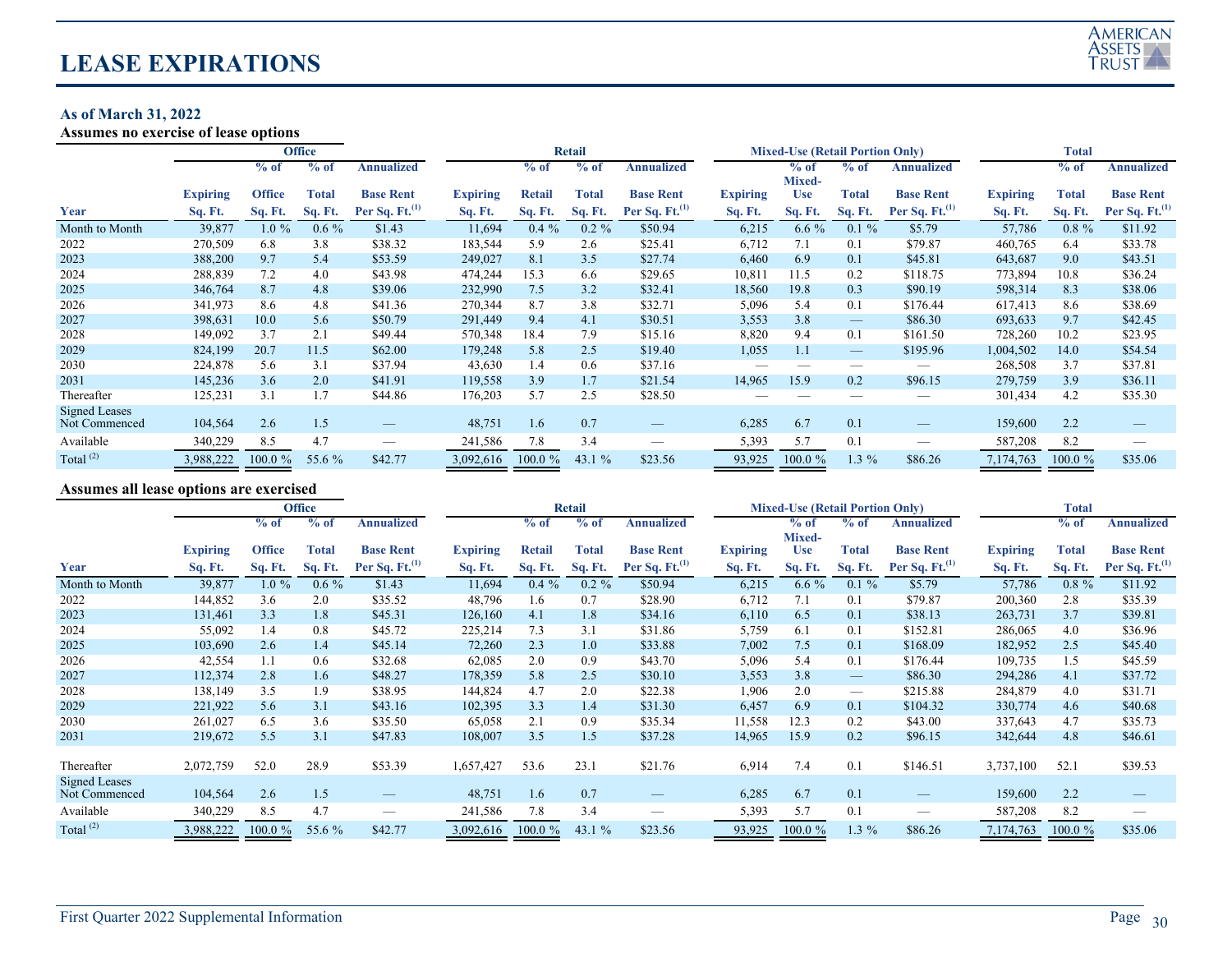Notes:

- (1) Annualized base rent per leased square foot is calculated by dividing (i) annualized base rent for leases expiring during the applicable period, by (ii) square footage under such expiring leases. Annualized base rent is calculated by multiplying (i) base rental payments (defined as cash base rents (before abatements)) for the month ended March 31, 2022 for the leases expiring during the applicable period by (ii) 12 months.
- (2) Individual items may not add up to total due to rounding.

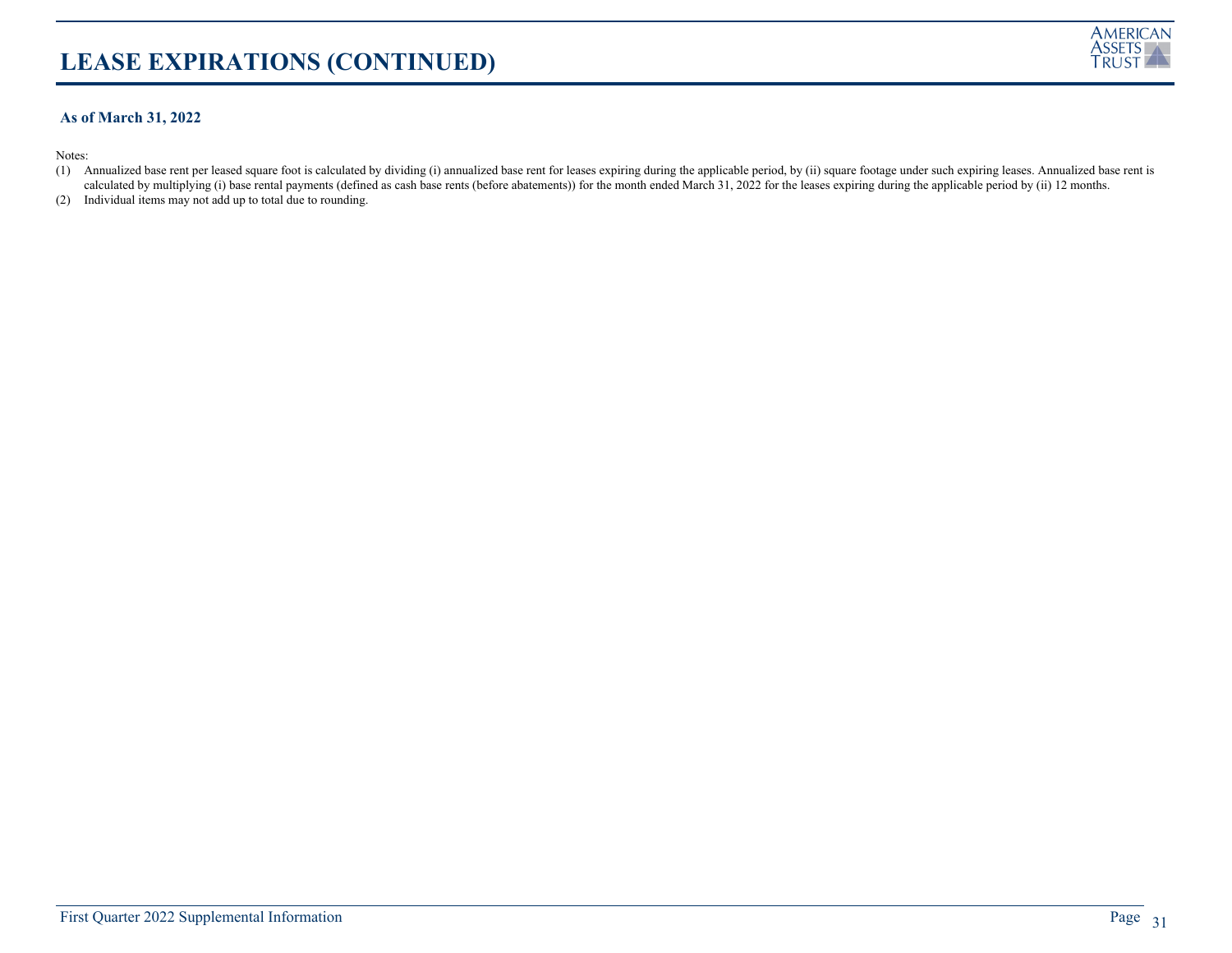### <span id="page-31-0"></span>**PORTFOLIO LEASED STATISTICS**



|                                                   |             | <b>At March 31, 2022</b> |                 |             | <b>At March 31, 2021</b> |                 |
|---------------------------------------------------|-------------|--------------------------|-----------------|-------------|--------------------------|-----------------|
| <b>Type</b>                                       | <b>Size</b> | Leased $(1)$             | <b>Leased %</b> | <b>Size</b> | Leased $(1)$             | <b>Leased</b> % |
| <b>Overall Portfolio<sup>(2)</sup> Statistics</b> |             |                          |                 |             |                          |                 |
| Office Properties (square feet)                   | 3,988,222   | 3,647,993                | $91.5 \%$       | 3,447,278   | 3,150,845                | 91.4%           |
| Retail Properties (square feet)                   | 3,092,616   | 2,851,030                | 92.2 %          | 3,092,428   | 2,806,653                | 90.8 %          |
| Multifamily Properties (units)                    | 2,112       | 2,002                    | 94.8 %          | 2,112       | 1,940                    | 91.9%           |
| Mixed-Use Properties (square feet)                | 93,925      | 88,532                   | 94.3 %          | 96,707      | 85,292                   | 88.2 %          |
| Mixed-Use Properties (units)                      | 369         | $269^{(3)}$              | 72.8 %          | 369         | $175^{(3)}$              | 47.5 $%$        |
|                                                   |             |                          |                 |             |                          |                 |
| Same-Store <sup>(2)</sup> Statistics              |             |                          |                 |             |                          |                 |
| Office Properties (square feet) <sup>(4)</sup>    | 3,358,326   | 3,210,772                | $95.6\%$        | 3,347,008   | 3,135,398                | $93.7 \%$       |
| Retail Properties (square feet)                   | 3,092,616   | 2,851,030                | $92.2 \%$       | 3,092,428   | 2,806,653                | 90.8 %          |
| Multifamily Properties (units)                    | 2,112       | 2,002                    | 94.8 %          | 2,112       | 1,940                    | 91.9%           |
| Mixed-Use Properties (square feet)                | 93,925      | 88,532                   | 94.3 %          | 96,707      | 85,292                   | 88.2 %          |
| Mixed-Use Properties (units)                      | 369         | $269^{(3)}$              | 72.8 %          | 369         | $175^{(3)}$              | 47.5 $%$        |

Notes:

(1) Leased square feet includes square feet under lease as of each date, including leases which may not have commenced as of that date. Leased units for our multifamily properties include total units rented as of that date.

(2) See Glossary of Terms.

(3) Represents average occupancy for the three months ended March 31, 2022 and 2021.

(4) The same-store portfolio excludes One Beach Street due to significant redevelopment activity, Eastgate Office Park, which was acquired on July 7, 2021, Corporate Campus East III, which was acquired on September 10, 2021, and Bel-Spring 520, which was acquired on March 8, 2022.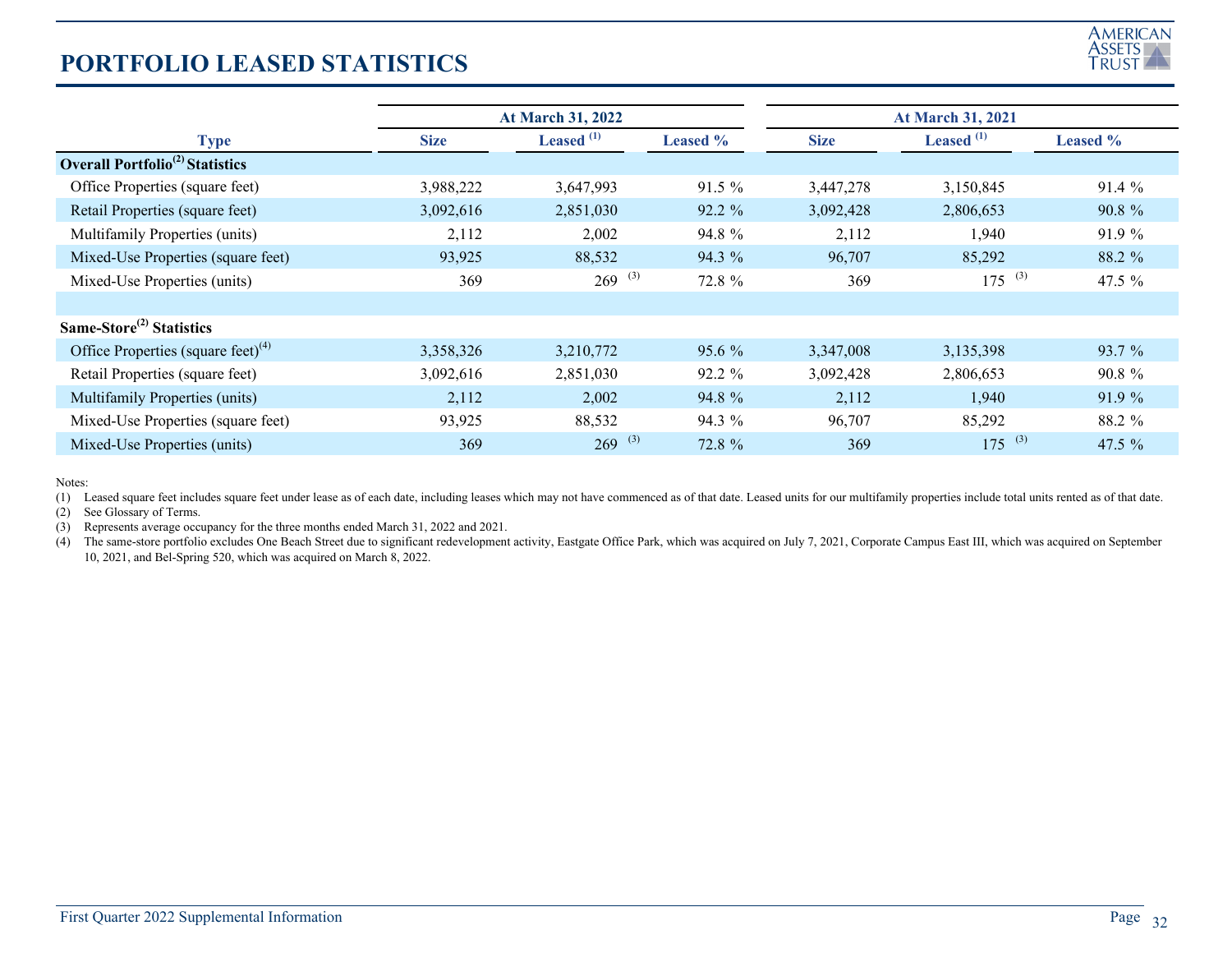### <span id="page-32-0"></span>**TOP TENANTS - OFFICE**



#### **As of March 31, 2022**

| <b>Tenant</b>                                                       | <b>Property</b>             | Lease<br><b>Expiration</b>           | <b>Total</b><br><b>Leased</b><br><b>Square</b><br>Feet | Rentable<br><b>Square Feet as</b><br>a Percentage of<br><b>Total Office</b> | Rentable<br><b>Square Feet as</b><br>a Percentage of<br><b>Total</b> | <b>Annualized</b><br><b>Base Rent</b> | <b>Annualized</b><br><b>Base Rent as</b><br>a Percentage<br>of Total<br><b>Office</b> | <b>Annualized</b><br><b>Base Rent as a</b><br><b>Percentage of</b><br><b>Total</b> |
|---------------------------------------------------------------------|-----------------------------|--------------------------------------|--------------------------------------------------------|-----------------------------------------------------------------------------|----------------------------------------------------------------------|---------------------------------------|---------------------------------------------------------------------------------------|------------------------------------------------------------------------------------|
| 1 Google LLC                                                        | The Landmark at One Market  | 12/31/2029                           | 253,198                                                | 6.3 $%$                                                                     | $3.5 \%$                                                             | \$25,651,314                          | 13.6 %                                                                                | $9.5\%$                                                                            |
| 2 LPL Holdings, Inc.                                                | La Jolla Commons            | 4/30/2029                            | 421,001                                                | 10.6                                                                        | 5.9                                                                  | 18,724,794                            | 9.9                                                                                   | 7.0                                                                                |
| 3 Autodesk, Inc. (1)                                                | The Landmark at One Market  | 12/31/2023<br>12/31/2027             | 138,615                                                | 3.5                                                                         | 1.9                                                                  | 12,965,599                            | 6.9                                                                                   | 4.8                                                                                |
| 4 Smartsheet, Inc. (2)                                              | City Center Bellevue        | 12/31/2026<br>4/30/2029              | 123,041                                                | 3.1                                                                         | 1.7                                                                  | 6,738,245                             | 3.6                                                                                   | 2.5                                                                                |
| 5 VMware, Inc. $(3)$                                                | <b>City Center Bellevue</b> | 11/30/2022<br>5/31/2025<br>9/30/2027 | 109,985                                                | 2.8                                                                         | 1.5                                                                  | 5,612,068                             | 3.0                                                                                   | 2.1                                                                                |
| 6 Illumina, Inc.                                                    | La Jolla Commons            | 10/31/2027                           | 73,176                                                 | 1.8                                                                         | 1.0                                                                  | 4,453,345                             | 2.4                                                                                   | 1.7                                                                                |
| 7 Clearesult Operating, LLC                                         | First & Main                | 4/30/2025                            | 101,848                                                | 2.6                                                                         | 1.4                                                                  | 3,354,549                             | 1.8                                                                                   | 1.2                                                                                |
| 8 State of Oregon:<br>Department of<br><b>Environmental Quality</b> | Lloyd Portfolio             | 10/31/2031                           | 87,787                                                 | 2.2                                                                         | 1.2                                                                  | 2,849,538                             | 1.5                                                                                   | 1.1                                                                                |
| 9 Genentech, Inc.                                                   | Lloyd Portfolio             | 10/31/2026                           | 66,852                                                 | 1.7                                                                         | 0.9                                                                  | 2,269,545                             | 1.2                                                                                   | 0.8                                                                                |
| 10 Internal Revenue Service                                         | First & Main                | 8/31/2030                            | 63,648                                                 | 1.6                                                                         | 0.9                                                                  | 2,189,700                             | 1.2                                                                                   | 0.8                                                                                |
| <b>Top 10 Office Tenants Total</b>                                  |                             |                                      | 1,439,151                                              | 36.2%                                                                       | 19.9 $%$                                                             | \$84,808,697                          | 45.1 %                                                                                | 31.5 %                                                                             |

Notes:

(1) For Autodesk, Inc., 92,820 and 45,795 of leased square feet are set to expire on December 31, 2023 and 2027, respectively.

(2) For Smartsheet, Inc., 73,669 and 49,372 of leased square feet are set to expire on December 31, 2026 and April 30, 2029, respectively.

(3) For VMWare, Inc., 54,643, 18,240, and 37,102 of leased square feet are set to expire on November 30, 2022, May 31, 2025, and September 30, 2027, respectively.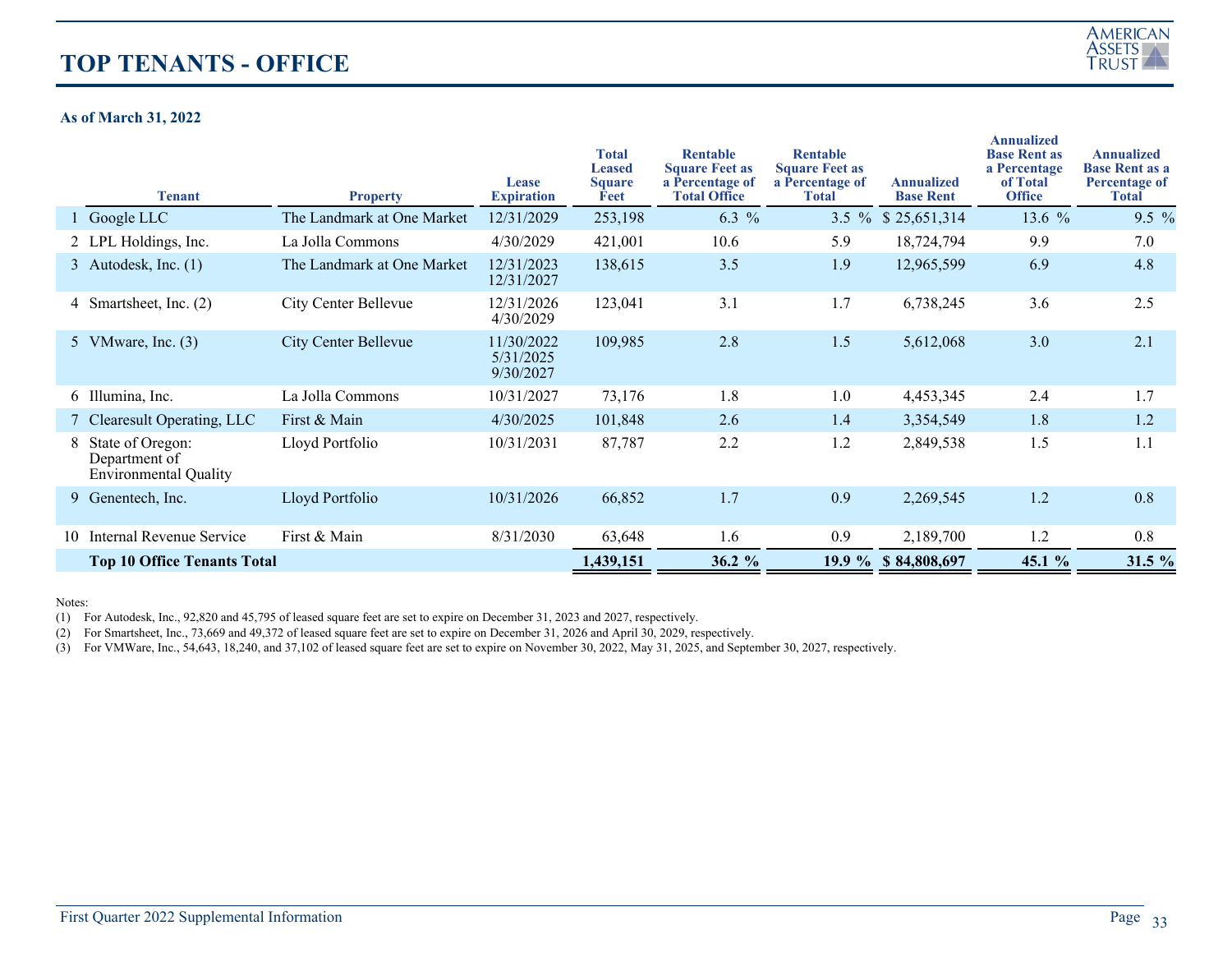### <span id="page-33-0"></span>**TOP TENANTS - RETAIL**



**Annualized** 

#### **As of March 31, 2022**

| Waikele Center<br>5.0 $%$<br>$2.2 \%$<br>3,720,000<br>5.1 $%$<br>5/31/2028<br>155,000<br>1 Lowe's<br>10/31/2027<br>2.2<br>2,189,648<br>3.0<br>0.8<br>2 Nordstrom Rack (1)<br>Carmel Mountain Plaza,<br>69,047<br>1.0<br>Alamo Quarry Market<br>9/30/2027<br>2.3<br>2.9<br>0.8<br>6/30/2024<br>71,431<br>1.0<br>2,121,187<br>3 Sprouts Farmers Market (2)<br>Solana Beach Towne Centre,<br>3/31/2025<br>Carmel Mountain Plaza,<br>9/30/2032<br>Geary Marketplace<br>2.2<br>2.4<br>1/31/2025<br>0.9<br>1,728,228<br>0.6<br>Solana Beach Towne Centre,<br>68,055<br>4 Marshalls (3)<br>1/31/2029<br>Carmel Mountain Plaza<br>1.9<br>Lomas Santa Fe Plaza<br>12/31/2022<br>49,895<br>0.7<br>1,399,205<br>1.6<br>0.5<br>5 Vons<br>1.9<br>Carmel Mountain Plaza<br>7/31/2029<br>107,870<br>6 At Home Stores<br>3.5<br>1.5<br>1,384,552<br>0.5<br>1.7<br>1.7<br>0.7<br>0.5<br>7 Old Navy $(4)$<br>Southbay Marketplace<br>4/30/2023<br>52,936<br>1,250,327<br><b>Alamo Quarry Market</b><br>9/30/2024<br>Waikele Center<br>7/31/2030<br>2.3<br>1.7<br>8 Regal Cinemas<br>3/31/2028<br>72,447<br>1,231,599<br>0.5<br>Alamo Quarry Market<br>1.0<br>Waikele Center<br>1/31/2040<br>0.7<br>1,201,200<br>1.6<br>0.4<br>9 Safeway<br>50,050<br>1.6<br>1.5<br>1.5<br>0.7<br>1,072,635<br>0.4<br>10 Michaels (5)<br>1/31/2024<br>Carmel Mountain Plaza<br>46,850<br>Alamo Quarry Market<br>2/29/2028<br>23.9 %<br>23.7%<br>10.4 % \$17,298,581<br>743,581<br><b>Top 10 Retail Tenants Total</b> | <b>Tenant</b> | <b>Property(ies)</b> | Lease<br><b>Expiration</b> | <b>Total</b><br><b>Leased</b><br><b>Square</b><br>Feet | Rentable<br><b>Square Feet as</b><br>a Percentage of<br><b>Total Retail</b> | Rentable<br><b>Square Feet as</b><br>a Percentage of<br><b>Total</b> | <b>Annualized</b><br><b>Base Rent</b> | Alliluanzeu<br><b>Base Rent as</b><br>a Percentage<br>of Total<br><b>Retail</b> | <b>Annualized</b><br><b>Base Rent as a</b><br><b>Percentage of</b><br><b>Total</b> |
|-----------------------------------------------------------------------------------------------------------------------------------------------------------------------------------------------------------------------------------------------------------------------------------------------------------------------------------------------------------------------------------------------------------------------------------------------------------------------------------------------------------------------------------------------------------------------------------------------------------------------------------------------------------------------------------------------------------------------------------------------------------------------------------------------------------------------------------------------------------------------------------------------------------------------------------------------------------------------------------------------------------------------------------------------------------------------------------------------------------------------------------------------------------------------------------------------------------------------------------------------------------------------------------------------------------------------------------------------------------------------------------------------------------------------------------------------------------------------------------|---------------|----------------------|----------------------------|--------------------------------------------------------|-----------------------------------------------------------------------------|----------------------------------------------------------------------|---------------------------------------|---------------------------------------------------------------------------------|------------------------------------------------------------------------------------|
|                                                                                                                                                                                                                                                                                                                                                                                                                                                                                                                                                                                                                                                                                                                                                                                                                                                                                                                                                                                                                                                                                                                                                                                                                                                                                                                                                                                                                                                                                   |               |                      |                            |                                                        |                                                                             |                                                                      |                                       |                                                                                 | 1.4 $%$                                                                            |
|                                                                                                                                                                                                                                                                                                                                                                                                                                                                                                                                                                                                                                                                                                                                                                                                                                                                                                                                                                                                                                                                                                                                                                                                                                                                                                                                                                                                                                                                                   |               |                      |                            |                                                        |                                                                             |                                                                      |                                       |                                                                                 |                                                                                    |
|                                                                                                                                                                                                                                                                                                                                                                                                                                                                                                                                                                                                                                                                                                                                                                                                                                                                                                                                                                                                                                                                                                                                                                                                                                                                                                                                                                                                                                                                                   |               |                      |                            |                                                        |                                                                             |                                                                      |                                       |                                                                                 |                                                                                    |
|                                                                                                                                                                                                                                                                                                                                                                                                                                                                                                                                                                                                                                                                                                                                                                                                                                                                                                                                                                                                                                                                                                                                                                                                                                                                                                                                                                                                                                                                                   |               |                      |                            |                                                        |                                                                             |                                                                      |                                       |                                                                                 |                                                                                    |
|                                                                                                                                                                                                                                                                                                                                                                                                                                                                                                                                                                                                                                                                                                                                                                                                                                                                                                                                                                                                                                                                                                                                                                                                                                                                                                                                                                                                                                                                                   |               |                      |                            |                                                        |                                                                             |                                                                      |                                       |                                                                                 |                                                                                    |
|                                                                                                                                                                                                                                                                                                                                                                                                                                                                                                                                                                                                                                                                                                                                                                                                                                                                                                                                                                                                                                                                                                                                                                                                                                                                                                                                                                                                                                                                                   |               |                      |                            |                                                        |                                                                             |                                                                      |                                       |                                                                                 |                                                                                    |
|                                                                                                                                                                                                                                                                                                                                                                                                                                                                                                                                                                                                                                                                                                                                                                                                                                                                                                                                                                                                                                                                                                                                                                                                                                                                                                                                                                                                                                                                                   |               |                      |                            |                                                        |                                                                             |                                                                      |                                       |                                                                                 |                                                                                    |
|                                                                                                                                                                                                                                                                                                                                                                                                                                                                                                                                                                                                                                                                                                                                                                                                                                                                                                                                                                                                                                                                                                                                                                                                                                                                                                                                                                                                                                                                                   |               |                      |                            |                                                        |                                                                             |                                                                      |                                       |                                                                                 |                                                                                    |
|                                                                                                                                                                                                                                                                                                                                                                                                                                                                                                                                                                                                                                                                                                                                                                                                                                                                                                                                                                                                                                                                                                                                                                                                                                                                                                                                                                                                                                                                                   |               |                      |                            |                                                        |                                                                             |                                                                      |                                       |                                                                                 |                                                                                    |
|                                                                                                                                                                                                                                                                                                                                                                                                                                                                                                                                                                                                                                                                                                                                                                                                                                                                                                                                                                                                                                                                                                                                                                                                                                                                                                                                                                                                                                                                                   |               |                      |                            |                                                        |                                                                             |                                                                      |                                       |                                                                                 |                                                                                    |
|                                                                                                                                                                                                                                                                                                                                                                                                                                                                                                                                                                                                                                                                                                                                                                                                                                                                                                                                                                                                                                                                                                                                                                                                                                                                                                                                                                                                                                                                                   |               |                      |                            |                                                        |                                                                             |                                                                      |                                       |                                                                                 | $6.4\%$                                                                            |

#### Notes:

(1) For Nordstrom Rack, 39,047 and 30,000 of leased square feet are set to expire on September 30, 2027 (Carmel Mountain Plaza) and October 31, 2027 (Alamo Quarry Marketplace), respectively.

(2) For Sprouts Farmers Market, 14,986, 30,973 and 25,472 of leased square feet are set to expire on June 30, 2024 (Solana Beach Towne Centre), March 31, 2025 (Carmel Mountain Plaza), and September 30, 2032 (Geary Marketplace), respectively.

(3) For Marshalls, 39,295 and 28,760 of leased square feet are set to expire on January 31, 2025 (Solana Beach Towne Centre) and 2029 (Carmel Mountain Plaza), respectively.

(4) For Old Navy, 20,000, 15,021 and 17,915 of leased square feet are set to expire on April 30, 2023 (Southbay Marketplace), September 30, 2024 (Alamo Quarry Market), and July 31, 2030 (Waikele Center), respectively.

(5) For Michaels, 22,969 and 23,881 of leased square feet are set to expire on January 31, 2024 (Carmel Mountain Plaza) and February 29, 2028 (Alamo Quarry Market), respectively.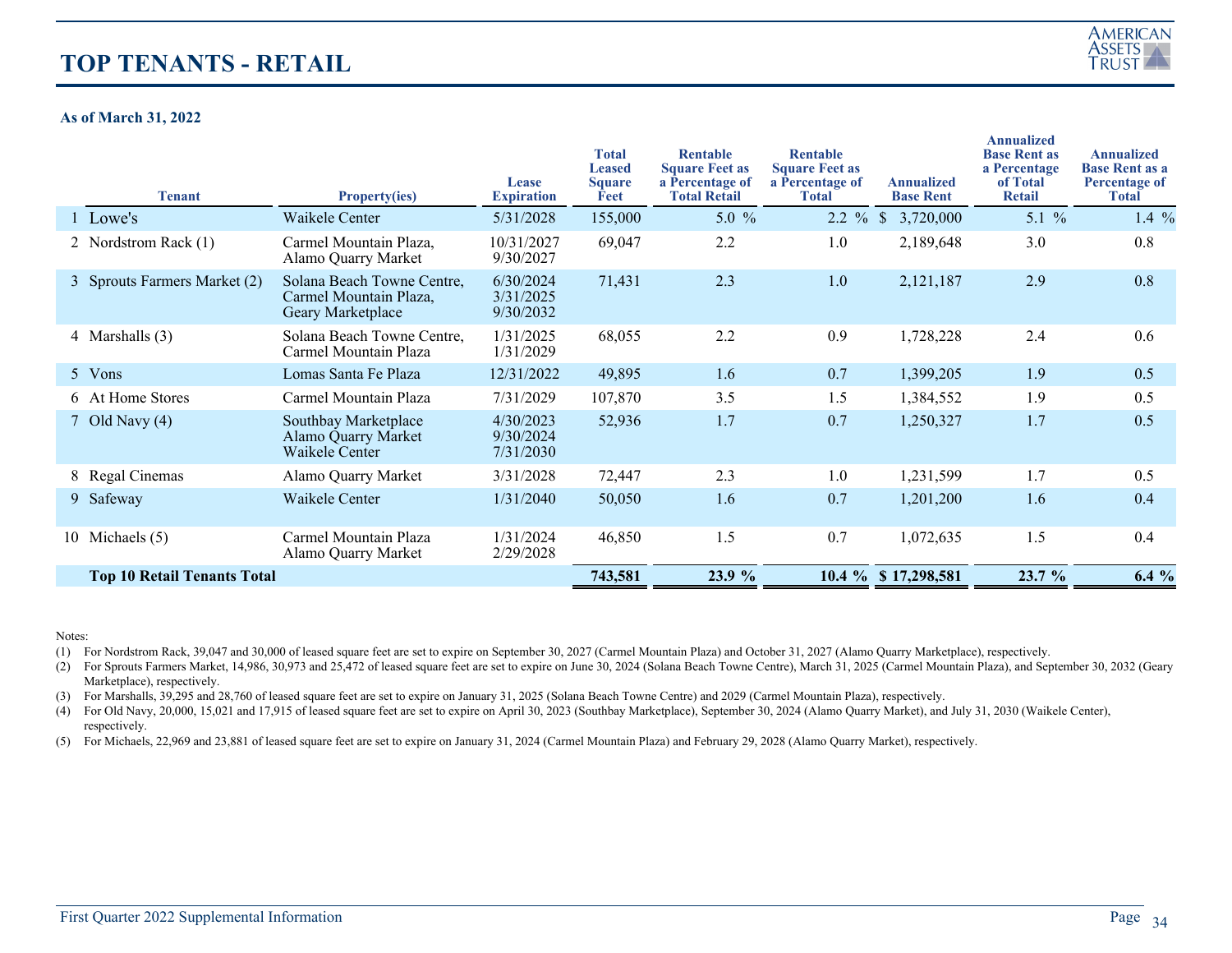

## **APPENDIX**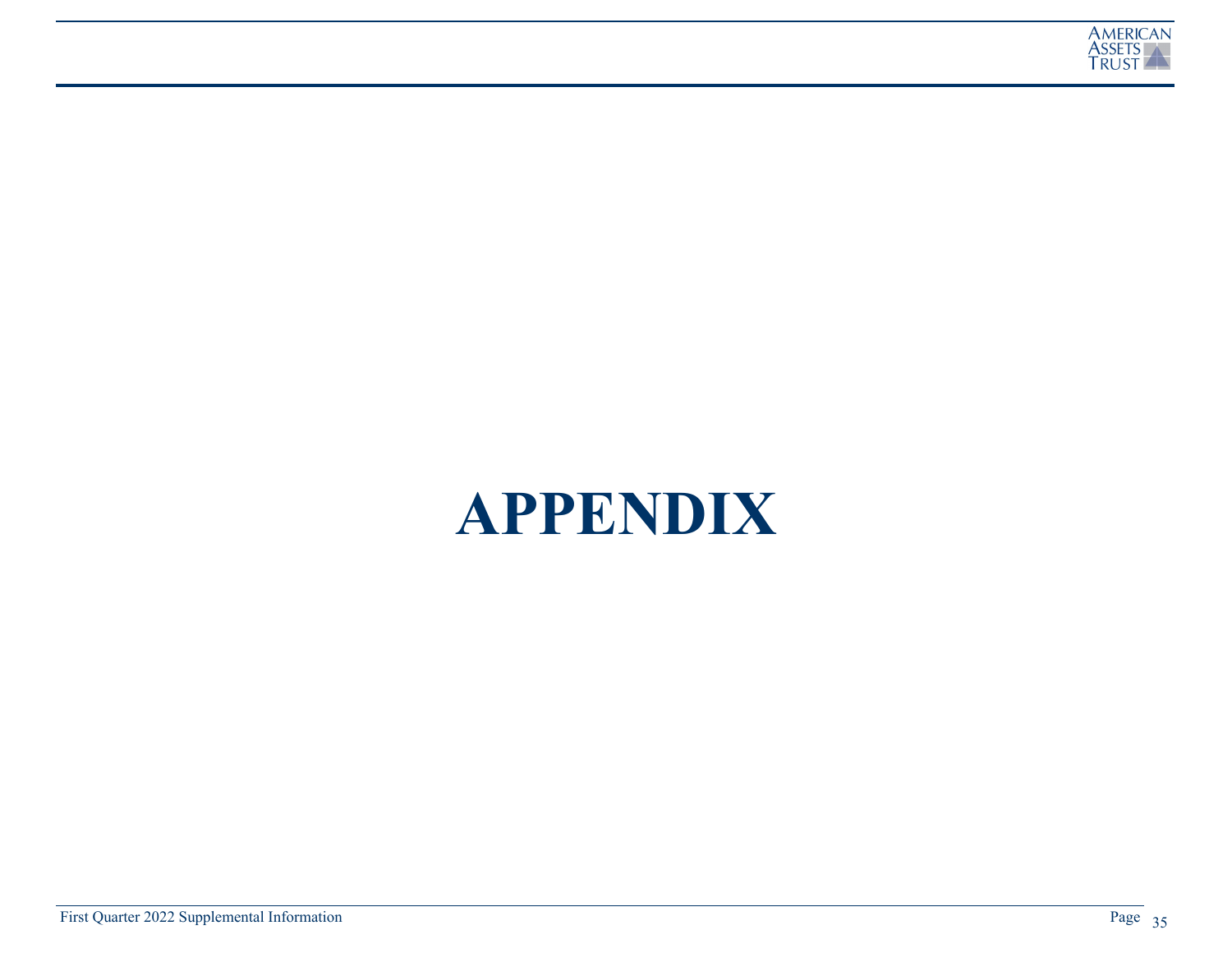### <span id="page-35-0"></span>**GLOSSARY OF TERMS**

Earnings Before Interest, Taxes, Depreciation, and Amortization (EBITDA): EBITDA is a non-GAAP measure that means net income or loss plus depreciation and amortization, net interest expense, income taxes, gain or loss on sale of real estate and impairments of real estate, if any. EBITDA is presented because it approximates a key performance measure in our debt covenants, but it should not be considered an alternative measure of operating results or cash flow from operations as determined in accordance with GAAP. The reconciliation of net income to EBITDA for the three months ended March 31, 2022 and 2021 is as follows:

|                               | <b>Three Months Ended</b> |             |  |        |
|-------------------------------|---------------------------|-------------|--|--------|
|                               | March 31,                 |             |  |        |
|                               |                           | 2022        |  | 2021   |
| Net income                    |                           | $13,514$ \$ |  | 1,733  |
| Depreciation and amortization |                           | 30,412      |  | 27,501 |
| Interest expense              |                           | 14,666      |  | 14,005 |
| Interest income               |                           | (36)        |  | (74)   |
| Income tax expense            |                           | 198         |  | 127    |
| <b>EBITDA</b>                 |                           | 58,754      |  | 43,292 |

Adjusted EBITDA: Adjusted EBITDA is a non-GAAP measure that begins with EBITDA and includes adjustments for certain items that we believe are not representative of ongoing operating performance. Specifically, we include an early extinguishment of debt adjustment and pro forma adjustment to reflect a full period of NOI on the operating properties we acquire during the quarter, to assume all transactions occurred at the beginning of quarter. We use Adjusted EBITDA as a supplemental performance measure because we believe these items create significant earnings volatility which in turn results in less comparability between reporting periods and less predictability regarding future earnings potential.

|                                      | <b>Three Months Ended</b>       |        |  |
|--------------------------------------|---------------------------------|--------|--|
|                                      | March 31,                       |        |  |
|                                      | 2022                            | 2021   |  |
| <b>EBITDA</b>                        | 58,754                          | 43,292 |  |
| Pro forma adjustments                | $\hspace{0.1mm}-\hspace{0.1mm}$ |        |  |
| Loss on early extinguishment of debt |                                 | 4,271  |  |
| Adjusted EBITDA                      | 58,754                          | 47,563 |  |

Earnings Before Interest, Taxes, Depreciation, and Amortization for Real Estate (EBITDAre): EBITDAre is a supplemental non-GAAP measure of real estate companies' operating performances. The National Association of Real Estate Investment Trusts (NAREIT) defines EBITDA*re* as follows: net income or loss, computed in accordance with GAAP plus depreciation and amortization, net interest expense, income taxes, gain or loss on sale of real estate including gain or loss on change of control, impairments of real estate, and adjustments to reflect the entity's share of EBITDAre of unconsolidated affiliates, if any. EBITDAre is presented bec approximates a key performance measure in our debt covenants, but it should not be considered an alternative measure of operating results or cash flow from operations as determined in accordance with GAAP. The reconciliation of net income to EBITDA*re* for the three months ended March 31, 2022 and 2021 is as follows:

|                               | <b>Three Months Ended</b> |        |  |  |
|-------------------------------|---------------------------|--------|--|--|
|                               | March 31,                 |        |  |  |
|                               | 2022                      | 2021   |  |  |
| Net income                    | $13,514$ \$               | 1,733  |  |  |
| Depreciation and amortization | 30,412                    | 27,501 |  |  |
| Interest expense              | 14,666                    | 14,005 |  |  |
| Interest income               | (36)                      | (74)   |  |  |
| Income tax expense            | 198                       | 127    |  |  |
| EBITDAre                      | 58,754                    | 43,292 |  |  |
|                               |                           |        |  |  |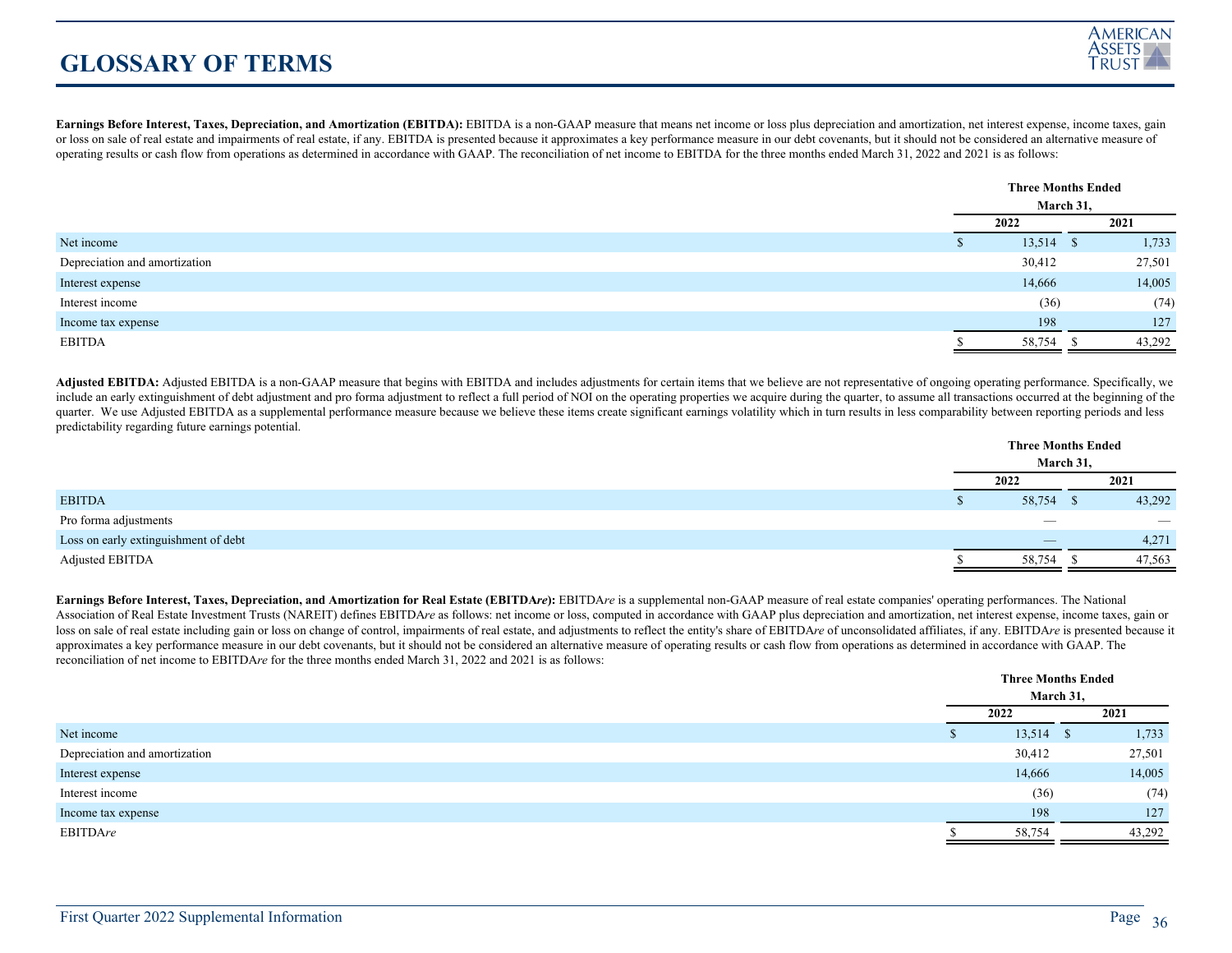

Funds From Operations (FFO): FFO is a supplemental measure of real estate companies' operating performances. NAREIT defines FFO as follows: net income, computed in accordance with GAAP plus depreciation and amortization of real estate assets and excluding extraordinary items, gains and losses on sale of real estate and impairment losses. NAREIT developed FFO as a relative measure of performance and liquidity of an equity REIT in order to recognize that the value of income-producing real estate historically has not depreciated on the basis determined under GAAP. However, FFO does not represent cash flows from operating activities in accordance with GAAP (which, unlike FFO, generally reflects all cash effects of transactions and other events in the determination of net income); should not be considered an alternative to net income as an indication of our performance; and is not necessarily indicative of cash flow as a measure of liquidity or ability to pay dividends. We consider FFO a meaningful, additional measure of operating performance primarily because it excludes the assumption that the value of real estate assets diminishes predictably over time, and because industry analysts have accepted it as a performance measure. Comparison of our presentation of FFO to similarly titled measures for other REITs may not necessarily be meaningful due to possible differences in the application of the NAREIT definition used by such REITs.

Funds Available for Distribution (FAD): FAD is a supplemental measure of our liquidity. We compute FAD by subtracting from FFO As Adjusted tenant improvements, leasing commissions and maintenance capital expenditures, eliminating the net effect of straight-line rents, amortization of above (below) market rents for acquisition properties, the effects of other lease intangibles, adding noncash amortization of deferred financ costs and debt fair value adjustments, adding noncash compensation expense, and adding (subtracting) unrealized losses (gains) on marketable securities. FAD provides an additional perspective on our ability to fund cash needs and make distributions by adjusting FFO for the impact of certain cash and noncash items, as well as adjusting FFO for recurring capital expenditures and leasing costs. However, other REITs may use different methodologies for calculating FAD and, accordingly, our FAD may not be comparable to other REITs.

Net Operating Income (NOI): We define NOI as operating revenues (rental income, tenant reimbursements, lease termination fees, ground lease rental income and other property income) less property and related expenses (property expenses, ground lease expense, property marketing costs, real estate taxes and insurance). NOI excludes general and administrative expenses, interest expense, depreciation and amortization, acquisition-related expense, other nonproperty income and losses, gains and losses from property dispositions, extraordinary items, tenant improvements and leasing commissions. Other REITs may use different methodologies for calculating NOI, and accordingly, our NOI may not be comparable to other REITs. Since NOI excludes general and administrative expenses, interest expense, depreciation and amortization, acquisition-related expenses, other nonproperty income and losses, gains and losses from property dispositions, and extraordinary items, it provides a performance measure that, when compared year over year, reflects the revenues and expenses directly associated with owning and operating commercial real estate and the impact to operations from trends in occupancy rates, rental rates, and operating costs, providing a perspective on operations not immediately apparent fro net income. However, NOI should not be viewed as an alternative measure of our financial performance since it does not reflect general and administrative expenses, interest expense, depreciation and amortization costs, other nonproperty income and losses, the level of capital expenditures and leasing costs necessary to maintain the operating performance of the properties, or trends in development and construction activities which are significant economic costs and activities that could materially impact our results from operations.

|                                                                     | <b>Three Months Ended</b> |             |          |
|---------------------------------------------------------------------|---------------------------|-------------|----------|
|                                                                     |                           | March 31,   |          |
| Reconciliation of NOI to net income                                 |                           | 2022        | 2021     |
| <b>Total NOI</b>                                                    | $\mathcal{L}$             | 65,896 \$   | 54,386   |
| General and administrative                                          |                           | (7,142)     | (6,823)  |
| Depreciation and amortization                                       |                           | (30, 412)   | (27,501) |
| Operating Income                                                    | S.                        | 28,342 \$   | 20,062   |
| Interest expense                                                    |                           | (14,666)    | (14,005) |
| Loss on early extinguishment of debt                                |                           |             | (4,271)  |
| Other income (expense), net                                         |                           | (162)       | (53)     |
| Net income                                                          | S                         | $13,514$ \$ | 1,733    |
| Net income attributable to restricted shares                        |                           | (155)       | (137)    |
| Net income attributable to unitholders in the Operating Partnership |                           | (2,836)     | (339)    |
| Net income attributable to American Assets Trust, Inc. stockholders |                           | 10,523      | 1,257    |

**Overall Portfolio:** Includes all operating properties owned by us as of March 31, 2022.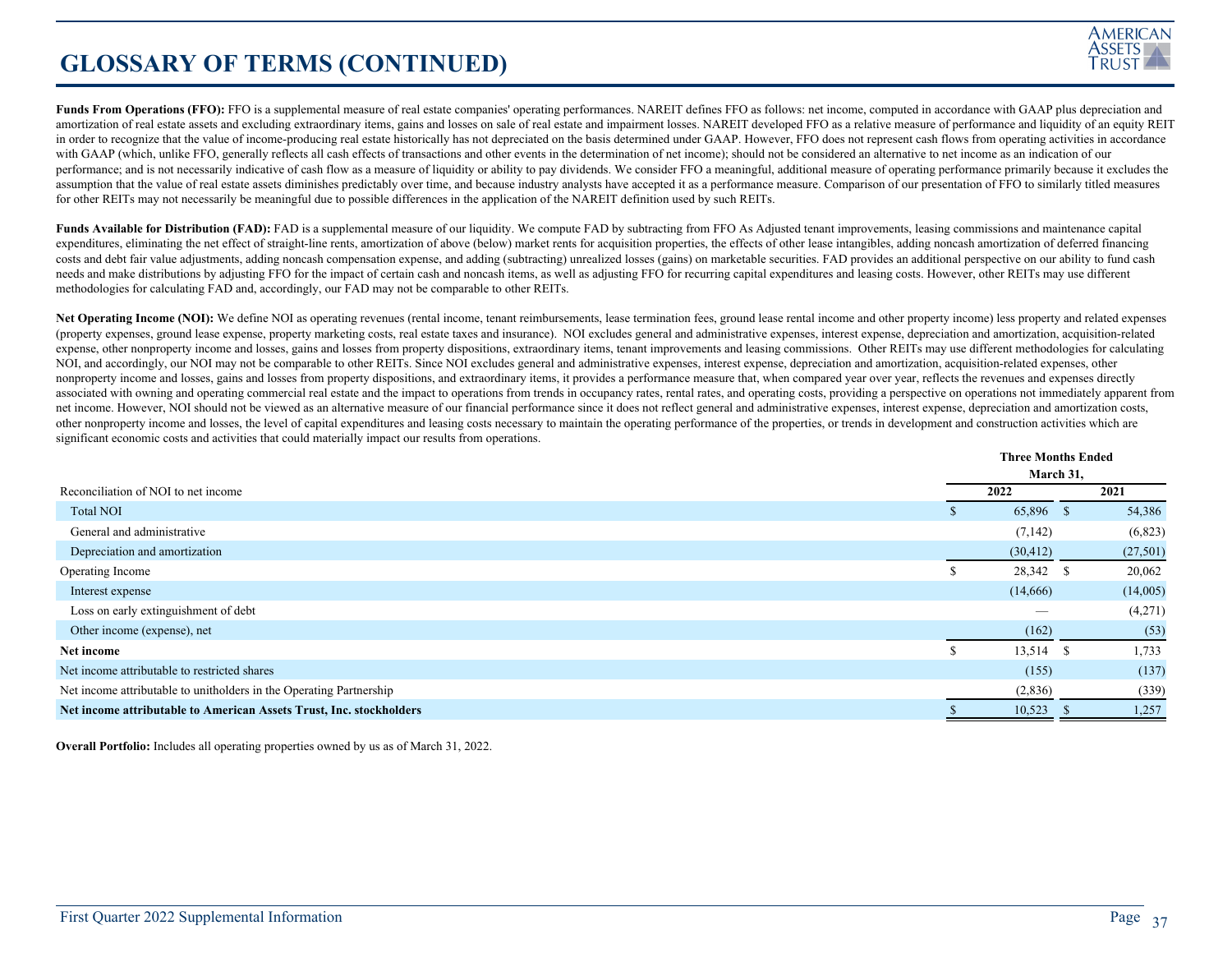

Cash NOI: We define cash NOI as operating revenues (rental income, tenant reimbursements, lease termination fees, ground lease rental income and other property income) less property and related expenses (property expenses, ground lease expense, property marketing costs, real estate taxes and insurance), adjusted for non-cash revenue and operating expense items such as straight-line rent, net change in lease receivables (solely with respect to Q2 2020 through Q4 2021), amortization of lease intangibles, amortization of lease incentives and other adjustments. Cash NOI also excludes general and administrative expenses, depreciation and amortization, interest expense, other non-property income and losses, acquisition-related expense, gains and losses from property dispositions, extraordinary items, tenant improvements, and leasing commissions. Other REITs may use different methodologies for calculating cash NOI, and accordingly, our cash NOI may not be comparable to the cash NOIs of other REITs. We believe cash NOI provides useful information to investors regarding the company's financial condition and results of operations because it reflects only those income and expense items that are incurred at the property level, and when compared across periods, can be used to determine trends in earnings of the company's properties as this measure is not affected by (1) the non-cash revenue and expense recognition items, (2) the cost of funds of the property owner, (3) the impact of depreciation and amortization expenses as well as gains or losses from the sale of operating real estate assets that are included in net income computed in accordance with GAAP or (4) general and administrative expenses and other gains and losses that specific to the property owner. We believe the exclusion of these items from net (loss) income is useful because the resulting measure captures the actual revenue generated and actual expenses incurred in operating the company's properties as well as trends in occupancy rates, rental rates and operating costs. Cash NOI is a measure of the operating performance of the company's properties but does not measure the company's performance as a whole. Cash NOI is therefore not a substitute for net income as computed in accordance with GAAP. A Reconciliation of Total Cash NOI to Operating Income is presented below:

|                                                              | <b>Three Months Ended</b> |          |
|--------------------------------------------------------------|---------------------------|----------|
|                                                              | March 31,                 |          |
| Reconciliation of Total Cash NOI to Net Income               | 2022                      | 2021     |
| <b>Total Cash NOI</b>                                        | 61,436                    | 49,783   |
| Non-cash revenue and other operating expenses <sup>(1)</sup> | 4,460                     | 4,603    |
| General and administrative                                   | (7,142)                   | (6,823)  |
| Depreciation and amortization                                | (30, 412)                 | (27,501) |
| Operating income                                             | 28,342 \$                 | 20,062   |
| Interest expense                                             | (14,666)                  | (14,005) |
| Loss on early extinguishment of debt                         |                           | (4,271)  |
| Other income (expense), net                                  | (162)                     | (53)     |
| Net income                                                   | 13,514                    | 1,733    |

(1) Represents adjustments related to the straight-line rent income recognized during the period offset by cash received during the period and the provision for bad debts recorded for deferred rent receivable balances; the amortization of above (below) market rents, the amortization of lease incentives paid to tenants, the amortization of other lease intangibles, net change in lease receivables (solely with respect to Q2 2020 through Q4 2021), and straight-line rent expense for our leases of the Annex at The Landmark at One Market.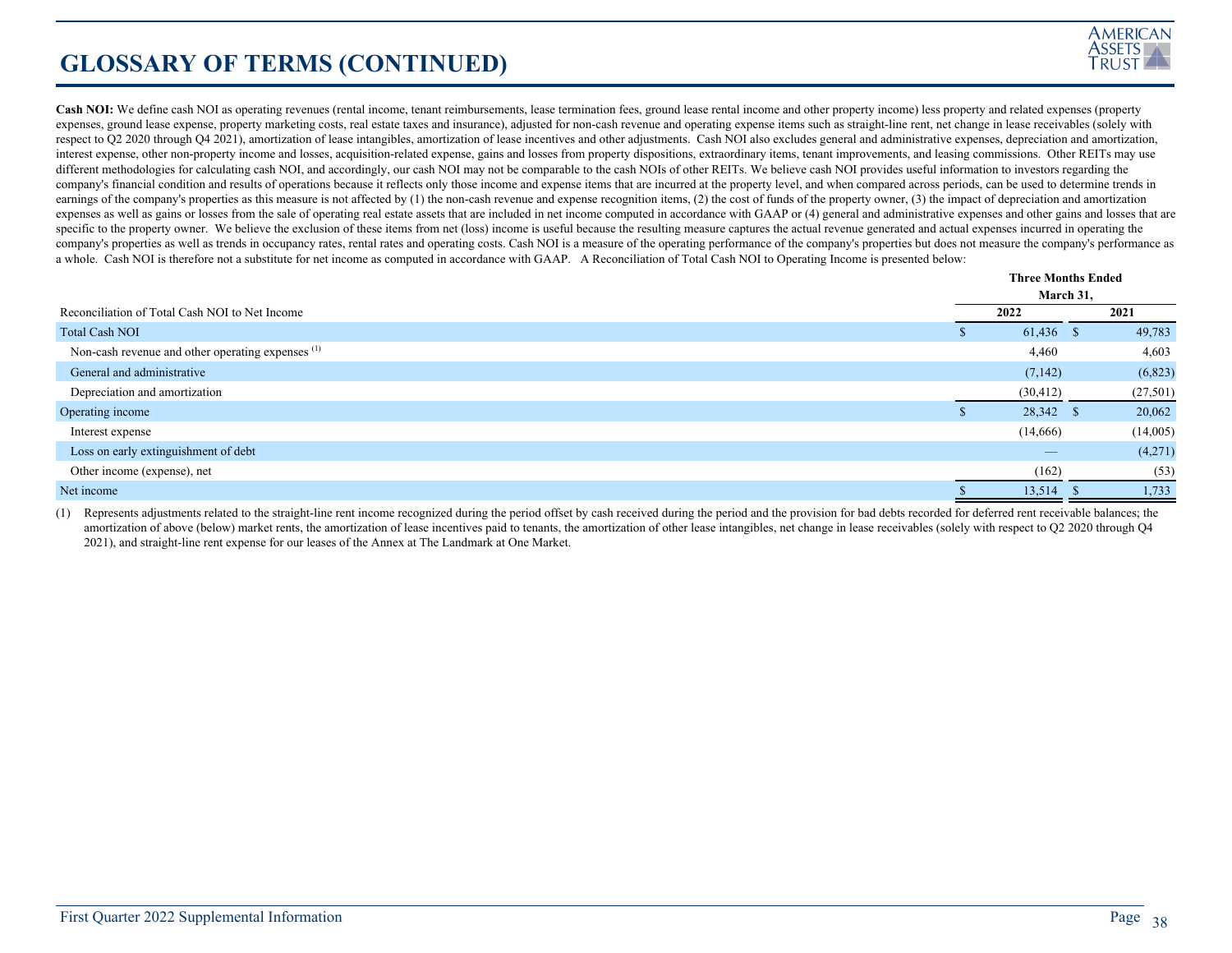

Same-Store Cash NOI Comparison with Redevelopment: As noted below in the definition of Same-Store, Non-Same Store and Redevelopment Same-Store, information provided on a redevelopment same-store basis includes the results of properties undergoing significant redevelopment for the entirety or portion of both periods being compared. Redevelopment same-store is considered by management to be an important measure because it assists in eliminating disparities due to the redevelopment of properties during the particular period presented, and thus provides a more consistent performance measure for the comparison of the company's stabilized and redevelopment properties, as applicable. Additionally, redevelopment same-store is considered by management to be an important measure because it assists in evaluating the timing of the start and stabilization of our redevelopment opportunities and the impact that these redevelopments have in enhancing our operating performance. We present Same-Store Cash NOI Comparison with Redevelopment using cash NOI to evaluate and compare the operating performance of the company's properties, as defined above. A reconciliation of Same-Store Cash NOI Comparison with Redevelopment on a cash basis to operating income is presented below:

|                                                                                         |              | Three Months Ended (1) |      |           |
|-----------------------------------------------------------------------------------------|--------------|------------------------|------|-----------|
|                                                                                         |              | March 31,              |      |           |
| Reconciliation of Same-Store Cash NOI Comparison with Redevelopment to Operating Income | 2022         |                        |      | 2021      |
| Same-Store Cash NOI                                                                     |              | 58,805                 | -S   | 49,689    |
| Redevelopment Cash NOI <sup>(2)</sup>                                                   |              | (189)                  |      | 8         |
| Same-Store Cash NOI with Redevelopment                                                  |              | 58,616                 |      | 49,697    |
| Tenant improvement reimbursements                                                       |              | 158                    |      | -69       |
| Total Same-Store Cash NOI with Redevelopment                                            | $\mathbb{S}$ | 58,774                 | - \$ | 49,766    |
| Non-Same Store Cash NOI                                                                 |              | 2,662                  |      | 17        |
| <b>Total Cash NOI</b>                                                                   | $\mathbb{S}$ | $61,436$ \$            |      | 49,783    |
| Non-cash revenue and other operating expenses $(3)$                                     |              | 4,460                  |      | 4,603     |
| General and administrative                                                              |              | (7,142)                |      | (6,823)   |
| Depreciation and amortization                                                           |              | (30, 412)              |      | (27, 501) |
| Operating income                                                                        | S            | $28,342$ \$            |      | 20,062    |
| Interest expense                                                                        |              | (14,666)               |      | (14,005)  |
| Loss on early extinguishment of debt                                                    |              |                        |      | (4,271)   |
| Other income (expense), net                                                             |              | (162)                  |      | (53)      |
| Net income                                                                              | ъ            | 13,514                 |      | 1,733     |

(1) Same-store portfolio excludes (i) One Beach Street, due to significant redevelopment activity; (ii) Eastgate Office Park which was acquired on July 7, 2021; (iii) Corporate Campus East III which was acquired on September 10, 2021; (iv) Bel-Spring 520 which was acquired on March 8, 2022 and (v) land held for development.

(2) Redevelopment property refers to One Beach Street, and Lloyd Portfolio - Land.

(3) Represents adjustments related to the straight-line rent income recognized during the period offset by cash received during the period and the provision for bad debts recorded for deferred rent receivable balances; the amortization of above (below) market rents, the amortization of lease incentives paid to tenants, the amortization of other lease intangibles, net change in lease receivables (solely with respect to Q2 2020 through Q4 2021), lease termination fees at Carmel Mountain Plaza, and straight-line rent expense for our leases of the Annex at The Landmark at One Market.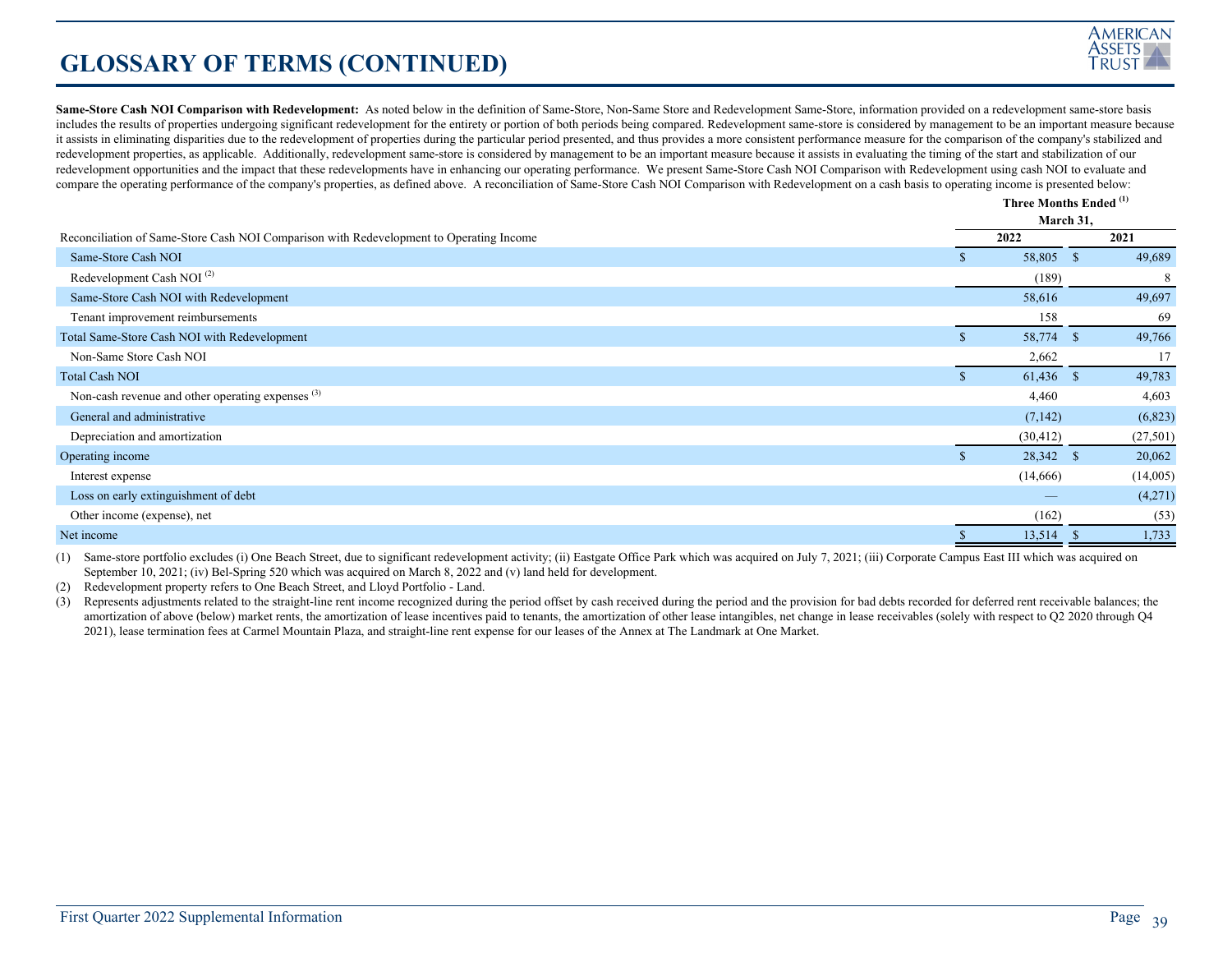

Same-Store Portfolio, Non-Same Store Portfolio and Redevelopment Same-Store: Information provided on a same-store basis includes the results of properties that we owned and operated for the entirety of both periods being compared except for properties for which significant redevelopment or expansion occurred during either of the periods being compared, properties under development, properties classified as held for development and properties classified as discontinued operations. Information provided on a redevelopment same-store basis includes the results of properties undergoing significant redevelopment for the entirety or portion of both periods being compared. The following table shows the properties included in the same-store, non-same store and redevelopment same-store portfolio for the comparative periods presented.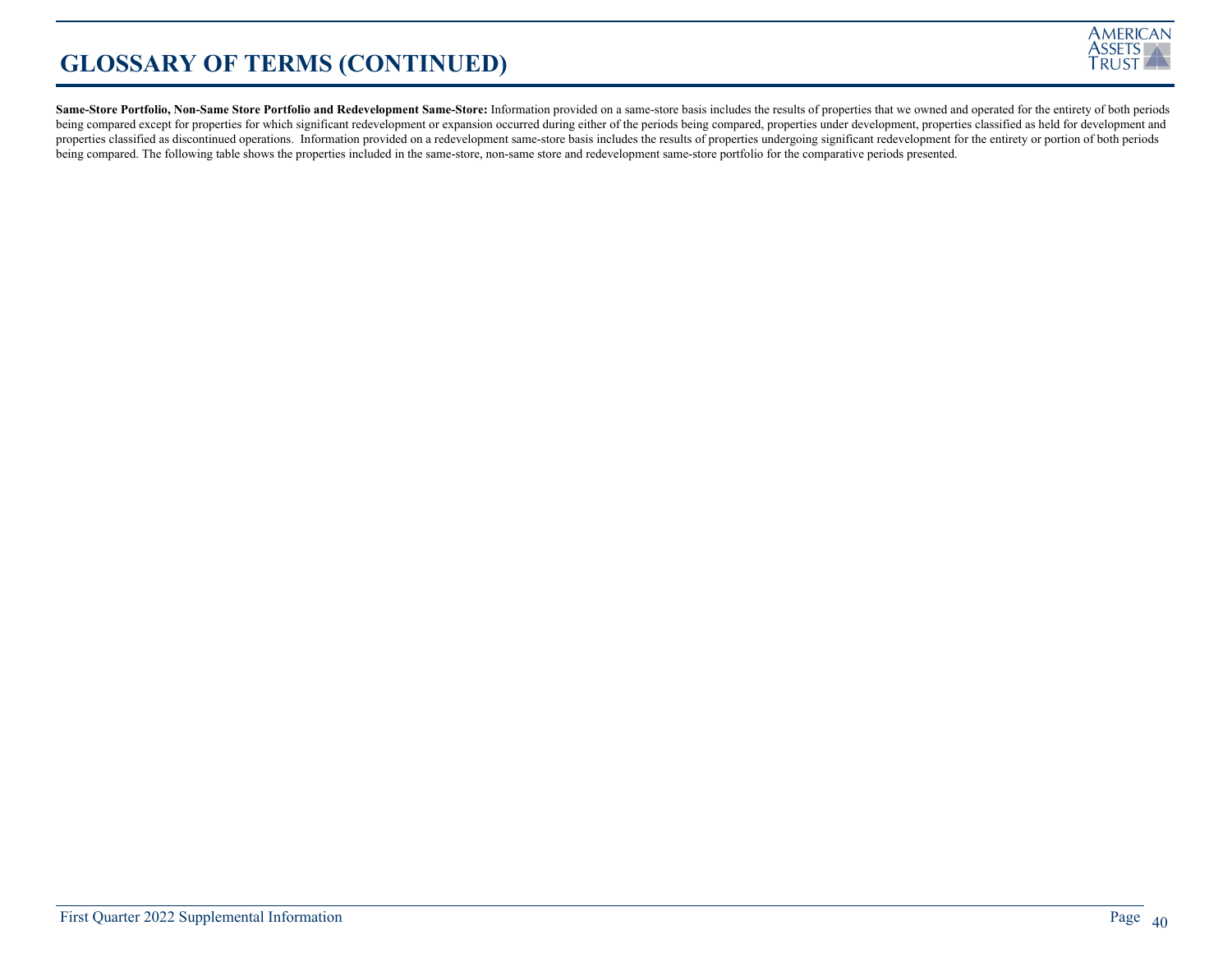

#### **Comparison of Three Months Ended**

**March 31, 2022 to 2021**

|                                                          | Same-Store                | <b>Non Same-Store</b> | Redevelopment<br>Same-Store |
|----------------------------------------------------------|---------------------------|-----------------------|-----------------------------|
| <b>Office Properties</b>                                 |                           |                       |                             |
| La Jolla Commons                                         | $\boldsymbol{\mathrm{X}}$ |                       | $\boldsymbol{\mathrm{X}}$   |
| <b>Torrey Reserve Campus</b>                             | $\mathbf X$               |                       | $\mathbf X$                 |
| Torrey Point                                             | $\mathbf X$               |                       | $\mathbf X$                 |
| Solana Crossing (formerly Solana Beach Corporate Centre) | $\mathbf X$               |                       | $\mathbf X$                 |
| The Landmark at One Market                               | $\overline{X}$            |                       | $\overline{X}$              |
| One Beach Street                                         |                           | X                     | $\mathbf X$                 |
| First & Main                                             | $\mathbf X$               |                       | $\boldsymbol{\mathrm{X}}$   |
| Lloyd Portfolio                                          | $\mathbf X$               |                       | $\mathbf{X}$                |
| City Center Bellevue                                     | $\mathbf X$               |                       | $\boldsymbol{\mathrm{X}}$   |
| Eastgate Office Park                                     |                           | $\mathbf X$           |                             |
| Corporate Campus East III                                |                           | $\mathbf X$           |                             |
| Bel-Spring 520                                           |                           | $\mathbf X$           |                             |
| <b>Retail Properties</b>                                 |                           |                       |                             |
| Carmel Country Plaza                                     | $\mathbf X$               |                       | $\mathbf X$                 |
| Carmel Mountain Plaza                                    | $\mathbf X$               |                       | $\mathbf X$                 |
| South Bay Marketplace                                    | $\mathbf X$               |                       | $\mathbf X$                 |
| Gateway Marketplace                                      | $\mathbf X$               |                       | $\boldsymbol{\mathrm{X}}$   |
| Lomas Santa Fe Plaza                                     | $\mathbf X$               |                       | $\mathbf X$                 |
| Solana Beach Towne Centre                                | $\mathbf X$               |                       | $\mathbf X$                 |
| Del Monte Center                                         | $\mathbf X$               |                       | $\mathbf X$                 |
| Geary Marketplace                                        | $\mathbf X$               |                       | $\mathbf X$                 |
| The Shops at Kalakaua                                    | $\mathbf X$               |                       | X                           |
| Waikele Center                                           | $\mathbf X$               |                       | $\mathbf X$                 |
| Alamo Quarry Market                                      | $\mathbf X$               |                       | $\mathbf X$                 |
| Hassalo on Eighth - Retail                               | $\overline{X}$            |                       | $\mathbf X$                 |
| <b>Multifamily Properties</b>                            |                           |                       |                             |
| Loma Palisades                                           | $\mathbf X$               |                       | $\mathbf X$                 |
| <b>Imperial Beach Gardens</b>                            | $\mathbf X$               |                       | $\mathbf X$                 |
| Mariner's Point                                          | $\mathbf X$               |                       | $\mathbf X$                 |
| Santa Fe Park RV Resort                                  | $\mathbf X$               |                       | $\mathbf X$                 |
| Pacific Ridge Apartments                                 | $\mathbf X$               |                       | $\boldsymbol{\mathrm{X}}$   |
| Hassalo on Eighth                                        | $\mathbf X$               |                       | $\mathbf X$                 |
| <b>Mixed-Use Properties</b>                              |                           |                       |                             |
| Waikiki Beach Walk - Retail                              | $\mathbf{X}$              |                       | $\mathbf{X}$                |
| Waikiki Beach Walk - Embassy Suites™                     | $\boldsymbol{\mathrm{X}}$ |                       | $\boldsymbol{\mathrm{X}}$   |
| <b>Development Properties</b>                            |                           |                       |                             |
| La Jolla Commons - Land                                  |                           | $\mathbf X$           |                             |
| Solana Crossing - Land                                   |                           | $\mathbf X$           |                             |
| Lloyd Portfolio - Land                                   |                           | $\mathbf X$           | $\boldsymbol{\mathrm{X}}$   |